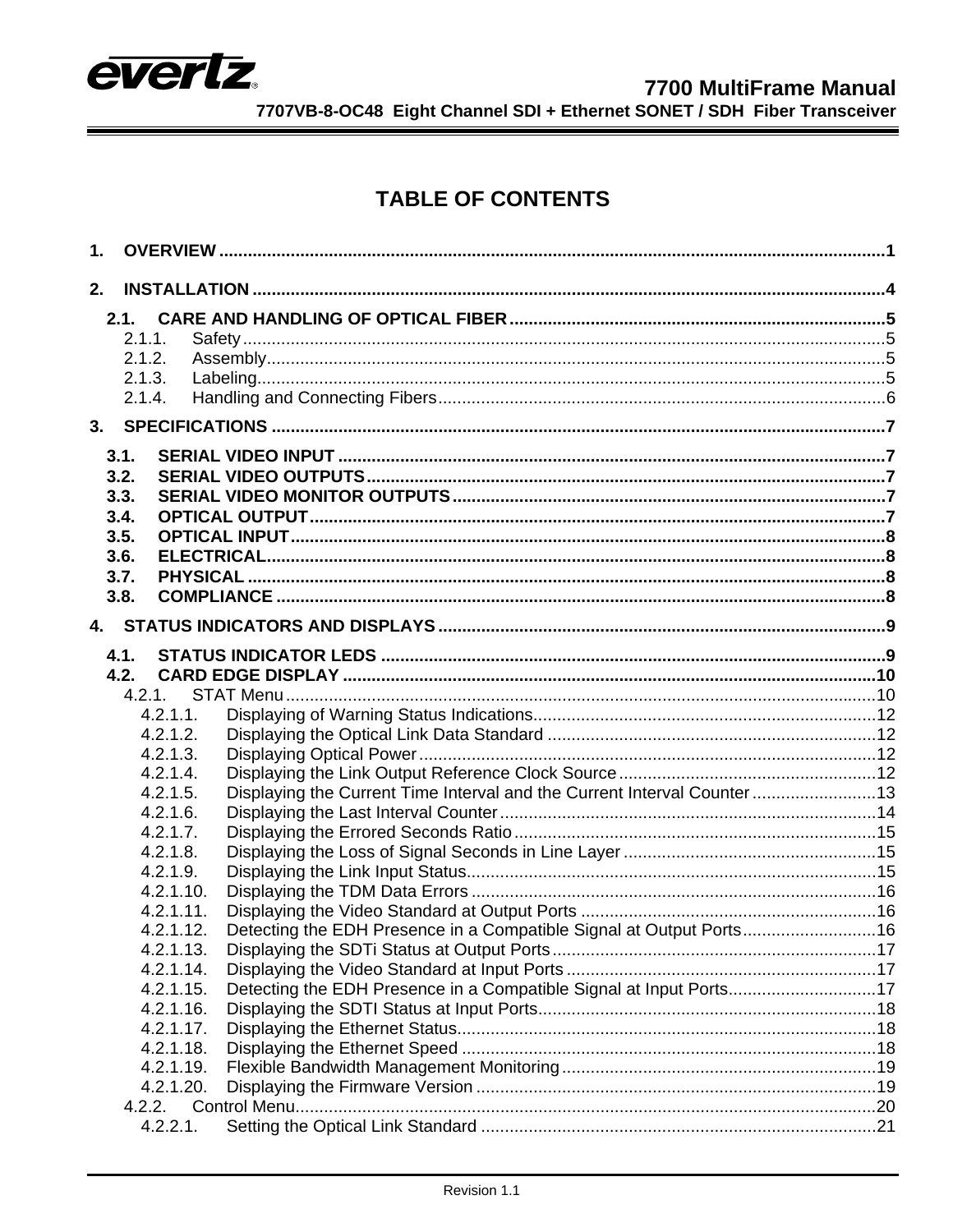

| 4.2.2.2.    |                                                                           |  |
|-------------|---------------------------------------------------------------------------|--|
| 4.2.2.3.    |                                                                           |  |
| 4.2.2.4.    |                                                                           |  |
| 4.2.2.5.    |                                                                           |  |
| $4.2.2.6$ . | Activating or Deactivating EDH Processing at the Output Video Ports23     |  |
| 4.2.2.7.    |                                                                           |  |
| $4.2.2.8$ . | Activating or Deactivating EDH Processing at the Input Video Ports 24     |  |
| 4.2.2.9.    |                                                                           |  |
| 4.2.2.10.   |                                                                           |  |
| 4.2.2.11.   |                                                                           |  |
|             |                                                                           |  |
|             |                                                                           |  |
|             |                                                                           |  |
|             | 5.1. SELECTING WHETHER LOCAL FAULTS WILL BE MONITORED BY THE GLOBAL FRAME |  |
|             |                                                                           |  |
|             |                                                                           |  |
| 5.2.1.      |                                                                           |  |
| 5.2.2.      |                                                                           |  |
| 5.2.3.      |                                                                           |  |
|             |                                                                           |  |
| 6.1.        |                                                                           |  |
| 6.2.        |                                                                           |  |
| 6.3.        |                                                                           |  |

## **Figures**

## **Tables**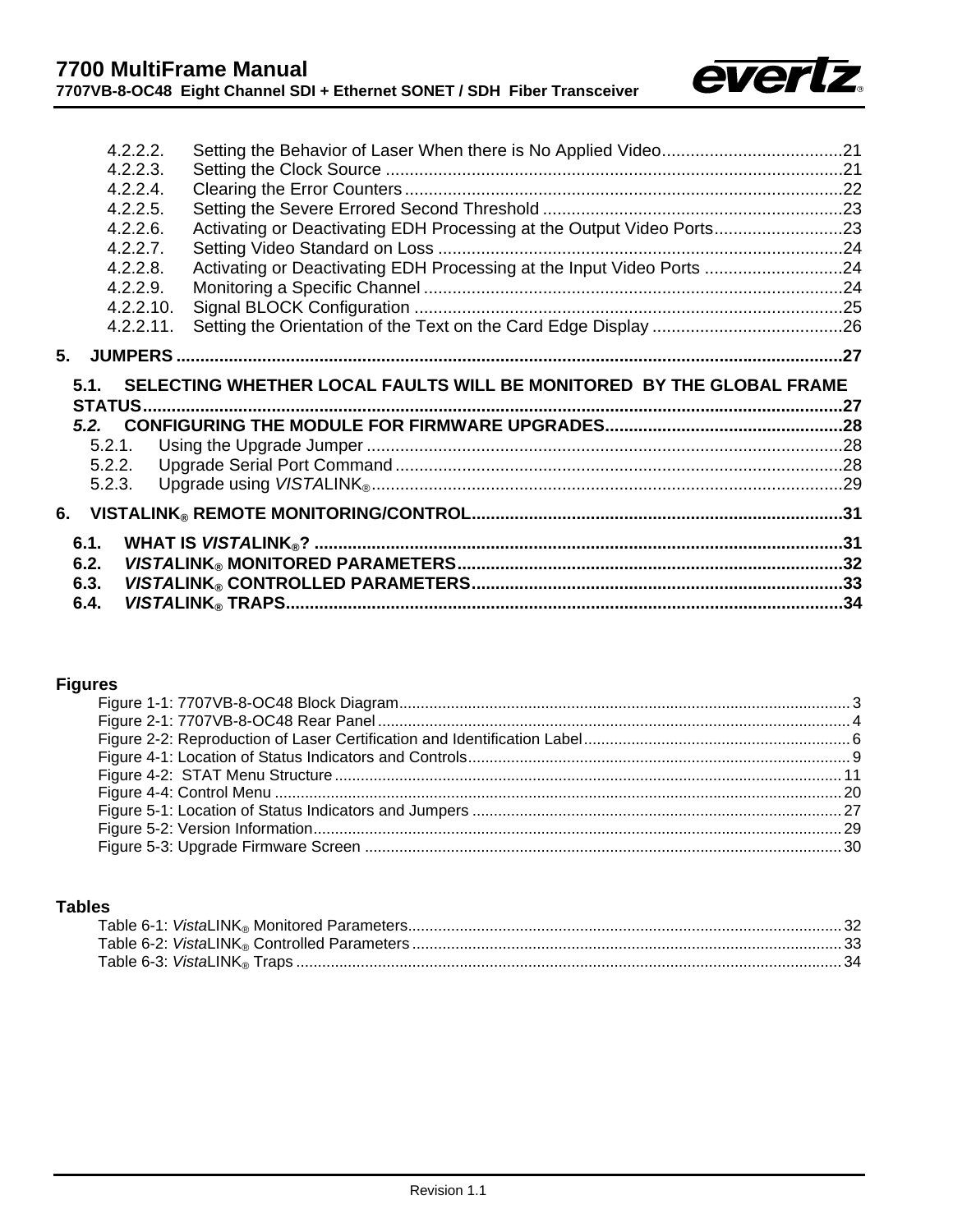

# **REVISION HISTORY**

| <b>REVISION</b> | <b>DESCRIPTION</b>                                             | <b>DATE</b> |
|-----------------|----------------------------------------------------------------|-------------|
| 1.0             | First release                                                  | May 08      |
| 1.1             | Updated Card Edge Menu Items and Firmware Upgrade Instructions | Sept 09     |

Information contained in this manual is believed to be accurate and reliable. However, Evertz assumes no responsibility for the use thereof nor for the rights of third parties, which may be effected in any way by the use thereof. Any representations in this document concerning performance of Evertz products are for informational use only and are not warranties of future performance, either express or implied. The only warranty offered by Evertz in relation to this product is the Evertz standard limited warranty, stated in the sales contract or order confirmation form.

Although every attempt has been made to accurately describe the features, installation and operation of this product in this manual, no warranty is granted nor liability assumed in relation to any errors or omissions unless specifically undertaken in the Evertz sales contract or order confirmation. Information contained in this manual is periodically updated and changes will be incorporated into subsequent editions. If you encounter an error, please notify Evertz Customer Service department. Evertz reserves the right, without notice or liability, to make changes in equipment design or specifications.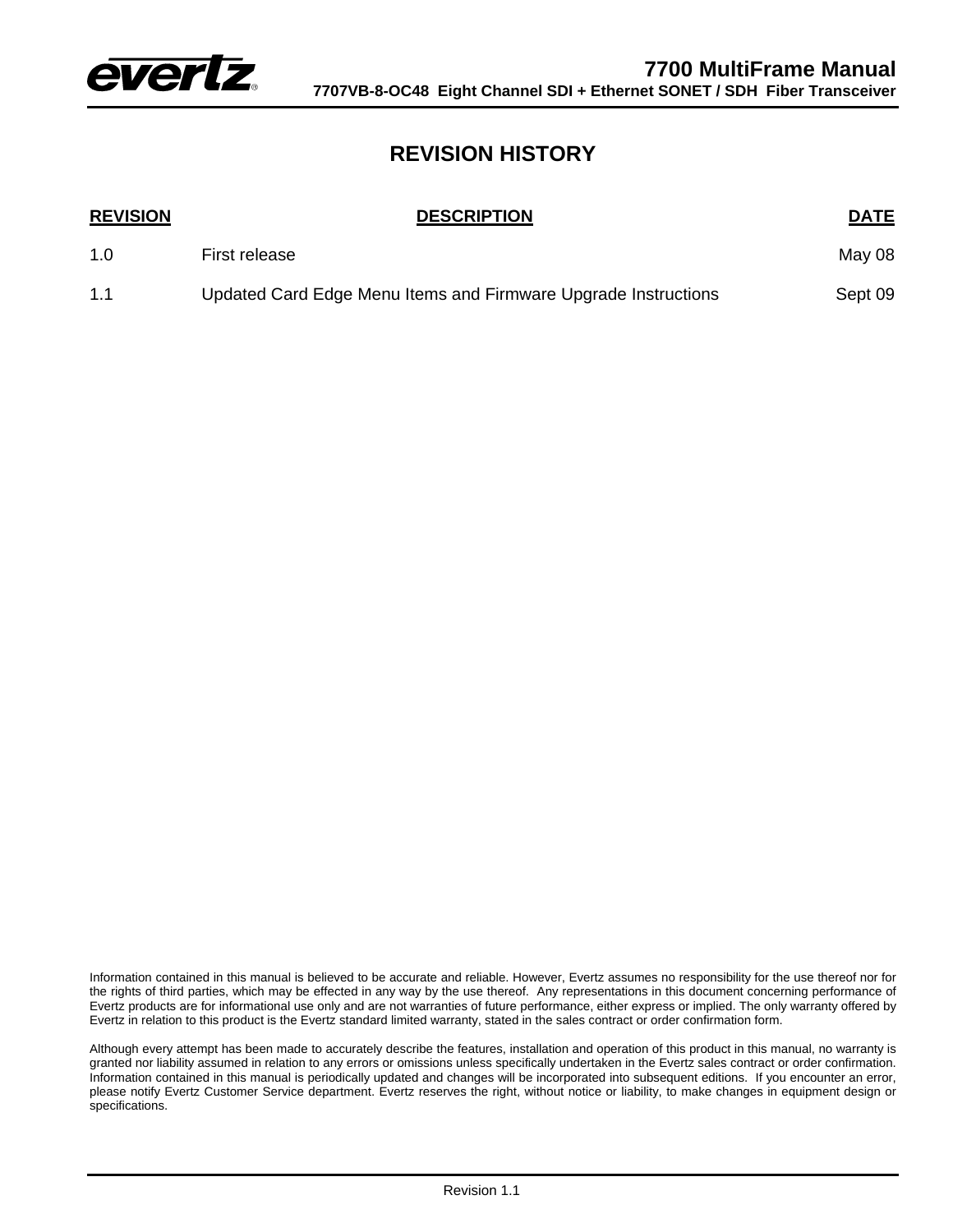

# **WARNING**



**Never look directly into an optical fiber. Non-reversible damage to the eye can occur in a matter of milliseconds.**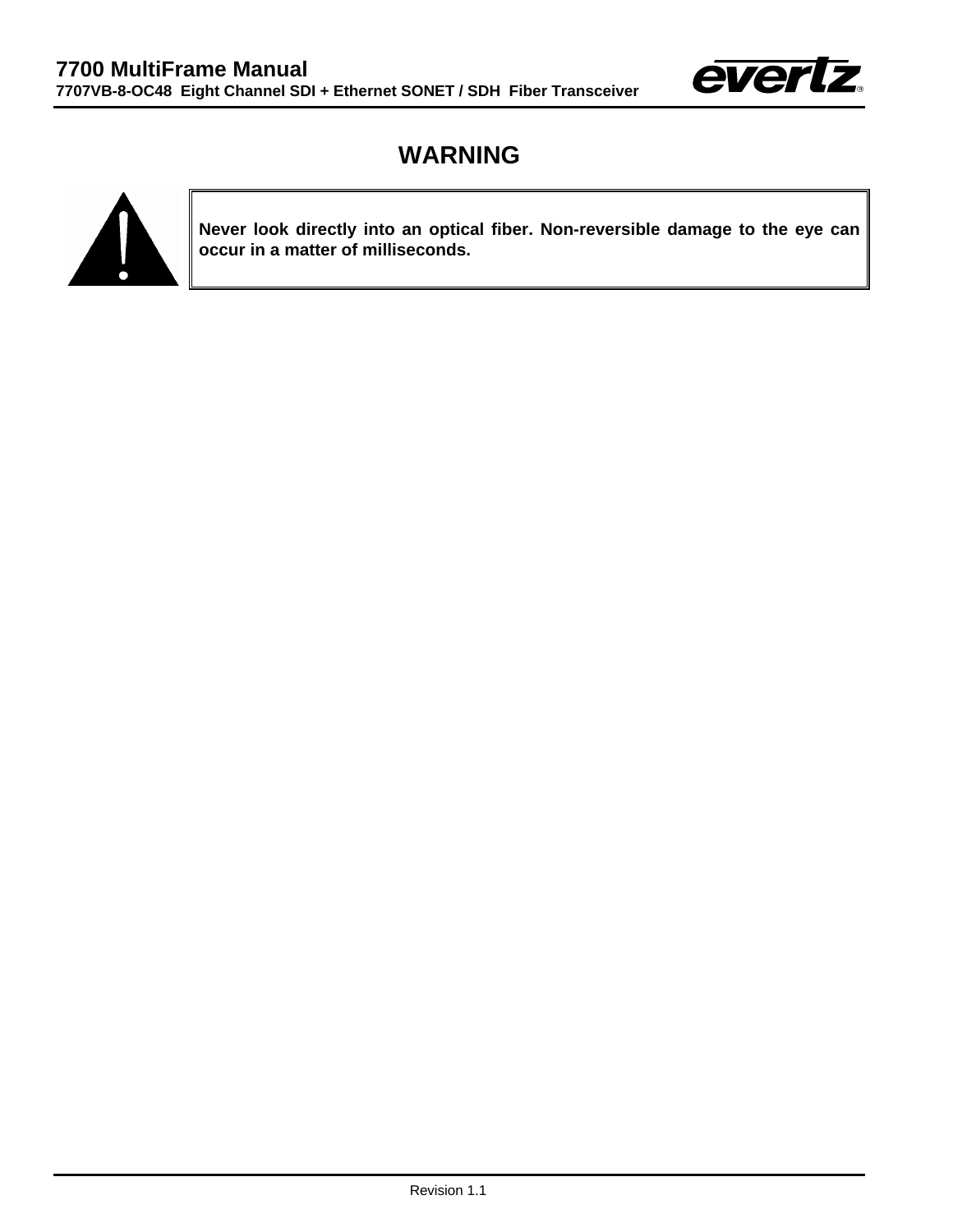

# <span id="page-4-0"></span>**1. OVERVIEW**

The 7707VB-8-OC48 is a *Vista*LINK® enabled fiber transceiver for SD-SDI, DVB-ASI or SDTi video signal that transports signals at OC-48/STM-16 data rates (2488.32 Mb/s) and interfaces directly to SONET/SDH infrastructure. The card also has a built-in Ethernet transceiver with a 10/100/1000 Base-T port. This dual fiber single card combines 8 asynchronous SDI, DVB-ASI or SDTi signals using Time Domain Multiplex (TDM) technology. A companion 7707VB-8-OC48 card acts as a demultiplexer for the incoming signal and converts them back to separate SDI video feeds, while utilizing a separate fiber for the outgoing signal.

The 7707VB-8-OC48 will transparently pass incoming SD-SDI video feeds with embedded AES audio or any other data in the horizontal or vertical ancillary data space. Monitoring and control of card status and parameters is provided locally at the card edge or remotely via *Vista*LINK®.

The fiber output is available in an assortment of optical wavelengths, accommodating standard, CWDM or DWDM transmission schemes.

| 7707VB13-8-OC48 | 1310 nm FP  | -7dBm output, suitable for distances up to 50 Km |
|-----------------|-------------|--------------------------------------------------|
| 7707VB15-8-OC48 | 1550 nm DFB | 0dBm output, suitable for distances up to 75 Km  |

There are several versions with built in isolators specifically suited to coarse wave division multiplexing (CWDM) applications. These versions all have 0dBm output and are suitable for distances up to 75 Km.

| 7707VB27-8-OC48 | 1270 nm DFB |
|-----------------|-------------|
| 7707VB29-8-OC48 | 1290 nm DFB |
| 7707VB31-8-OC48 | 1310 nm DFB |
| 7707VB33-8-OC48 | 1330 nm DFB |
| 7707VB35-8-OC48 | 1350 nm DFB |
| 7707VB37-8-OC48 | 1370 nm DFB |
| 7707VB43-8-OC48 | 1430 nm DFB |
| 7707VB45-8-OC48 | 1450 nm DFB |
| 7707VB47-8-OC48 | 1470 nm DFB |
| 7707VB49-8-OC48 | 1490 nm DFB |
| 7707VB51-8-OC48 | 1510 nm DFB |
| 7707VB53-8-OC48 | 1530 nm DFB |
| 7707VB55-8-OC48 | 1550 nm DFB |
| 7707VB57-8-OC48 | 1570 nm DFB |
| 7707VB59-8-OC48 | 1590 nm DFB |
| 7707VB61-8-OC48 | 1610 nm DFB |

There are several versions with built in isolators specifically suited to dense wave division multiplexing (DWDM) applications. The DWDM versions are suitable for distances >120 km @ 270 Mb/s (for DWDM applications contact the factory).

7707VBDyyy-8-OC48 DWDM DFB laser output, yyy – ITU channel number

The 7707VB-8-OC48 occupies two card slots in the 3 RU frame, which will hold up to 7 modules or one card slot in the 1RU frame, which will hold up to three modules. One 7707VB-8-OC48 module can also be installed in the S7701 stand-alone enclosure.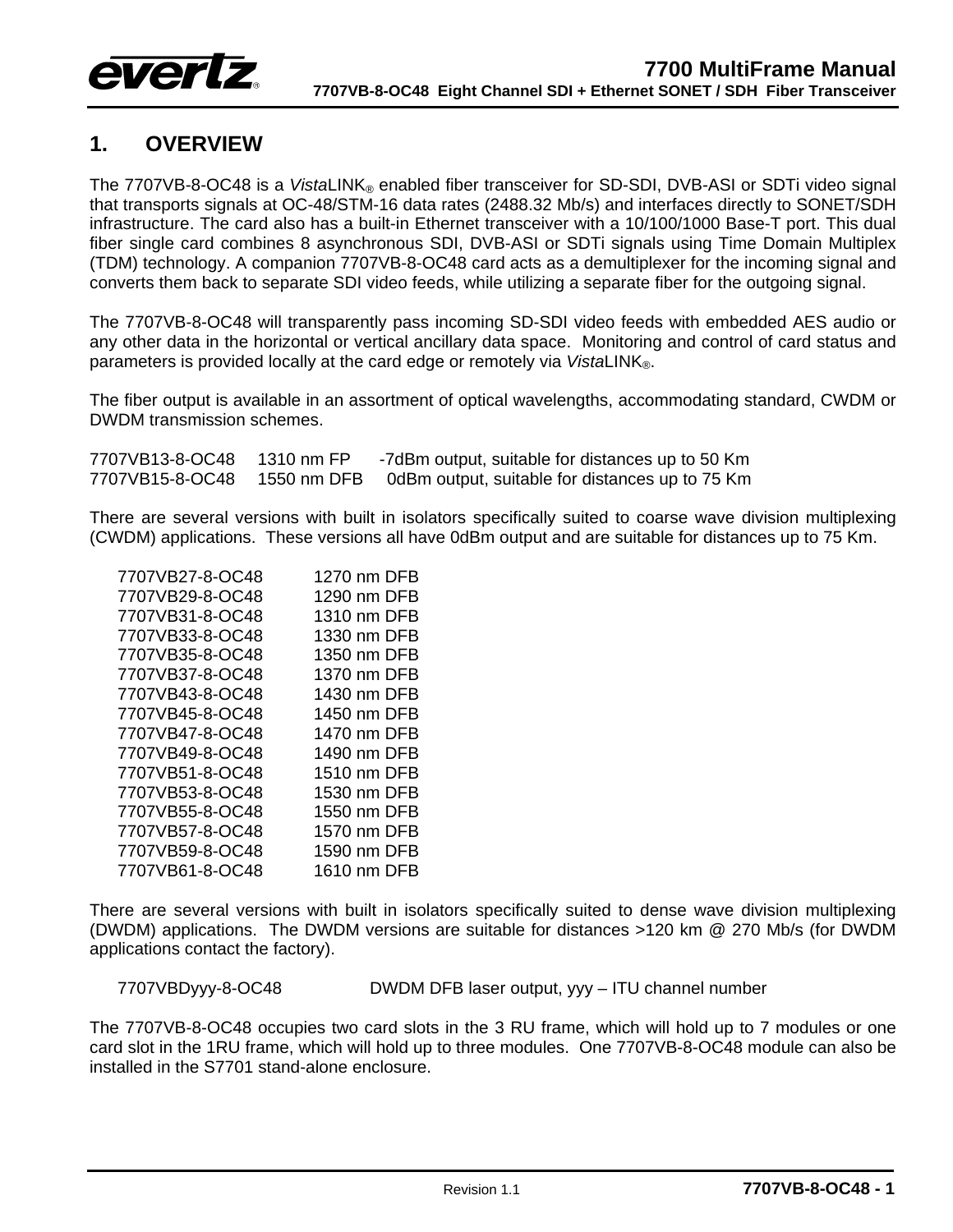

#### **Features:**

- Transports signals over OC-48/STM-16 data rates (2488.32 Mb/s)
- Single card TDM multiplexer and demultiplexer for eight bi-directional asynchronous SD-SDI, SDTi and DVB-ASI signals
- Built-in Ethernet transceiver with one 10/100/1000 Base-T port with FBM (Fiber Bandwidth Management)
- Interfaces directly to SONET/SDH infrastructure
- Uncompressed, full-rate video transport
- Signal transport uninterrupted by loss of any SD-SDI, DVB-ASI or SDTi input feed
- Transparently passes embedded AES or any other data in the horizontal or vertical ancillary data space
- Stratum 3 wander/holdover/jitter compliance
- Wide input frequency range tolerance (±50ppm)
- Comprehensive signal and card status monitoring via four character card-edge display
- *VistaLINK*<sup>®</sup> enabled offering remote monitoring, control and configuration capabilities via SNMP. *Vista*LINK® is available when modules are used with the 3RU 7700FR-C frame, a 7700FC *Vista*LINK® Frame Controller module in slot 1 of the frame using the 9000NCP Network Control Panel or Evertz VistaLINK® PRO or other third party SNMP manager software.
- Automatic coaxial equalization up to 250m at 270Mb/s (Belden 1694A or equivalent cable)
- Fully hot-swappable from front of frame with no fiber/coax disconnect/reconnect required
- Supports single-mode and multi-mode fiber optic cable
- Optical output wavelengths of 1310nm, 1550nm and up to 16 CWDM wavelengths
- DWDM wavelengths also available
- SC/PC, ST/PC, FC/PC fiber connectors available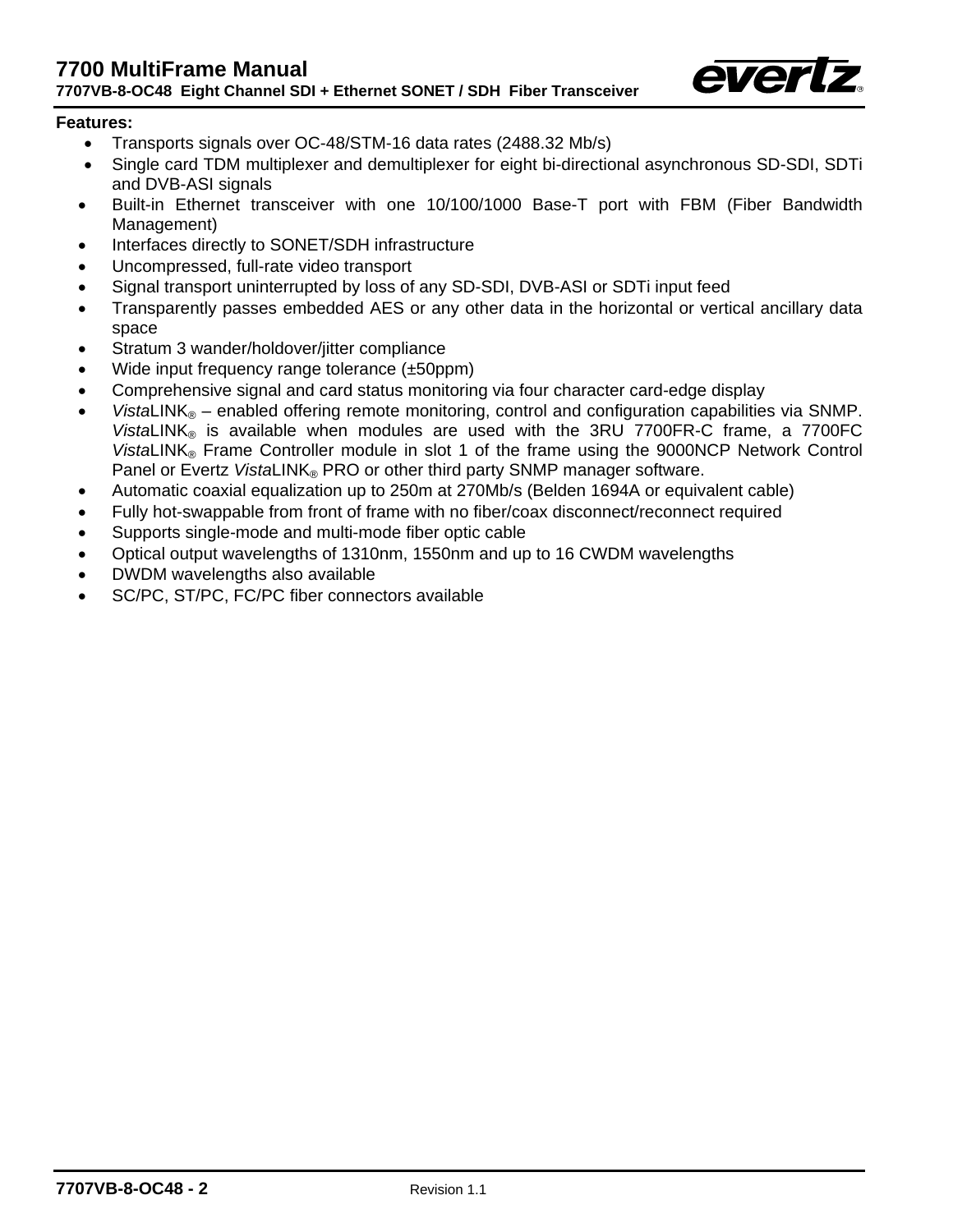



<span id="page-6-0"></span>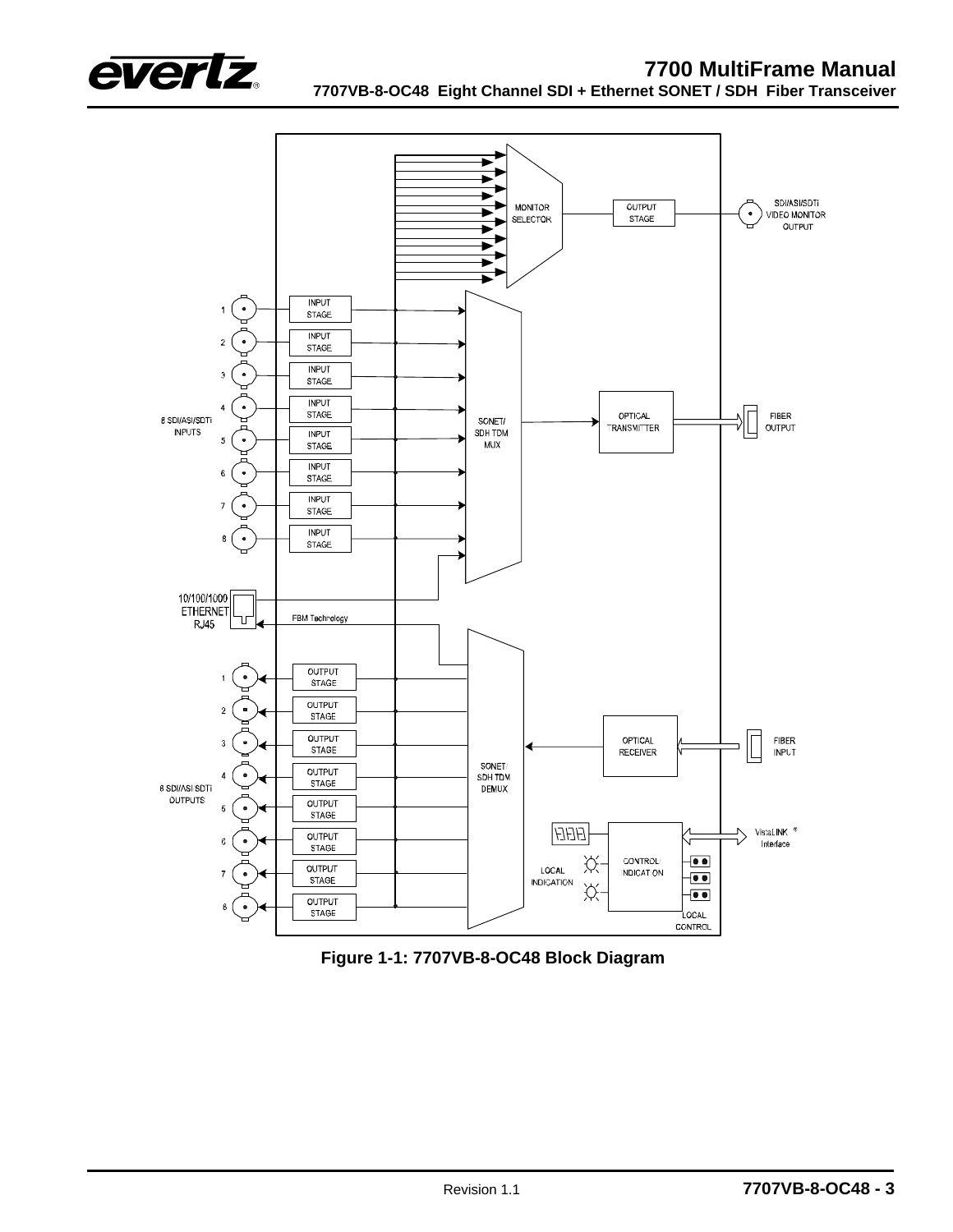

# <span id="page-7-0"></span>**2. INSTALLATION**

The 7707VB-8-OC48 comes with a companion rear plate that has 17 BNC connectors and two SC/PC (shown), ST/PC or FC/PC optical connector. For information on mounting the rear plate and inserting the module into the frame see section 3 of the 7700FR chapter.



<span id="page-7-1"></span>**Figure 2-1: 7707VB-8-OC48 Rear Panel** 

- **SDI IN 1-8:** Eight independent BNC input connectors for 10-bit serial digital video signals compatible with the SMPTE 259M, DVB-ASI or SMPTE 305M standards. These inputs provide adaptive compensation for up to 250m of industry standard Belden 8281 cable, at 270Mb/s.
- **SD OUT 1-8:** Eight independent BNC output connectors for 10-bit serial digital video signals compatible with the SMPTE 259M, DVB-ASI or SMPTE 305M standards.
- **MON OUT:** User selectable video loopback output. Any of the inputs or the outputs can source this port for reclocked loop back functionality. Selection is controlled via the card edge menu or *VistaLINK*<sup>®</sup>. If EDH correction is activated, the selected output will be EDH corrected.
- **OPTICAL INPUT:** SC/PC, SC/PC with cover (shown), ST/PC or FC/PC female connector. This wide range input accepts optical wavelengths of 1270nm to 1610nm, accommodating standard or CWDM transmission schemes.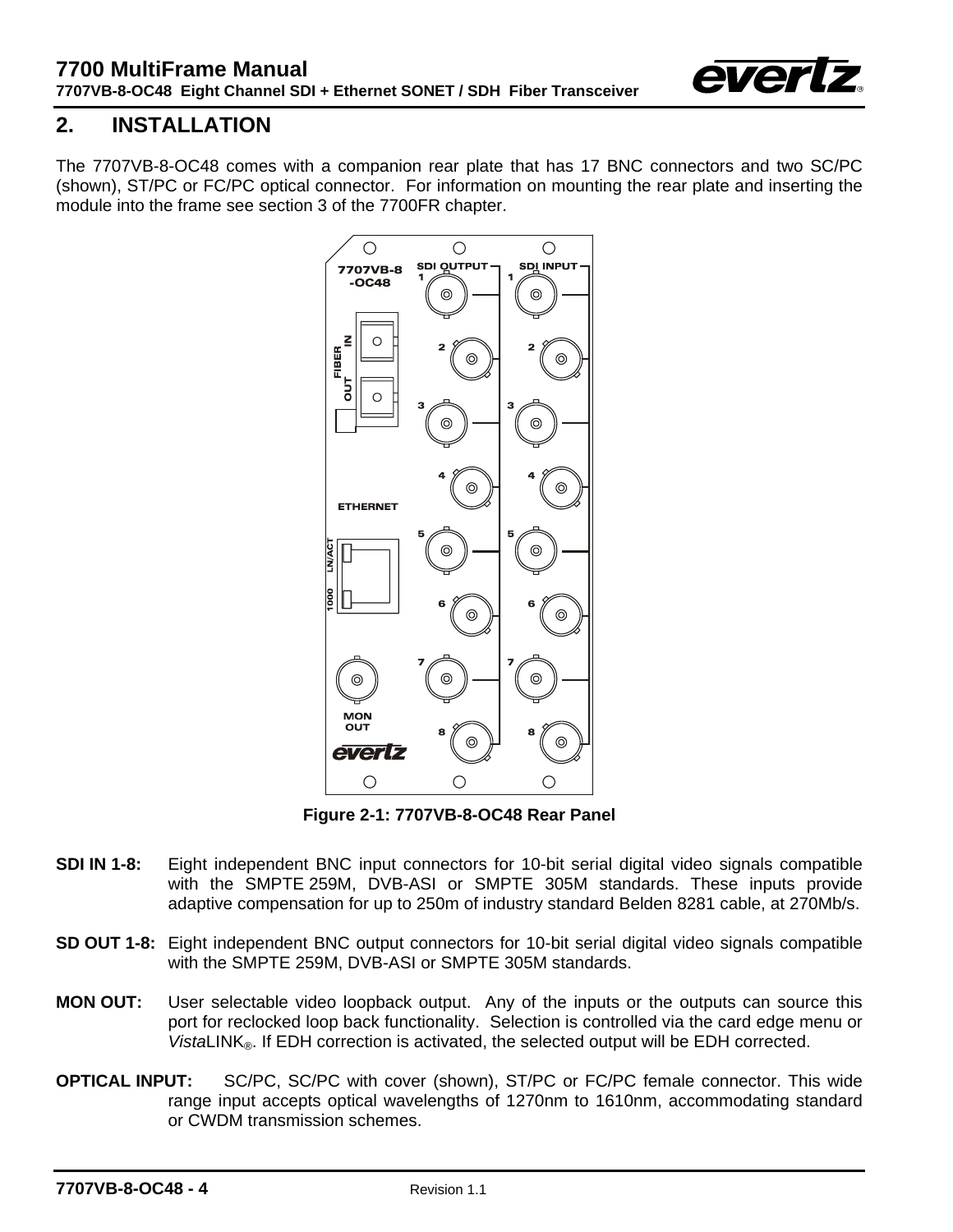

**OPTICAL OUTPUT:** Output SC/PC, SC/PC with cover (shown), ST/PC or FC/PC female connector. This optical output contains the two input SDI video signals. Any ancillary data (e.g. embedded audio, closed captioning, etc) present in the input SDI video stream prior to multiplexing is transparently passed through to the fiber output.

## <span id="page-8-0"></span>**2.1. CARE AND HANDLING OF OPTICAL FIBER**

#### **2.1.1. Safety**

<span id="page-8-1"></span>

! **CLASS 1 LASER PRODUCT**

Background colour: yellow Triangular band: black Symbol: black

#### <span id="page-8-2"></span>**2.1.2. Assembly**

Assembly or repair of the laser sub-module is done only at Evertz facility and performed only by qualified Evertz technical personnel.

#### <span id="page-8-3"></span>**2.1.3. Labeling**

The Certification and Identification labels are combined into one label. As there is not enough room on the product to place the label it is reproduced here in the manuals.

• There is no date of manufacture on this label as it can be traced by the bar code label placed on the printed circuit board of each Evertz plug-in module

• The Model number is one of: 7707VB13-8-OC48, 7707VB15-8-OC48, 7707VBxx-8-OC48, (xx = 27, 29, 31, 33, 35, 37, 43, 45, 47, 49, 51, 53, 55, 57, 59, 61) 7707VBDyyy-8 (Dyyy represents ITU Grid Channel: D200, D210, D220, D230, D240, D250, D260, D270, D280, D290, D300, D310, D320, D330, D340, D350, D360, D370, D380, D390, D400, D410, D420, D430, D440, D450, D460, D470, D480, D490, D500, D510, D520, D530, D540, D550, D570, D580, D590, D600)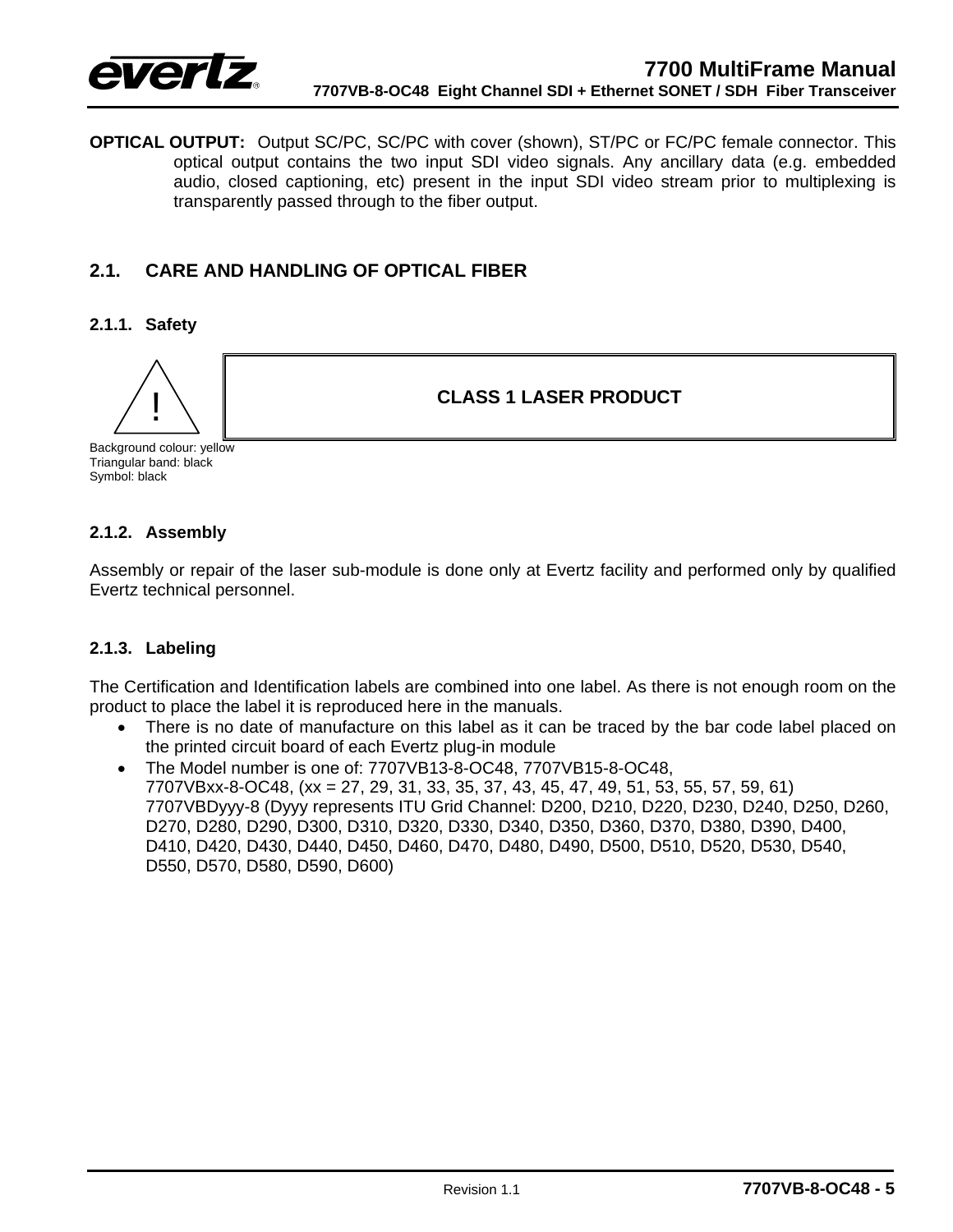

| evertz                        | Evertz Microsystems Ltd.<br>5288 John Lucas Drive<br>Burlington, ON, CANADA L7L 529<br>www.evertz.com                                            |
|-------------------------------|--------------------------------------------------------------------------------------------------------------------------------------------------|
| Model#:                       |                                                                                                                                                  |
| Serial#:                      | Made in<br>Canada                                                                                                                                |
| LN No. 50, dated July 26/2001 | <b>CLASS 1 LASER PRODUCT</b><br>Complies with 21 CFR 1040.10 and 1040.11<br>except for deviations pursuant to<br>Complies with IEC 60825-1, Am.2 |

<span id="page-9-1"></span>**Figure 2-2: Reproduction of Laser Certification and Identification Label** 

#### <span id="page-9-0"></span>**2.1.4. Handling and Connecting Fibers**



Never touch the end face of an optical fiber. Always keep dust caps on optical fiber<br>connectors when not connected. Always remember to properly clean the optical end<br>face of a connector before making a connection. **connectors when not connected. Always remember to properly clean the optical end face of a connector before making a connection.** 

The transmission characteristics of the fiber are dependent on the shape of the optical core and therefore care must be taken to prevent fiber damage due to heavy objects or abrupt fiber bending. Evertz recommends that you maintain a minimum bending radius of 5 cm to avoid fiber-bending loss that will decrease the maximum attainable distance of the fiber cable. The Evertz fiber optic modules come with cable lockout devices to prevent the user from damaging the fiber by installing a module into a slot in the frame that does not have a suitable I/O module. For further information about the care and handling of fiber optic cable see section 3 of the Fiber Optics System Design section of this manual binder.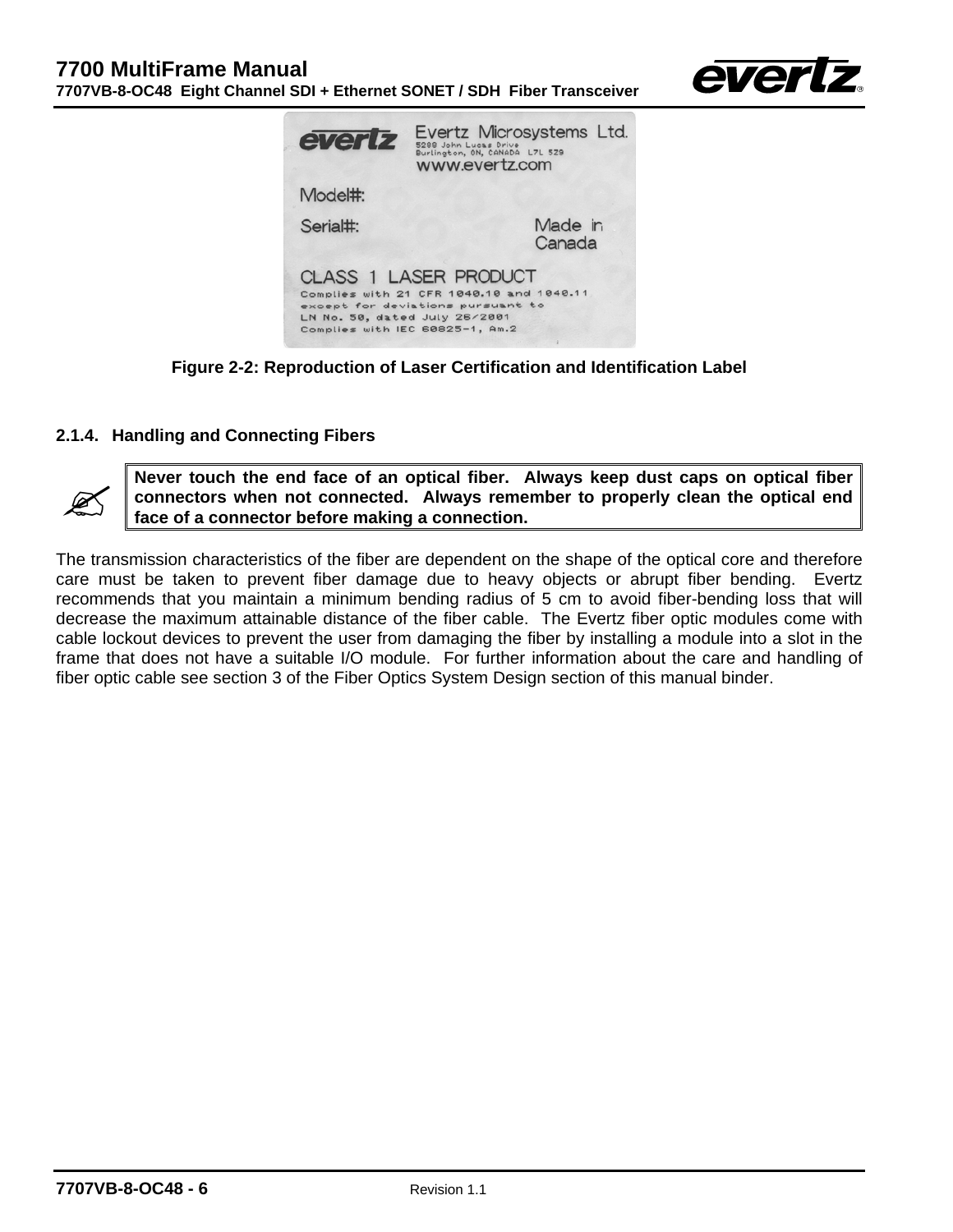

# <span id="page-10-0"></span>**3. SPECIFICATIONS**

## <span id="page-10-1"></span>**3.1. SERIAL VIDEO INPUT**

| <b>Standards:</b>                         |                                                                      |
|-------------------------------------------|----------------------------------------------------------------------|
| <b>HD/SDI Inputs:</b>                     | SMPTE 259-C, SMPTE305.2M, DVB-ASI                                    |
| <b>SDI Inputs:</b>                        | SMPTE 259M-C, SMPTE 305M(SDTi), DVB-ASI                              |
| <b>Number of Inputs:</b>                  | 8 independent SDI, SDTi or DVB-ASI 270Mb/s signals                   |
| <b>Connector:</b>                         | 8 BNC input per IEC 61169-8 Annex A                                  |
| <b>Equalization:</b>                      | Automatic 250m (min) @ 270 Mb/s with Belden 1694 or equivalent cable |
| <b>Return Loss:</b>                       | $>$ 15 dB up to 1.5Gb/s                                              |
| <b>Frequency Offset Tolerance: ±50ppm</b> |                                                                      |

## <span id="page-10-2"></span>**3.2. SERIAL VIDEO OUTPUTS**

| <b>Standards:</b>          |                                                      |
|----------------------------|------------------------------------------------------|
| <b>HD/SDI Inputs:</b>      | SMPTE 259-C, SMPTE305.2M, DVB-ASI                    |
| <b>SDI Inputs:</b>         | SMPTE 259M-C, SMPTE 305M(SDTi), DVB-ASI              |
| <b>Number of Outputs:</b>  | 8 independent SDI, SDTi or DVB-ASI @ 270Mb/s signals |
| <b>Connectors:</b>         | BNC per IEC 61169-8 Annex A                          |
| <b>Signal Level:</b>       | 800mV(nominal)                                       |
| DC Offset:                 | $0V \pm 0.5V$                                        |
| <b>Rise and Fall Time:</b> | 900ps(nominal)                                       |
| <b>Overshoot:</b>          | < 10% of amplitude                                   |
| <b>Return Loss:</b>        | >12dB                                                |
| <b>Wide Band Jitter:</b>   | $< 0.2$ UI                                           |

## <span id="page-10-3"></span>**3.3. SERIAL VIDEO MONITOR OUTPUTS**

| <b>Standards:</b>          |                                                           |
|----------------------------|-----------------------------------------------------------|
| <b>HD/SDI Inputs:</b>      | SMPTE 259-C, SMPTE305.2M, DVB-ASI                         |
| <b>SDI Inputs:</b>         | SMPTE 259M-C, SMPTE 305M(SDTi), DVB-ASI                   |
| <b>Number of Outputs:</b>  | 1 signals user-selectable from the 8 inputs and 8 outputs |
| <b>Connectors:</b>         | BNC per IEC 61169-8 Annex A                               |
| <b>Signal Level:</b>       | 800mV(nominal)                                            |
| DC Offset:                 | $0V \pm 0.5V$                                             |
| <b>Rise and Fall Time:</b> | 900ps(nominal)                                            |
| Overshoot:                 | < 10% of amplitude                                        |
| <b>Return Loss:</b>        | > 14dB                                                    |
| <b>Wide Band Jitter:</b>   | $< 0.2$ UI                                                |

## <span id="page-10-4"></span>**3.4. OPTICAL OUTPUT**

| <b>Standards:</b>         | OC-48/STM-16                         |
|---------------------------|--------------------------------------|
| <b>Number of Outputs:</b> |                                      |
| <b>Connector:</b>         | Female SC/PC, ST/PC or FC/PC         |
| <b>Return Loss:</b>       | $> 14$ dB                            |
| <b>Wide Band Jitter:</b>  | $< 0.2$ UI                           |
| <b>Fiber Size:</b>        | $9 \mu m$ core / 125 $\mu m$ overall |
| <b>Wavelengths:</b>       |                                      |
| Standard:                 | 1310nm, 1550nm (nominal)             |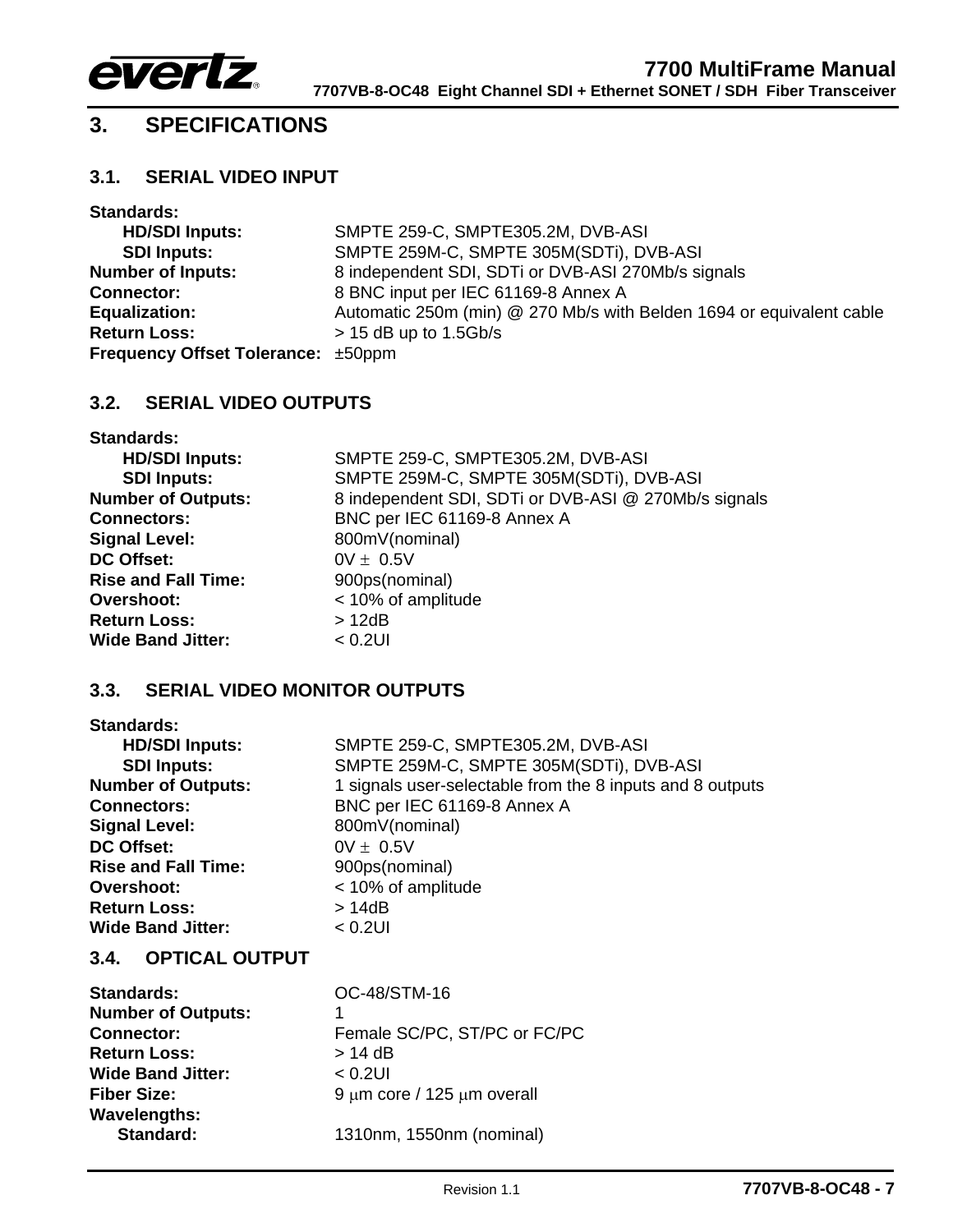## **7700 MultiFrame Manual 7707VB-8-OC48 Eight Channel SDI + Ethernet SONET / SDH Fiber Transceiver**



| <b>CWDM:</b>         | 1270nm to 1610nm (See ordering information)                       |
|----------------------|-------------------------------------------------------------------|
| <b>DWDM:</b>         | C-Band channel 20 to 60, 100GHz spacing (ITU-T G.694.1 compliant) |
| <b>Output Power:</b> |                                                                   |
| <b>1310nm FP:</b>    | -7dBm $\pm$ 1dBm                                                  |
| 1550nm & CWDM:       | 0 dBm $\pm$ 1 dBm                                                 |
| <b>DWDM:</b>         | $+7$ d $Bm \pm 1$ d $Bm$                                          |

## **3.5. OPTICAL INPUT**

<span id="page-11-0"></span>

| <b>Number of Inputs:</b>    | 1                            |
|-----------------------------|------------------------------|
| <b>Standards:</b>           | OC-48/STM-16                 |
| <b>Connector:</b>           | Female SC/PC, ST/PC or FC/PC |
| <b>Return Loss:</b>         | > 25dB                       |
| Wavelength:                 | 1270nm to 1610nm             |
| <b>Maximum Input Power:</b> |                              |
| Standard:                   | -1dBm                        |
| <b>Optical Sensitivity:</b> |                              |
| Standard:                   | -23dBm                       |
|                             |                              |

## <span id="page-11-1"></span>**3.6. ELECTRICAL**

| Voltage: | $+12VDC$            |
|----------|---------------------|
| Power:   | 13 Watts (Non DWDM) |
|          | 15 Watts (DWDM)     |

#### **3.7. PHYSICAL**

<span id="page-11-2"></span>**Number of slots:** 3

## <span id="page-11-3"></span>**3.8. COMPLIANCE**

| <b>Electrical Safety:</b> | CSA Listed to CSA C22.2 No. 60065-03, UL 60065-03<br>IEC 60065-(2001-12) 7th Edition                         |
|---------------------------|--------------------------------------------------------------------------------------------------------------|
|                           | Complies with CE Low voltage directive 93/68/EEC                                                             |
| <b>Laser Safety:</b>      | Complies with 24 CFR 1040.10 and 1040.11 except for deviations<br>pursuant to LN No. 50, dated July 26, 2001 |
|                           | Complies with IEC 60825-1, Am. 2                                                                             |
| <b>EMI/RFI:</b>           | Complies with FCC regulations for class A devices.<br>Complies with EU EMC directive 89/336/EEC.             |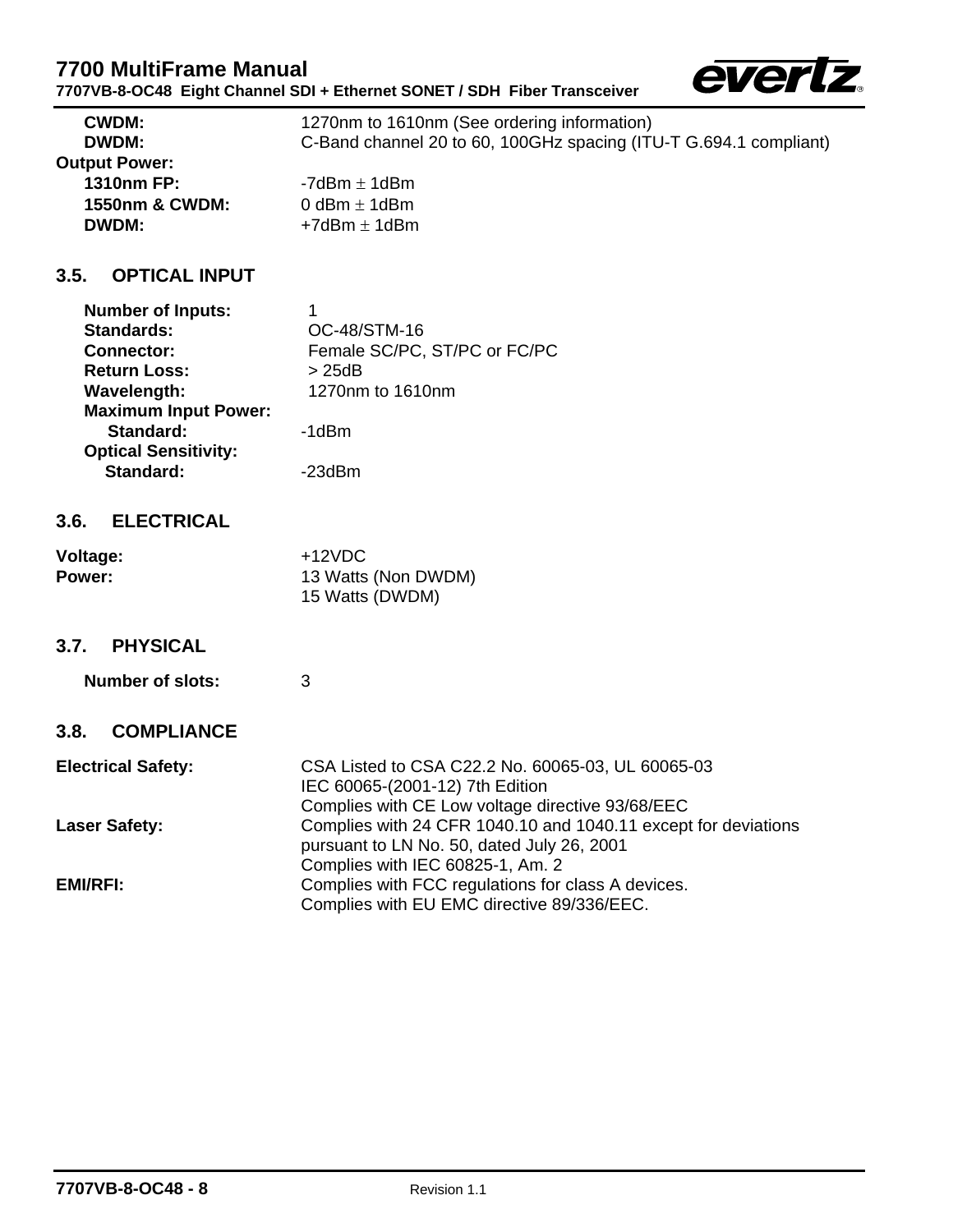

# <span id="page-12-0"></span>**4. STATUS INDICATORS AND DISPLAYS**

The 7707VB-8-OC48 has 20 LED Status indicators and a 4 digit alphanumeric display on the front card edge to show operational status of the card at a glance. The card edge pushbutton and toggle switch are used to select various displays on the alphanumeric display. [Figure 5-1](#page-30-2) shows the locations of the indicators, pushbutton and toggle switch.



<span id="page-12-2"></span>**Figure 4-1: Location of Status Indicators and Controls** 

### <span id="page-12-1"></span>**4.1. STATUS INDICATOR LEDS**

#### **LOCAL FAULT:** On the 7707VB-8-OC48 board this Red LED will be ON if a laser fault exists, or if the laser is set to Discontinuous mode with no valid inputs present, or if a local input power fault exists (i.e.: a blown fuse).

The LOCAL FAULT indications can also be reported to the frame through the FRAME STATUS jumper.

**MODULE OK:** This Green LED indicates good module health. It will be ON when a valid input signal is present, and the laser and board power are good.

#### **VIDEO IN STATUS LED:**

| <b>GREEN</b> | Valid signal input. No errors.                                                   |
|--------------|----------------------------------------------------------------------------------|
| <b>RED</b>   | Valid signal input. Errors detected.                                             |
| <b>OFF</b>   | No valid input detected.                                                         |
| YELLOW       | Input is blocked by the user from being transported through fiber.               |
|              | BLINKING YELLOW Input is blocked by Ethernet FBM (Flexible Bandwidth Management) |

#### **VIDEO OUT STATUS LED:**

| <b>GREEN</b> | Valid signal at output. No errors.                                  |
|--------------|---------------------------------------------------------------------|
| RED.         | Valid signal at output. Errors detected.                            |
| OFF.         | No valid output detected.                                           |
| YELLOW       | Output is blocked by the user from being transported through fiber. |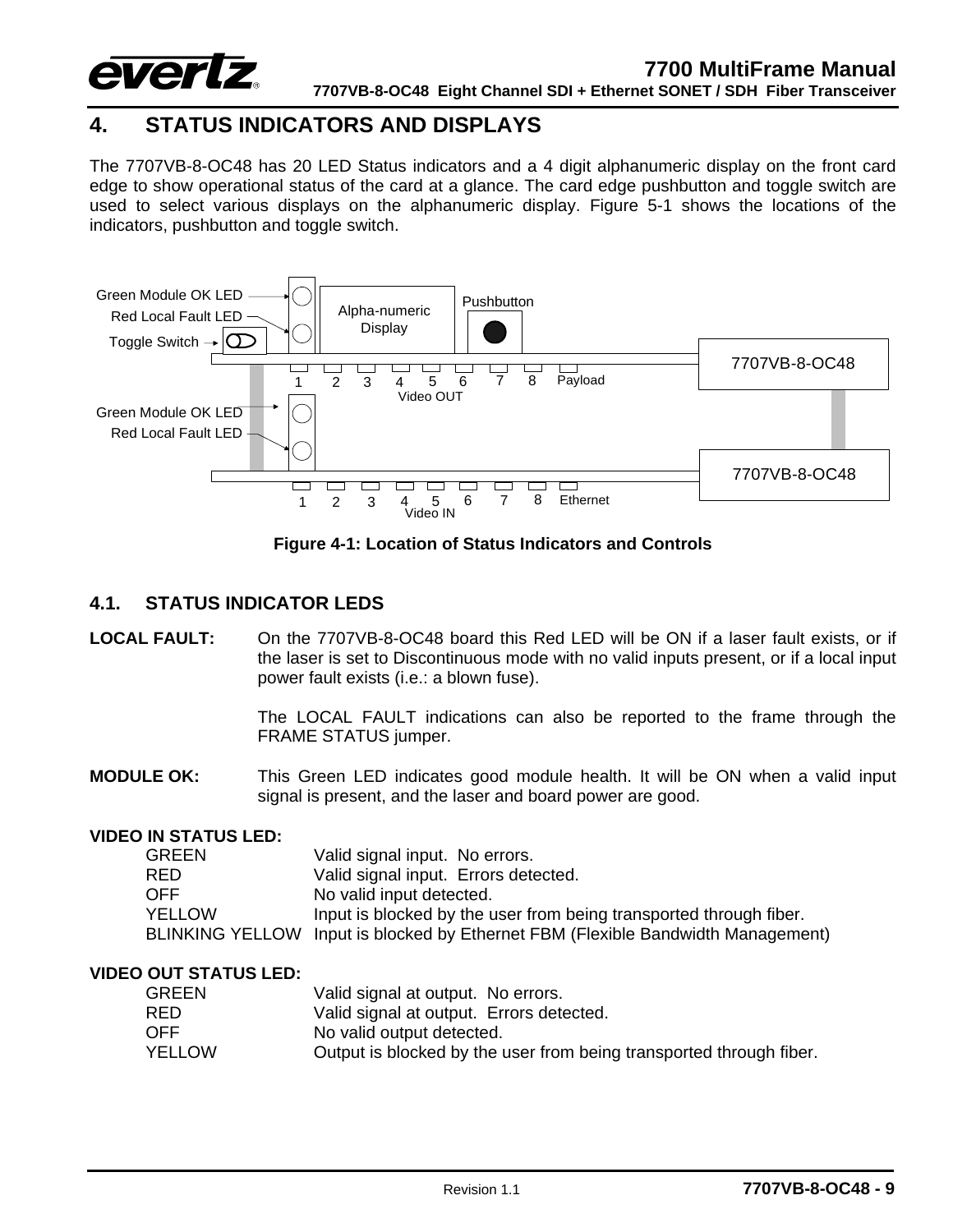

#### **ETHERNET STATUS LED:**

| <b>GREEN</b> | Connection established.    |
|--------------|----------------------------|
| <b>BLINK</b> | Sending or receiving data. |
| <b>OFF</b>   | No valid connection.       |

#### **PAYLOAD STATUS LED:**

| <b>GREEN</b> | Payload OK.      |
|--------------|------------------|
| RFD.         | Errors detected. |

## <span id="page-13-0"></span>**4.2. CARD EDGE DISPLAY**

Additional signal and status monitoring is provided via the 4-digit dot-matrix display located at the cardedge. The card edge toggle switch is used to select whether you are displaying status from the card (monitoring mode) or setting control parameters for the card (control mode). Press the toggle switch to select 'monitor mode' (STAT) or 'control mode' (CTRL).

#### <span id="page-13-1"></span>**4.2.1. STAT Menu**

When in monitoring mode, the toggle switch determines what data is being displayed on the alphanumeric display. Each time the toggle switch is pressed up/down, the display advances to the next/previous option. The card-edge pushbutton and toggle switch are used to navigate through the display menu. [Figure 4-2](#page-14-0) provides a quick reference to the monitoring mode display. The details of the each of the displays are described in the sections [4.2.1.1](#page-15-0) to [4.2.1.20.](#page-22-1) For information on setting up the module in control mode (CTRL) see section [4.2.2.](#page-23-0)

| Pushbutton $\implies$   |                        |                                            |                                                                                                                                                                                                                                                       |                                                                                                                                                                                                                                                                                                     |           |
|-------------------------|------------------------|--------------------------------------------|-------------------------------------------------------------------------------------------------------------------------------------------------------------------------------------------------------------------------------------------------------|-----------------------------------------------------------------------------------------------------------------------------------------------------------------------------------------------------------------------------------------------------------------------------------------------------|-----------|
| Level 1                 | Level 2                | Level 3                                    | Level 4                                                                                                                                                                                                                                               | Level 5                                                                                                                                                                                                                                                                                             | Level 6   |
| <b>STAT</b><br>(Status) | <b>FIBR</b><br>(Fiber) | <b>STD</b><br>(optical link data standard) | OC (Sonet)<br><b>STM</b> (SDH Transmission)                                                                                                                                                                                                           |                                                                                                                                                                                                                                                                                                     |           |
|                         |                        | <b>PWR</b><br>(Optical Power)              | -40 to 0 dB                                                                                                                                                                                                                                           |                                                                                                                                                                                                                                                                                                     |           |
|                         |                        |                                            |                                                                                                                                                                                                                                                       | <b>REF ERR</b> (Reference Error)                                                                                                                                                                                                                                                                    |           |
|                         |                        |                                            |                                                                                                                                                                                                                                                       | <b>XO</b> (Oscillator)                                                                                                                                                                                                                                                                              |           |
|                         |                        | <b>REF</b>                                 | <b>OUT</b> (Output Reference)                                                                                                                                                                                                                         | <b>HOLD</b> (Hold Over)                                                                                                                                                                                                                                                                             |           |
|                         |                        | (Reference Clock Source)                   |                                                                                                                                                                                                                                                       | <b>LINK</b> (Link Input)                                                                                                                                                                                                                                                                            |           |
|                         |                        |                                            | <b>IN</b> (Input Reference)                                                                                                                                                                                                                           | LOS (Link Lost)<br>FOS (Frequency Offset)<br><b>OK</b> (Link Valid)                                                                                                                                                                                                                                 |           |
|                         |                        |                                            |                                                                                                                                                                                                                                                       | <b>TIME</b>                                                                                                                                                                                                                                                                                         | 0 to 899  |
|                         |                        | 15M (15 minute counter)                    | <b>ESL</b> (Errored Seconds Line)<br><b>SESL</b> (Sever Errored Seconds Line)<br><b>ESS</b> (Errored Seconds Section)<br><b>SESS</b> (Sever Errored Seconds Section)<br><b>ESP</b> (Errored Seconds Path)<br><b>SESP</b> (Sever Errored Seconds Path) |                                                                                                                                                                                                                                                                                                     |           |
|                         |                        | <b>CIC</b>                                 |                                                                                                                                                                                                                                                       | <b>SEFS</b> (Sever Errored Framing Seconds)                                                                                                                                                                                                                                                         | 0 to 9999 |
|                         |                        | (Current Interval Counter)                 |                                                                                                                                                                                                                                                       | <b>TIME</b>                                                                                                                                                                                                                                                                                         | 0 to 1439 |
|                         |                        |                                            | 24H (24 hour counter)                                                                                                                                                                                                                                 | <b>ESL</b> (Errored Seconds Line)<br><b>SESL</b> (Sever Errored Seconds Line)<br><b>ESS</b> (Errored Seconds Section)<br><b>SESS</b> (Sever Errored Seconds Section)<br><b>ESP</b> (Errored Seconds Path)<br><b>SESP</b> (Sever Errored Seconds Path)<br><b>SEFS</b> (Sever Errored Framing Seconds | 0 to 9999 |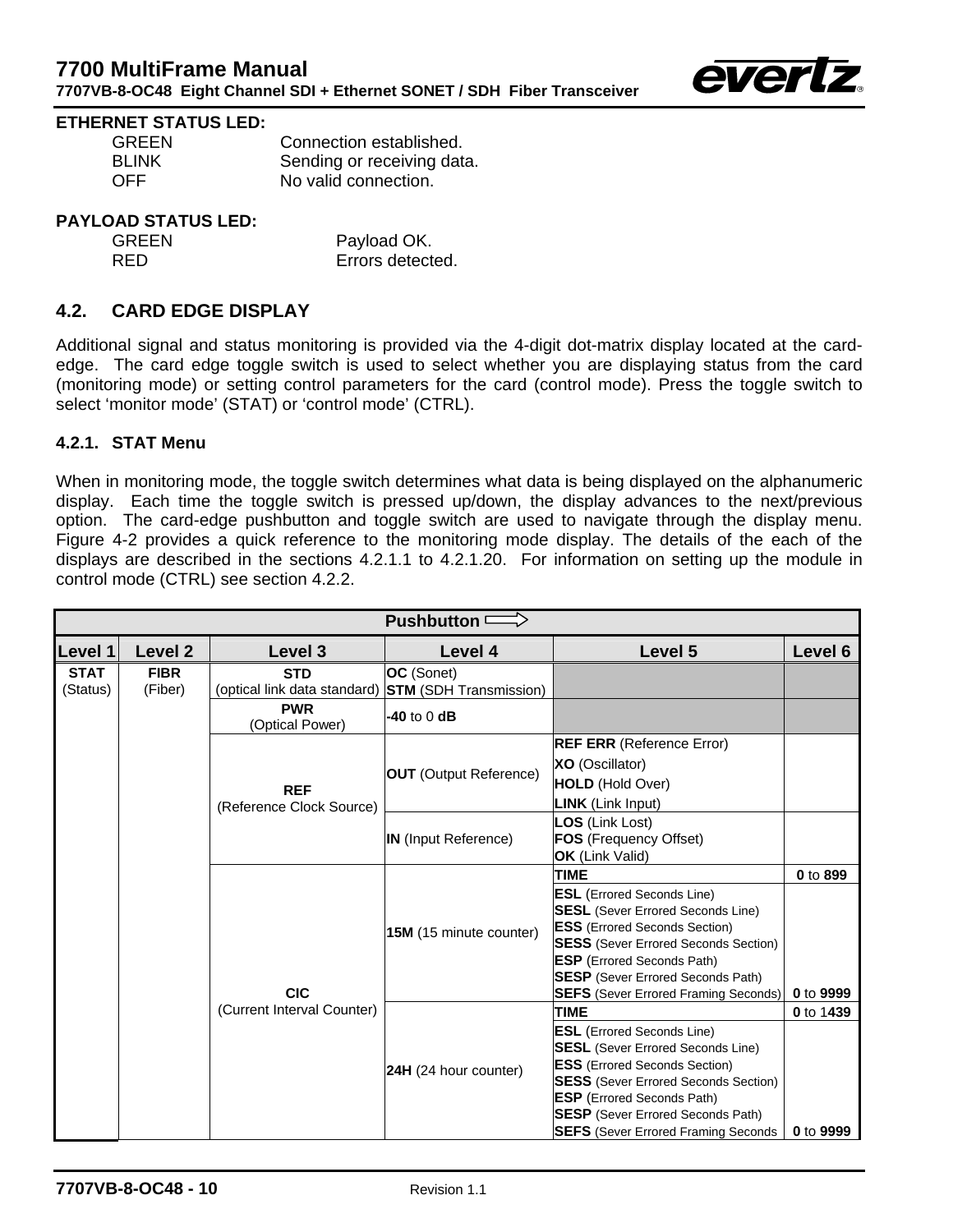

|  |  | 7707VB-8-OC48 Eight Channel SDI + Ethernet SONET / SDH Fiber Transceiver |  |
|--|--|--------------------------------------------------------------------------|--|
|--|--|--------------------------------------------------------------------------|--|

|  |                                  | <b>LIC</b><br>(Last Interval Counter)                                                                                                                                                                    | 15M (15 minute counter)<br>24H (24 hour counter)                                                                                                                                                 | <b>ESL</b> (Errored Seconds Line)<br><b>SESL</b> (Sever Errored Seconds Line)<br><b>ESS</b> (Errored Seconds Section)<br><b>SESS</b> (Sever Errored Seconds Section)<br><b>ESP</b> (Errored Seconds Path)<br><b>SESP</b> (Sever Errored Seconds Path)<br><b>SEFS</b> (Sever Errored Framing Seconds | 0 to 9999 |
|--|----------------------------------|----------------------------------------------------------------------------------------------------------------------------------------------------------------------------------------------------------|--------------------------------------------------------------------------------------------------------------------------------------------------------------------------------------------------|-----------------------------------------------------------------------------------------------------------------------------------------------------------------------------------------------------------------------------------------------------------------------------------------------------|-----------|
|  |                                  | <b>ESR</b><br>(Errored Seconds Ratio)                                                                                                                                                                    | <b>SECT</b> (Ratio for Section)<br><b>LINE</b> (Ratio for Line)<br><b>PATH</b> (Ratio for Path)                                                                                                  | $0.0\% - 100\%$                                                                                                                                                                                                                                                                                     |           |
|  |                                  | <b>LOSL</b><br>(Loss of Signal Seconds)                                                                                                                                                                  | 0 to 9999                                                                                                                                                                                        |                                                                                                                                                                                                                                                                                                     |           |
|  | <b>TDMD</b><br>(TDM Data)        | LOS (Not TDM Data)<br><b>ERR</b> (TDM Errors)<br><b>OK</b> (TDM Data Present)                                                                                                                            |                                                                                                                                                                                                  |                                                                                                                                                                                                                                                                                                     |           |
|  | <b>VOUT</b><br>(Video<br>Output) | VO1 (Video Output 1)<br>VO <sub>2</sub> (Video Output 2)<br>VO3 (Video Output 3)<br>VO4 (Video Output 4)<br>VO5 (Video Output 5)<br>VO6 (Video Output 6)<br>VO7 (Video Output 7)<br>VO8 (Video Output 8) | <b>STD</b> (Video Standard)                                                                                                                                                                      | <b>ASI</b> (DVB-ASI)<br>N270 (DSMPTE 259-C, 525 Line)<br>P270 (DSMPTE 259-C, 625 Line)<br><b>SDTI-N270</b> (SDTi-N270, 525 Line)<br>SDTI-P270 (SDTI-P270, 625 Line)<br><b>LOSS</b> (Loss of Input)                                                                                                  |           |
|  |                                  |                                                                                                                                                                                                          | <b>EDH</b> (EDH Packets)                                                                                                                                                                         | <b>PRES</b> (Video Present)<br>LOSS (Video Missing)                                                                                                                                                                                                                                                 |           |
|  |                                  |                                                                                                                                                                                                          | <b>SDTI</b> (SDTi video signal)                                                                                                                                                                  | <b>PRES</b> (Video Present)<br>LOSS (Video Missing)                                                                                                                                                                                                                                                 |           |
|  | <b>VINP</b><br>(Video Input)     | VI1 (Video Input 1)<br>VI2 (Video Input 2)<br>VI3 (Video Input 3)<br>VI4 (Video Input 4)<br>VI5 (Video Input 5)<br>VI6 (Video Input 6)<br>VI7 (Video Input 7)<br>VI8 (Video Input 8)                     | <b>STD</b> (Video Standard)                                                                                                                                                                      | <b>ASI</b> (DVB-ASI)<br>N270 (DSMPTE 259-C, 525 Line)<br>P270 (DSMPTE 259-C, 625 Line)<br><b>SDTI-N270</b> (SDTi-N270, 525 Line)<br>SDTI-P270 (SDTI-P270, 625 Line)<br><b>LOSS</b> (Loss of Input)                                                                                                  |           |
|  |                                  |                                                                                                                                                                                                          | <b>EDH</b> (EDH Packets)                                                                                                                                                                         | <b>PRES</b> (Video Present)<br>LOSS (Video Missing)                                                                                                                                                                                                                                                 |           |
|  |                                  |                                                                                                                                                                                                          | <b>SDTI</b> (SDTi video signal)                                                                                                                                                                  | <b>PRES</b> (Video Present)<br><b>LOSS</b> (Video Missing)                                                                                                                                                                                                                                          |           |
|  |                                  | <b>PORT</b><br>(Ethernet Connection)                                                                                                                                                                     | <b>LINK</b> (Ethernet Presence)                                                                                                                                                                  | <b>UP</b> (Connection Present)<br><b>DOWN</b> (Connection Not Present)                                                                                                                                                                                                                              |           |
|  | <b>ETH</b><br>(Ethernet)         |                                                                                                                                                                                                          | <b>SPD</b> (Ethernet Speed)                                                                                                                                                                      | 10 (10 Base-TX)<br>100 (100 Base-TX)<br>1000 (1000 Base-TX)<br><b>DOWN</b> (No Connection)                                                                                                                                                                                                          |           |
|  |                                  | <b>FBM</b><br>(Flexible Bandwidth<br>Management)                                                                                                                                                         | <b>OFF</b> (0Mb/s bandwidth)<br>100 (100Mb/s bandwidth)<br>400 (400Mb/s bandwidth)<br>625 (625Mb/s bandwidth)<br>850 (850Mb/s bandwidth)<br>1000 (1000Mb/s bandwidth)<br><b>AUTO</b> (Automatic) |                                                                                                                                                                                                                                                                                                     |           |
|  | <b>VER</b><br>(Version)          | <b>Firmware Version</b>                                                                                                                                                                                  |                                                                                                                                                                                                  |                                                                                                                                                                                                                                                                                                     |           |

<span id="page-14-0"></span>**Figure 4-2: STAT Menu Structure**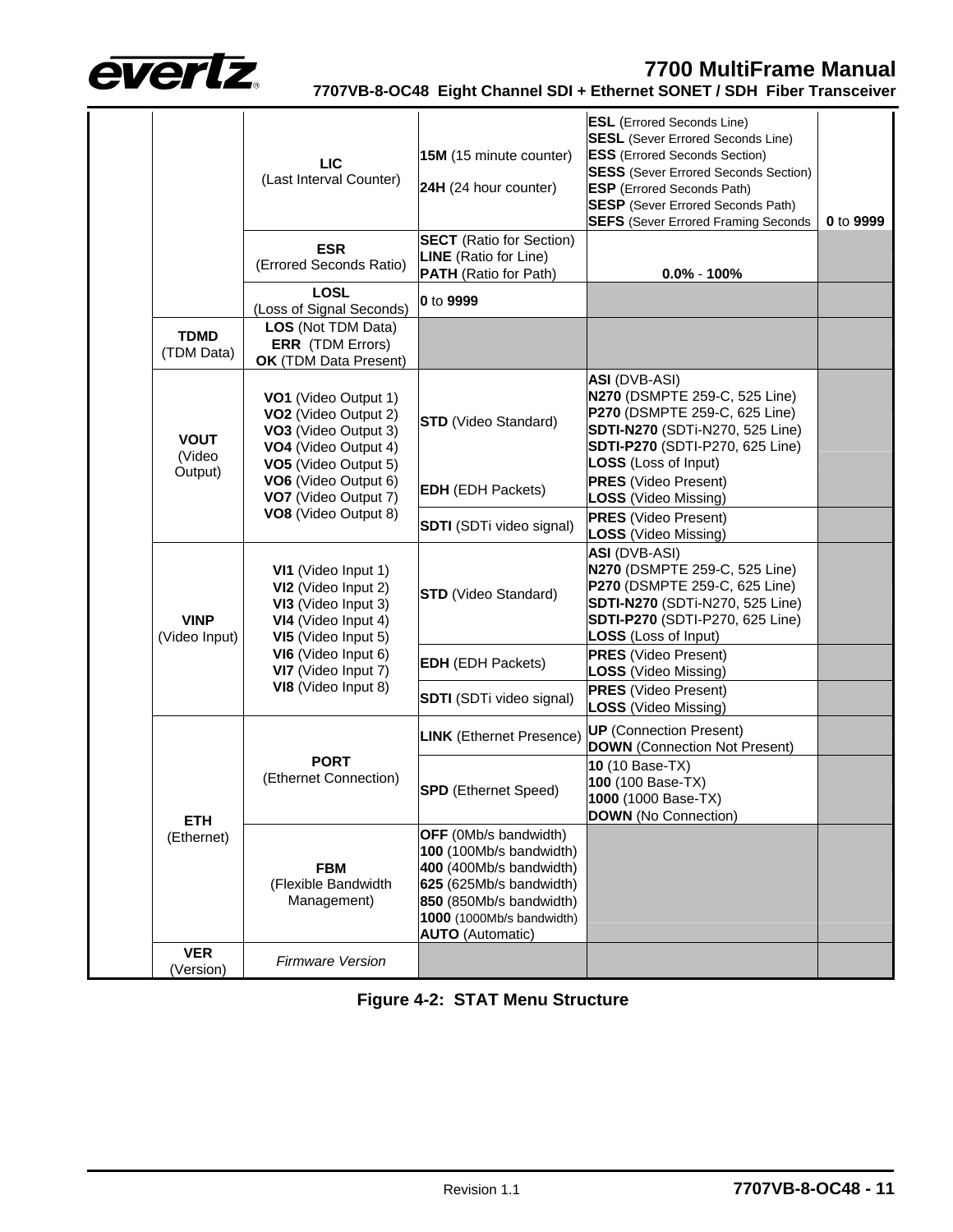**7707VB-8-OC48 Eight Channel SDI + Ethernet SONET / SDH Fiber Transceiver** 



#### **4.2.1.1. Displaying of Warning Status Indications**

The top level, default display indicates overall card status and warnings:

<span id="page-15-0"></span>

| OK              | Card is functioning properly                                      |
|-----------------|-------------------------------------------------------------------|
| <b>LINK…ERR</b> | No valid optical link established between the 7707VB-8-OC48 cards |
|                 | Flashing alternates between LINK and ERR                          |
| <b>LASR…ERR</b> | Laser error warning.                                              |
|                 | Flashing alternates between LASR and ERR                          |

## <span id="page-15-1"></span>**4.2.1.2. Displaying the Optical Link Data Standard**

The 7707VB-8-OC48 detects the current transmission standard implemented by the card. To display the optical link data standard, select the **STAT** menu item in menu level 1, select **FIBR** from menu level 2, then use the toggle switch to display the **STD** option and press the pushbutton to select it.

| <b>STAT</b> |   |
|-------------|---|
| <b>FIBR</b> |   |
| <b>STD</b>  | Ś |
| <b>OC</b>   |   |
| <b>STM</b>  |   |

The display will show one of the following:

**OC** Displayed for SONET transmission.

**STM** Displayed for SDH transmission. These modes can be set through the control menu, see section [4.2.2.](#page-23-0)

## <span id="page-15-2"></span>**4.2.1.3. Displaying Optical Power**

The 7707VB-8-OC48 module can measure and display the input optical power over a range of 0dBm to – 40dBm in increments of 1dBm. To display the input optical power, select the STAT menu item in menu level 1, select **FIBR** from menu level 2, then use the toggle switch to display the PWR option and press the pushbutton to select it.

| STAT         | The display will show one of the following: |                                                                                       |  |
|--------------|---------------------------------------------|---------------------------------------------------------------------------------------|--|
| FIBR         |                                             |                                                                                       |  |
| <b>PWR</b>   | <b>OVER</b><br>$0 to -40$<br><b>LOW</b>     | Indicates optical input power exceeding 0dBm<br>Optical input power within this range |  |
| -40 to 0 dBm |                                             | Input optical power low                                                               |  |

#### <span id="page-15-3"></span>**4.2.1.4. Displaying the Link Output Reference Clock Source**

The 7707VB-8-OC48 module can detect the Link Output Reference Clock Source. To display the Link Output Reference Clock Source, select the STAT menu item in menu level 1, select **FIBR** from menu level 2, select **REF** from menu level 3, then use the toggle switch to display the **OUT** option and press the pushbutton to select it.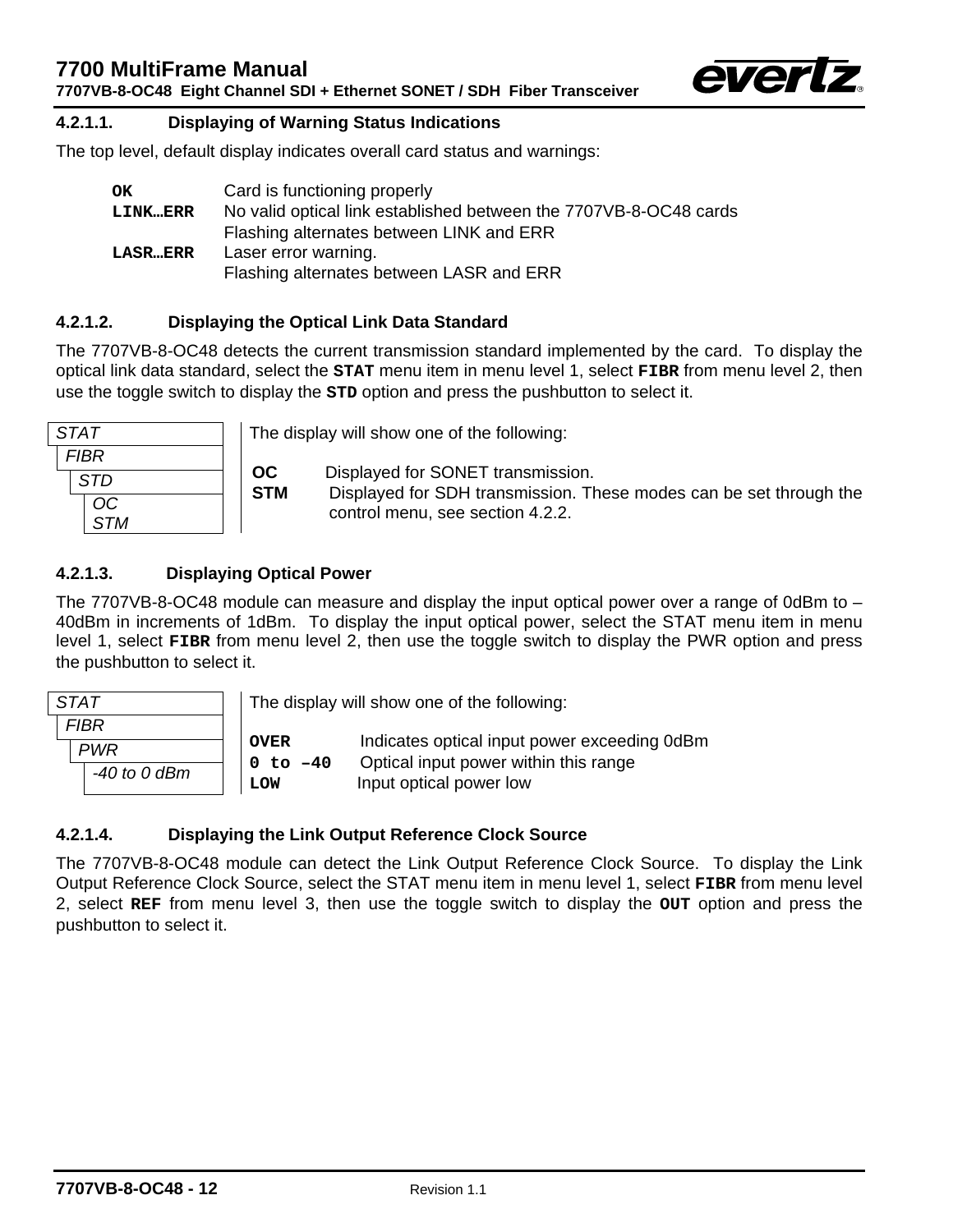

| <i>STAT</i>    | The display will show one of the following: |                              |
|----------------|---------------------------------------------|------------------------------|
| FIBR           |                                             |                              |
| <b>RFF</b>     | <b>REF ERR</b>                              | Indicates a Reference Error. |
| דוור           | XO                                          | Indicates the Oscillator.    |
| <b>REF ERR</b> | <b>HOLD</b>                                 | Indicates the Hold Over.     |
| XС             | <b>LINK</b>                                 | Indicates the Link Input.    |
|                |                                             |                              |

## <span id="page-16-0"></span>**4.2.1.5. Displaying the Current Time Interval and the Current Interval Counter**

The 7707VB-8-OC48 module can display the current 15 minute or 24 hour time interval counters, useful for monitoring network integrity. To display these performance counters, select the **STAT** menu item in menu level 1, select **FIBR** from menu level 2, select **CIC** from menu level 3, select 15m or 24h from menu level 4, then use the toggle switch to display the **TIME** option and press the pushbutton to select it.

| <b>STAT</b> | The display will show one of the following:                                                                                          |                                              |  |
|-------------|--------------------------------------------------------------------------------------------------------------------------------------|----------------------------------------------|--|
| <b>FIBR</b> |                                                                                                                                      |                                              |  |
| <b>CIC</b>  | 0 to 899                                                                                                                             | Timer value in seconds for 15 minute counter |  |
| 15m, 24h    | 0 to $1440$                                                                                                                          | Timer value in minutes for 24 hour counter   |  |
| <b>TIME</b> |                                                                                                                                      |                                              |  |
|             | The Current Interval Counter menu provides the user with an option to monitor<br>15m or 24h counters to detect errored transmission. |                                              |  |

The 7707VB-8-OC48 module enables the user to proactively monitor the performance parameters of three physical layers within the current 15-minute or 24-hour time interval. To display the current interval counter errors, select the **STAT** menu item in menu level 1, select **FIBR** from menu level 2, select **CIC** from menu level 3, select 15m or 24h from menu level 4, then use the toggle switch to display the desired

| <i>STAT</i>                                                                  | The display will show one of the following:             |                                                                                                                                                  |
|------------------------------------------------------------------------------|---------------------------------------------------------|--------------------------------------------------------------------------------------------------------------------------------------------------|
| <i>FIBR</i>                                                                  |                                                         |                                                                                                                                                  |
| <b>CIC</b>                                                                   | <b>ESL</b>                                              | Errored Seconds Line                                                                                                                             |
| 15m, 24h                                                                     | <b>SESL</b>                                             | Severe Errored Seconds Line                                                                                                                      |
| <b>TIMF</b><br><b>FSL</b><br><b>SESL</b><br><b>ESS</b><br><b>SESS</b><br>ESP | ESS<br><b>SESS</b><br>ESP<br><b>SESP</b><br><b>SESF</b> | Errored Seconds Section<br>Severe Errored Seconds Section<br>Errored Seconds Path<br>Severe Errored Seconds Path<br>Severe Errored Seconds Frame |
| <b>SESP</b><br>SEES                                                          |                                                         |                                                                                                                                                  |

performance parameter to monitor and press the pushbutton to select it.



" **Please note to clear all timers and counters, select CTRL/FIBR/CIC/ALL/CLR.**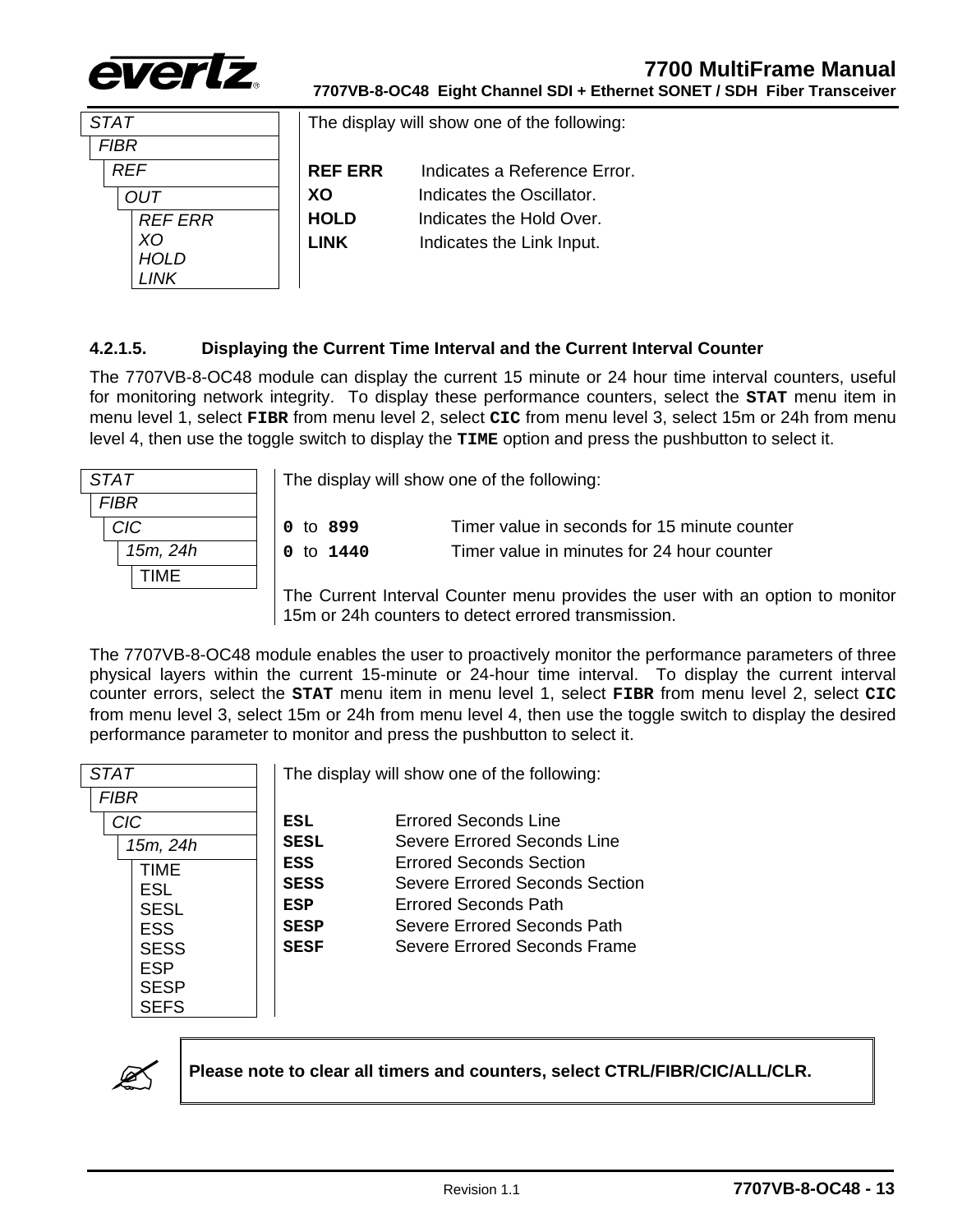

#### **Line Layer Performance Parameters**

- *ESL (Errored Seconds Line)* shows the number of seconds during which a line Bit Interleaved Parity (BIP) error or an alarm signal was detected.
- *SESL (Severely Errored Seconds Line)* displays the number of seconds during which H, line BIP, or alarm signal error was detected. H can be set by the user through the CTRL/SETH/SESL menu.

#### **Section Layer Performance Parameters**

- *ESL (Errored Seconds Section)* shows the number of seconds during which a signal Bit Interleaved Parity (BIP) error or an alarm signal was detected.
- *SESL (Severely Errored Second Section)* shows the number of seconds during which H, section BIP, or alarm signal error was detected. H can be set by the user through the CTRL/SETH/SESS menu.

#### **Path Layer Performance Parameters**

- *ESL (Errored Seconds Path)* shows the number of seconds during which a path Bit Interleaved Parity (BIP) error or an alarm signal was detected.
- *SESL (Severely Errored Seconds Path)* shows the number of seconds during which H, more path BIP, or alarm signal error was detected. H can be set by the user using the CTRL/SETH/SESP menu.

#### **Frame Errors**

<span id="page-17-0"></span>• *SEFS (Severe Errored Seconds – Frame)* shows the number of seconds during which H or more Frame errors were detected. H can be set by the user in the CTRL/SETH/SEFS menu.

#### **4.2.1.6. Displaying the Last Interval Counter**

The 7707VB-8-OC48 modules can display the last interval performance counts recorded each time the current interval counters expire. To display the last current interval counter errors, select the **STAT** menu item in menu level 1, select **FIBR** from menu level 2, select **LIC** from menu level 3, select 15m or 24h from menu level 4, then use the toggle switch to display the desired performance parameter to monitor and press the pushbutton to select it.

| <b>STAT</b> |
|-------------|
| <b>FIBR</b> |
| <b>LIC</b>  |
| 15m, 24h    |
| <b>ESL</b>  |
| <b>SESL</b> |
| <b>ESS</b>  |
| <b>SESS</b> |
| <b>ESP</b>  |
| <b>SESP</b> |
| <b>SEFS</b> |
| 0 to 9999   |

The display will show one of the following:

| ESL         | <b>Errored Seconds Line</b>    |
|-------------|--------------------------------|
| SESL        | Severe Errored Seconds Line    |
| ESS         | <b>Errored Seconds Section</b> |
| SESS        | Severe Errored Seconds Section |
| ESP         | <b>Errored Seconds Path</b>    |
| <b>SESP</b> | Severe Errored Seconds Path    |
| SESF        | Severe Errored Seconds Frame   |
|             |                                |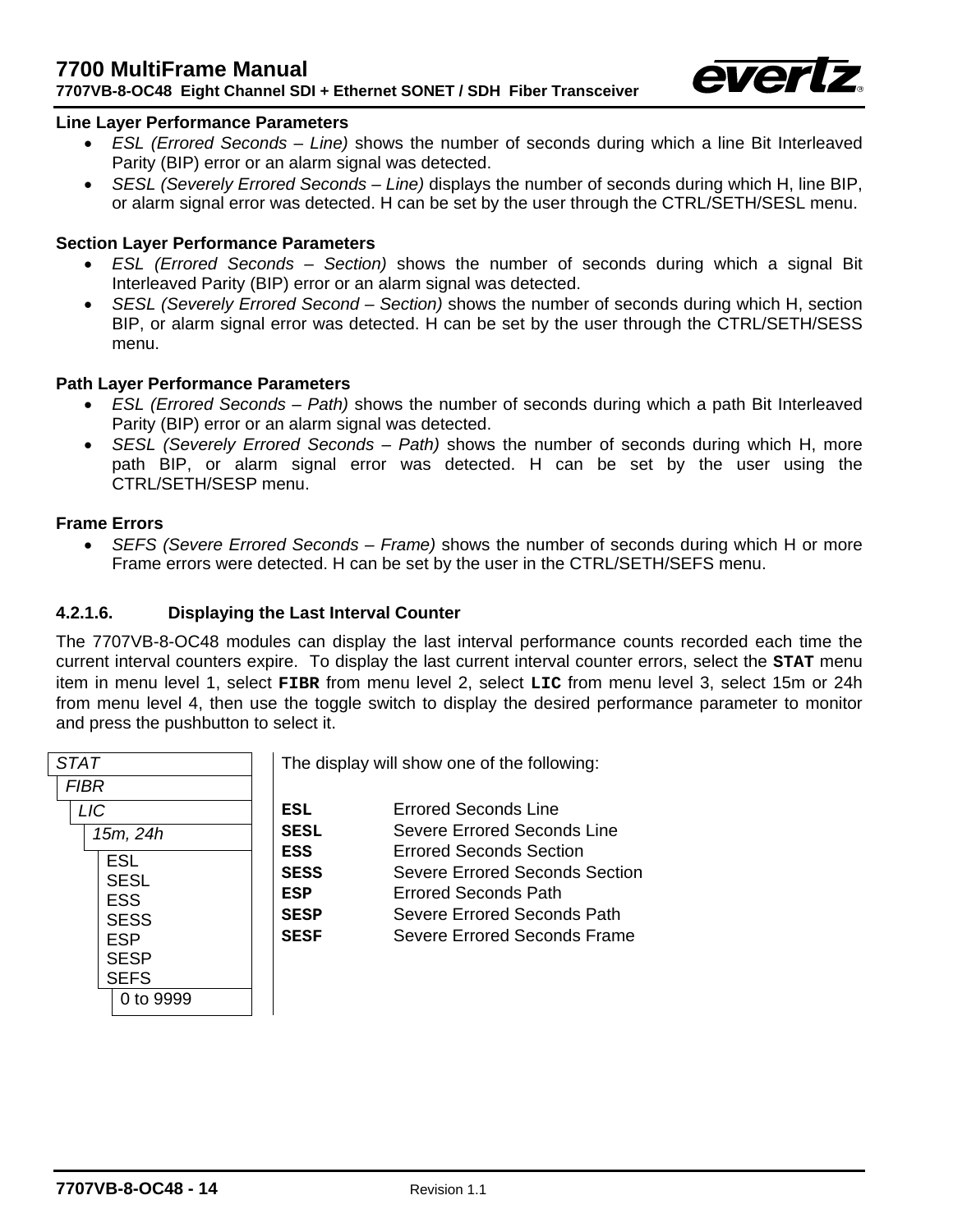

## <span id="page-18-0"></span>**4.2.1.7. Displaying the Errored Seconds Ratio**

The 7707VB-8-OC48 module can display the Errored Seconds Ratio calculated over the duration since the CIC errors was last cleared. To display the errored seconds ratio, select the **STAT** menu item in menu level 1, select **FIBR** from menu level 2, select **ESR** from menu level 3, then use the toggle switch to display the desired performance parameter to monitor and press the pushbutton to select it.

| <b>STAT</b>                   | The display will show one of the following: |                                                                                  |  |
|-------------------------------|---------------------------------------------|----------------------------------------------------------------------------------|--|
| <b>FIBR</b><br><b>ESR</b>     | <b>SECT</b>                                 | Errored Seconds Ratio for Section (%). Based on B1 error                         |  |
| <b>SECT</b><br><b>LINE</b>    | ESL                                         | detection.<br>Errored Seconds Ratio for Line (%). Based on B2 error              |  |
| <b>PATH</b><br>$0.0\%$ - 100% | ESP                                         | detection.<br>Errored Seconds Ratio for Path (%). Based on B3 error<br>detection |  |

#### <span id="page-18-1"></span>**4.2.1.8. Displaying the Loss of Signal Seconds in Line Layer**

The 7707VB-8-OC48 module can display the Loss of Signal Seconds Line counter recorded over the duration since it was last cleared to 0. To display Loss of Signal Seconds Line counter, select the **STAT** menu item in menu level 1, select **FIBR** from menu level 2, then use the toggle switch to display the **LOSL** option and press the pushbutton to select it.

| <b>STAT</b> |  |
|-------------|--|
| <b>FIBR</b> |  |
| <b>LOSL</b> |  |
| 0 to 9999   |  |

The display will show one of the following:

**LOSL** Loss of Signal Seconds in Line Layer in seconds

### <span id="page-18-2"></span>**4.2.1.9. Displaying the Link Input Status**

The 7707VB-8-OC48 module can display a Link Input Status. To display Link Input Status, select the **STAT** menu item in menu level 1, select **FIBR** from menu level 2, select **REF** from menu level 3, then use the toggle switch to display the **INP** option and press the pushbutton to select it.

| <b>STAT</b> |  |
|-------------|--|
| <b>FIBR</b> |  |
| <b>REF</b>  |  |
| <b>INP</b>  |  |
| LOS         |  |
| <b>FOS</b>  |  |
| OK          |  |

The display will show one of the following:

**OK** Link Valid

**LOS** Link Lost **FOS** Frequency Offset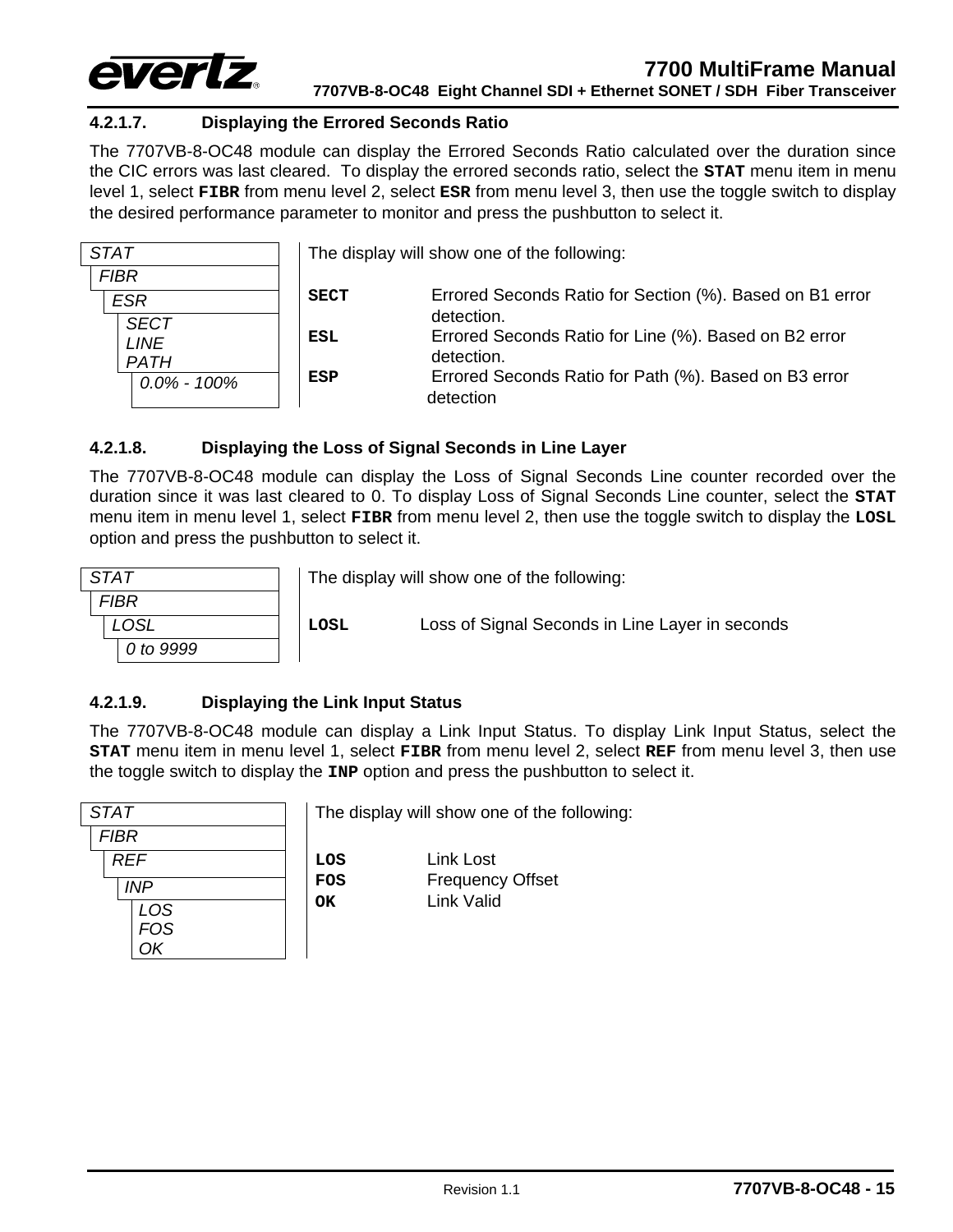

#### <span id="page-19-0"></span>**4.2.1.10. Displaying the TDM Data Errors**

The 7707VB-8-OC48 module can detect if there are errors in the clear channel TDM data. This allows the user to monitor if transmission errors are occurring at the SONET network or at the TDM stream. To display TDM Data Status, select the **STAT** menu item in menu level 1, then use the toggle switch to display the **TDMD** option and press the pushbutton to select it.

| <b>STAT</b> |  |
|-------------|--|
| TDMD        |  |
| <b>LOSS</b> |  |
| ERR         |  |
| ΩK          |  |

 The display will show one of the following: **LOSS** TDM data not detected **ERR** TDM errors detected

**OK** TDM data present with no errors detected

### <span id="page-19-1"></span>**4.2.1.11. Displaying the Video Standard at Output Ports**

The 7707VB-8-OC48 module can detect the video standard at any output port. To display output video standard, select the **STAT** menu item in menu level 1, select the **VOUT** menu item in menu level 2, select the **VOT1** to **VOT8** menu item in menu level 3, then use the toggle switch to display the **STD** option and press the pushbutton to select it.

| <b>STAT</b>                                                              | The display will show one of the following: |                                                                                                                                                                                          |  |
|--------------------------------------------------------------------------|---------------------------------------------|------------------------------------------------------------------------------------------------------------------------------------------------------------------------------------------|--|
| <b>VOUT</b>                                                              |                                             |                                                                                                                                                                                          |  |
| VO1, VO2, VO3,<br>VO4, VO5, VO6,<br>VO7, VO8<br><b>STD</b>               | ASI<br>N270<br><b>P270</b><br>$SDTI-N270$   | DVB-ASI detected<br>DSMPTE 259-C, 270 Mb/s 4:2:2 Component 525 line, 4:3<br>DSMPTE 259-C, 270 Mb/s 4:2:2 Component 625 line, 4:3<br>SDTi-N270, component 525 line, SMPTE 305M at 270Mb/s |  |
| <b>ASI</b>                                                               | $SDTI-P270$<br>LOSS                         | SDTi-P270, component 625 line, SMPTE 305M at 270Mb/s                                                                                                                                     |  |
| N270<br>P <sub>270</sub><br><b>SDTI-N270</b><br><b>SDTI-P270</b><br>LOSS |                                             | Loss of valid input                                                                                                                                                                      |  |

#### <span id="page-19-2"></span>**4.2.1.12. Detecting the EDH Presence in a Compatible Signal at Output Ports**

The 7707VB-8-OC48 module can detect the presence of EDH packets at the output video ports. To display the presence of EDH packets at a video output port, select the **STAT** menu item in menu level 1, select the **VO1** to **VO8** menu item in menu level 2, then use the toggle switch to display the **EDH** option and press the pushbutton to select it.

| <b>STAT</b>                                                        |                     | The display will show one of the following:                                                          |
|--------------------------------------------------------------------|---------------------|------------------------------------------------------------------------------------------------------|
| <b>VOUT</b><br>VO1, VO2, VO3,<br>VO4, VO5, VO6,<br>VO7, VO8<br>EDH | <b>PRES</b><br>LOSS | EDH packets present at the selected output port<br>EDH packets missing from the selected output port |
| <b>PRES</b><br>LOSS                                                |                     |                                                                                                      |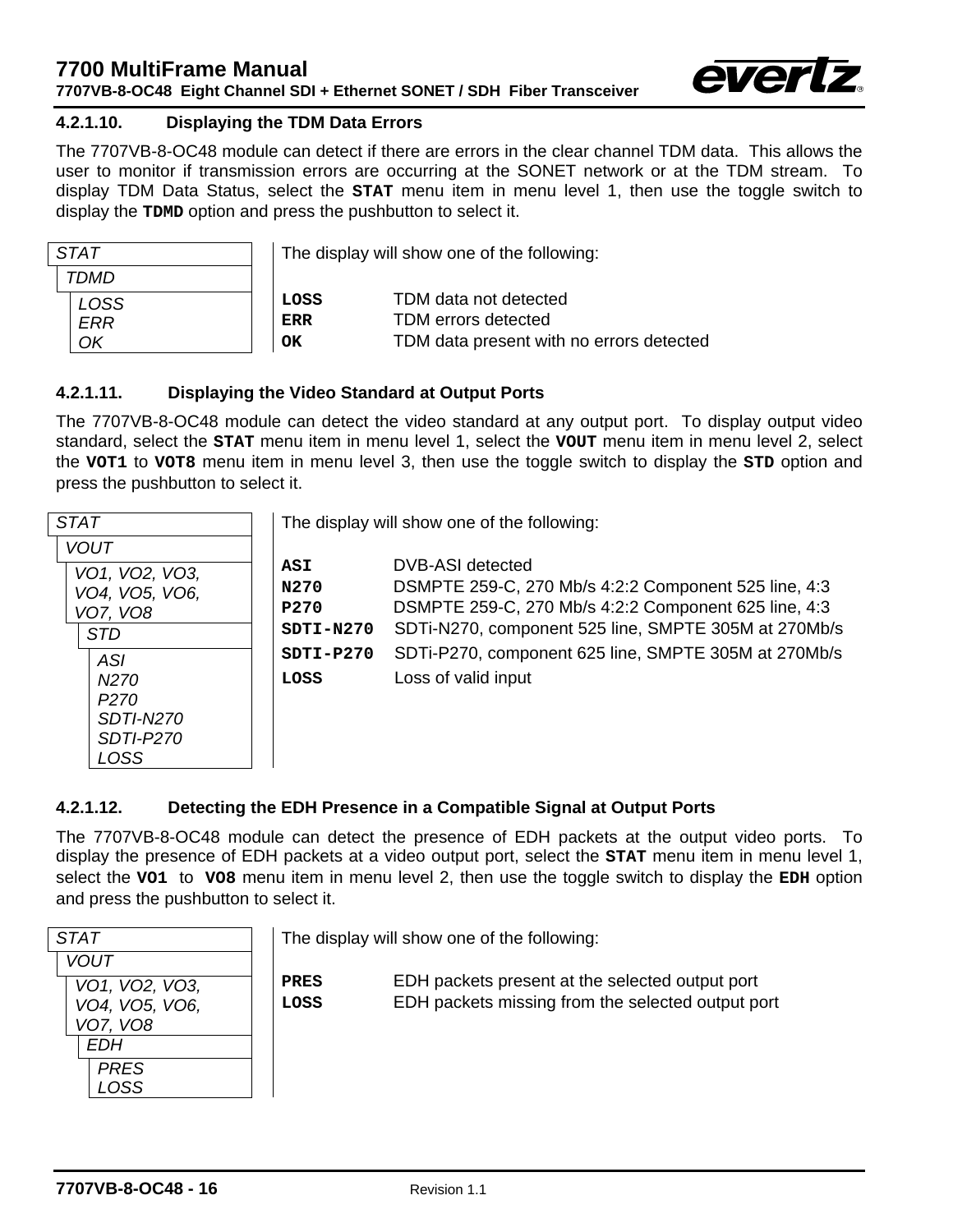

#### <span id="page-20-0"></span>**4.2.1.13. Displaying the SDTi Status at Output Ports**

The 7707VB-8-OC48 module can detect the presence of a SDTi video signal at the output video ports. To display the presence of SDTi video at a video output port, select the **STAT** menu item in menu level 1, select the **VO1** to **VO8** menu item in menu level 2, then use the toggle switch to display the **SDTi** option and press the pushbutton to select it.

| STAT                |  |    |
|---------------------|--|----|
| <b>VOUT</b>         |  |    |
| VO1, VO2, VO3, VO4, |  | P  |
| VO5, VO6, VO7, VO8  |  | г. |
| <b>SDTi</b>         |  |    |
| <b>PRES</b>         |  |    |
| <b>LOSS</b>         |  |    |

The display will show one of the following:

**PRES** SDTi video present at the selected output port **LOSS** SDTi video missing from the selected output port

#### <span id="page-20-1"></span>**4.2.1.14. Displaying the Video Standard at Input Ports**

The 7707VB-8-OC48 module can detect the video standard at the input video ports. To display input video standard, select the **STAT** menu item in menu level 1, select the **VINP** menu item in menu level 2, select the **VI1** to **VI8** menu item in menu level 3, then use the toggle switch to display the **STD** option and press the pushbutton to select it.

| STAT                |             | The display will show one of the following:          |
|---------------------|-------------|------------------------------------------------------|
| <b>VINP</b>         |             |                                                      |
| VI1, VI2, VI3, VI4, | ASI         | DVB-ASI detected                                     |
| VI5, VI6, VI7, VI8  | N270        | DSMPTE 259-C, 270 Mb/s 4:2:2 Component 525 line, 4:3 |
| <b>STD</b>          | <b>P270</b> | DSMPTE 259-C, 270 Mb/s 4:2:2 Component 625 line, 4:3 |
|                     | $SDTI-N270$ | SDTi-N270, component 525 line, SMPTE 305M at 270Mb/s |
| <b>ASI</b>          |             |                                                      |
| N270                | $SDTI-P270$ | SDTi-P270, component 625 line, SMPTE 305M at 270Mb/s |
| P270                | LOSS        | Loss of valid input                                  |
| SDTI-N270           |             |                                                      |
| <b>SDTI-P270</b>    |             |                                                      |
| LOSS                |             |                                                      |

## <span id="page-20-2"></span>**4.2.1.15. Detecting the EDH Presence in a Compatible Signal at Input Ports**

The 7707VB-8-OC48 module can detect the presence of EDH packets at the input video ports. To display the presence of EDH packets at a video input port, select the **STAT** menu item in menu level 1, select the **VI1** to **VI8** menu item in menu level 2, then use the toggle switch to display the **EDH** option and press the pushbutton to select it.

| <i>STAT</i>         |  |
|---------------------|--|
| <i><b>VINP</b></i>  |  |
| VI1, VI2, VI3, VI4, |  |
| VI5, VI6, VI7, VI8  |  |
| <b>EDH</b>          |  |
| <b>PRES</b>         |  |
| LOSS                |  |

The display will show one of the following:

**PRES** EDH packets present at the selected input port **LOSS** EDH packets missing from the selected input port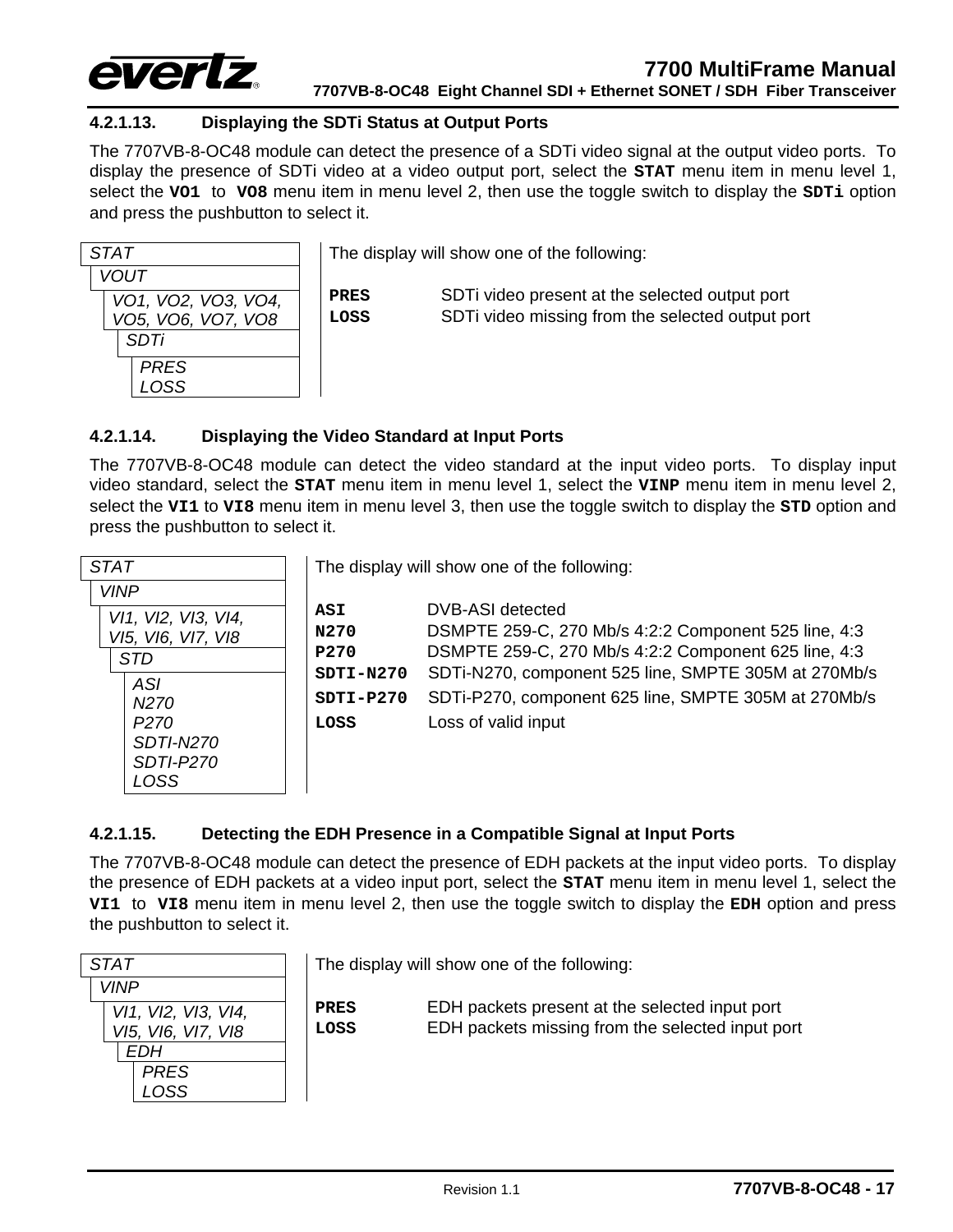

## <span id="page-21-0"></span>**4.2.1.16. Displaying the SDTI Status at Input Ports**

The 7707VB-8-OC48 module can detect the presence of a SDTi video signal at the input video ports. To display the presence of SDTi video at a video input port, select the **STAT** menu item in menu level 1, select the **VO1** to **VO8** menu item in menu level 2, then use the toggle switch to display the **SDTi** option and press the pushbutton to select it.

| <b>STAT</b>                                                                             |              | The display will show one of the following:                                                      |
|-----------------------------------------------------------------------------------------|--------------|--------------------------------------------------------------------------------------------------|
| <b>VINP</b><br>VI1, VI2, VI3, VI4,<br>VI5, VI6, VI7, VI8<br>SDTI<br><b>PRES</b><br>LOSS | PRES<br>LOSS | SDT ivideo present at the selected input port<br>SDTi video missing from the selected input port |

#### <span id="page-21-1"></span>**4.2.1.17. Displaying the Ethernet Status**

The 7707VB-8-OC48 module can detect the presence of a valid Ethernet connection. To display the presence of an Ethernet connection, select the **STAT** menu item in menu level 1, select the **ETH** menu item in menu level 2, select the **PORT** menu item in menu level 3, then use the toggle switch to display the **LINK** option and press the pushbutton to select it.

| <b>STAT</b> |
|-------------|
| <b>ETH</b>  |
| <b>PORT</b> |
| LINK        |
| UP          |
| <b>DOWN</b> |

The display will show one of the following:

**UP** Valid Ethernet connection present **DOWN** Ethernet connection not present

#### <span id="page-21-2"></span>**4.2.1.18. Displaying the Ethernet Speed**

The 7707VB-8-OC48 module can detect the speed of a valid Ethernet connection. To display the Ethernet connection speed, select the **STAT** menu item in menu level 1, select the **ETH** menu item in menu level 2, select the **PORT** menu item in menu level 3, then use the toggle switch to display the **SPD** option and press the pushbutton to select it.

| <b>STAT</b> |             |  |
|-------------|-------------|--|
| <b>ETH</b>  |             |  |
|             | <b>PORT</b> |  |
|             | <b>SPD</b>  |  |
|             | 10          |  |
|             | 100         |  |
|             | 1000        |  |
|             | <b>DOWN</b> |  |

The display will show one of the following:

10 Base-TX Ethernet link established 100 Base-TX Ethernet link established 1000 Base-TX Ethernet link established **DOWN** Ethernet connection not present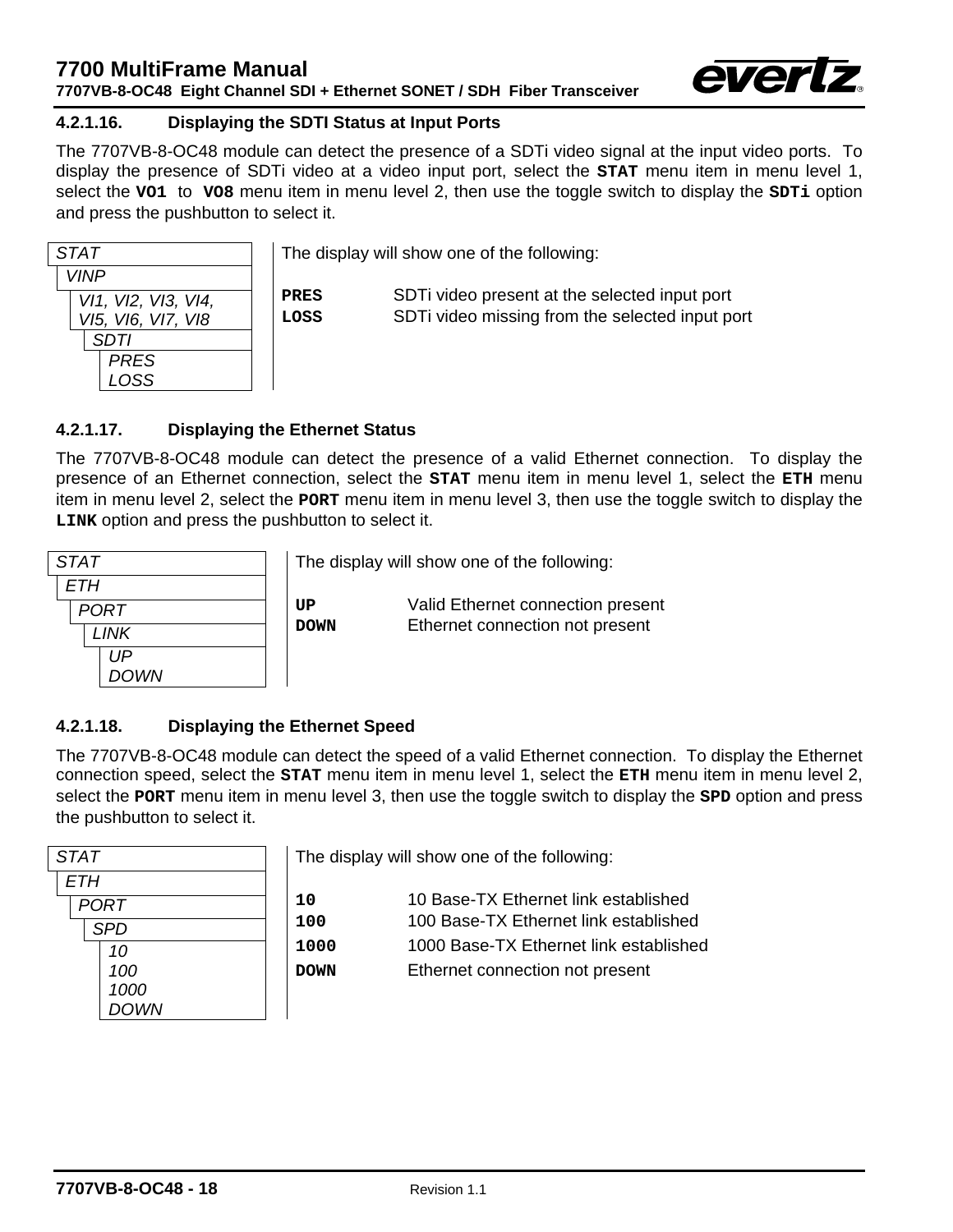

### <span id="page-22-0"></span>**4.2.1.19. Flexible Bandwidth Management Monitoring**

The 7707VB-8-OC48 module can display Flexible Bandwidth Management (FBM) setting. To display the current FBM setting, select the **STAT** menu item in menu level 1, select the **ETH** menu item in menu level 2, then use the toggle switch to display the **FBM** option and press the pushbutton to select it.

| <b>STAT</b> |             | The display will show one of the following:              |
|-------------|-------------|----------------------------------------------------------|
| <b>ETH</b>  |             |                                                          |
| <b>FBM</b>  | OFF         | OMb/s bandwidth allocated for Ethernet                   |
| <b>OFF</b>  | 100         | 100Mb/s bandwidth allocated for Ethernet                 |
| 100         | 400         | 400Mb/s bandwidth allocated for Ethernet                 |
| 400         | 625         | 625Mb/s bandwidth allocated for Ethernet                 |
| 625         | 850         | 850Mb/s bandwidth allocated for Ethernet                 |
| 850         | 1000        | 1000Mb/s bandwidth allocated for Ethernet                |
| 1000        | <b>AUTO</b> | FBM set to automatically utilize the remaining bandwidth |
| AUTO        |             | over OC-48/STM16                                         |

#### **4.2.1.20. Displaying the Firmware Version**



<span id="page-22-1"></span>The VER option displays the card's current firmware version. To display the firmware version, select the STAT menu item in the first menu level then use the toggle switch to display the VER option and press the pushbutton to select it. The firmware version will scroll across the display.

For example: **VER 1.0 BLD 067**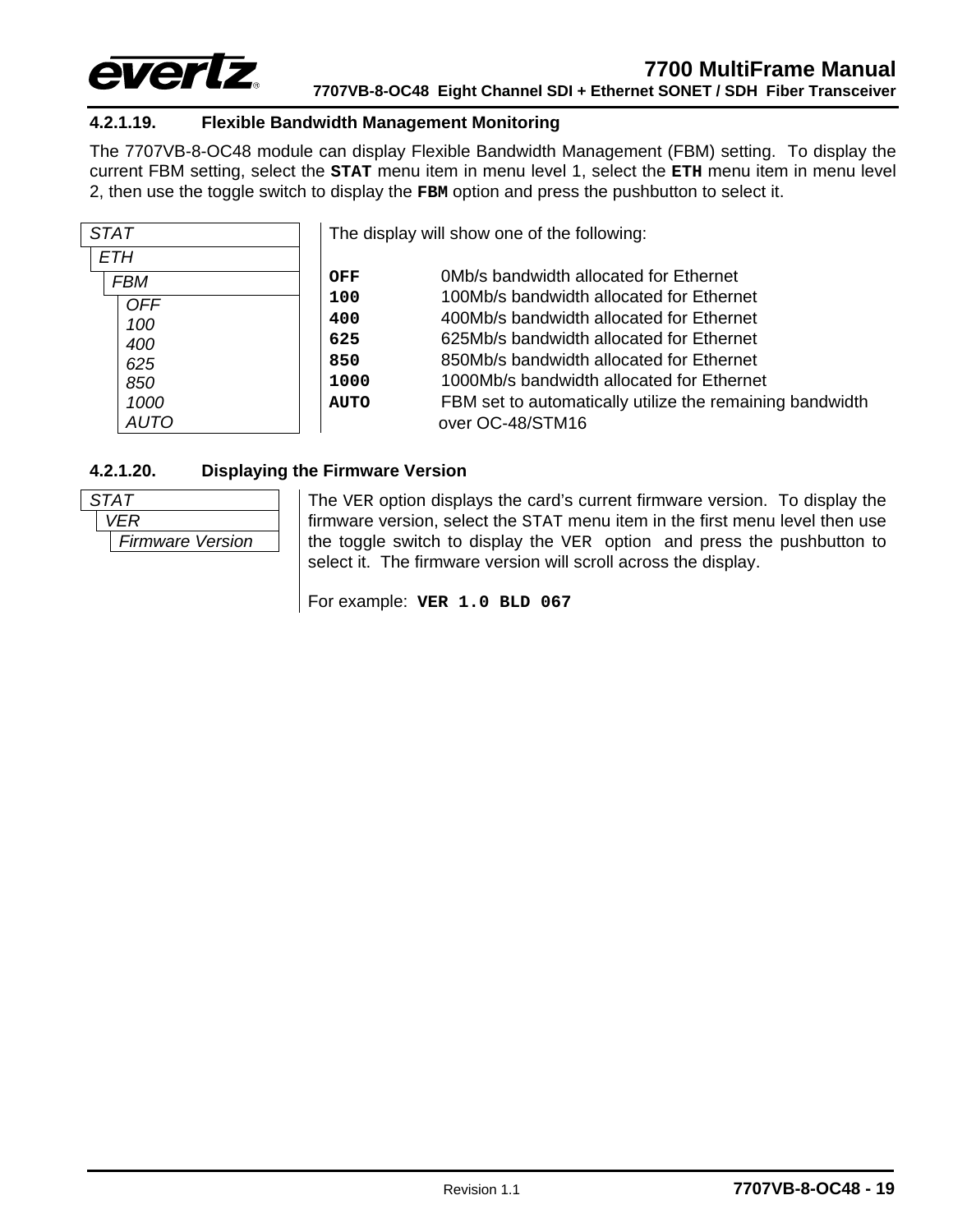

## <span id="page-23-0"></span>**4.2.2. Control Menu**

The Control menu enables the user to control and set different parameters on 7707VB-8-OC48 cards.

| <b>Pushbutton</b>        |                                         |                                                                                                         |                                                                                                                                                                                        |                                                 |
|--------------------------|-----------------------------------------|---------------------------------------------------------------------------------------------------------|----------------------------------------------------------------------------------------------------------------------------------------------------------------------------------------|-------------------------------------------------|
| Level 1                  | <b>Level 2</b>                          | Level 3                                                                                                 | Level 4                                                                                                                                                                                | Level 5                                         |
|                          |                                         | <b>STD</b><br>(Optical Link Data<br>Standard)                                                           | <b>BACK</b><br>OC (Sonet)<br><b>STM</b> (SDH Transmission)                                                                                                                             |                                                 |
|                          |                                         | <b>LASR</b><br>(Laser Mode)                                                                             | <b>BACK</b><br><b>CONT</b> (continuous)<br><b>DISC</b> (discontinuous)                                                                                                                 |                                                 |
|                          |                                         | <b>REF</b><br>(Clock Settings)                                                                          | <b>LINK (POS Link clock)</b><br>XO (Stratum 3 oscillator)                                                                                                                              |                                                 |
|                          | <b>FIBR</b><br>(optical link)           | <b>CIC</b><br>(Current Interval<br>Counters)                                                            | <b>ALL (Clear All)</b><br>15M (15 minute counter)<br>24H (24 hour counter)                                                                                                             | CLR (Clear)<br><b>BACK</b>                      |
|                          |                                         | <b>LOSL</b><br>(Loss of Link)                                                                           | <b>CLR</b> (Clear)<br><b>BACK</b>                                                                                                                                                      |                                                 |
|                          |                                         | <b>CESR</b><br>(Clear all Errored<br>Seconds Ratios)                                                    | <b>CLR</b> (Clear)<br><b>BACK</b>                                                                                                                                                      |                                                 |
|                          |                                         | <b>SETH</b><br>(Severe Errored<br>Second Threshold)                                                     | <b>SESS (Severe Errored Seconds Section)</b><br><b>SESL</b> (Severe Errored Seconds Line)<br><b>SESP</b> (Severe Errored Seconds Path)<br><b>SEFS</b> (Severe Errored Framing Seconds) | 1 to 9999                                       |
|                          | <b>VINP</b><br>(Video Input Status)     | VI1, VI2, VI3, VI4,                                                                                     | <b>BACK</b>                                                                                                                                                                            | <b>OFF</b>                                      |
| <b>CTRL</b><br>(Control) |                                         | VI5, VI6, VI7, VI8                                                                                      | EDH (EDH Processing)<br><b>BACK</b><br><b>EDH</b> (EDH Processing)                                                                                                                     | ON<br><b>OFF</b><br>ON                          |
|                          | <b>VOUT</b><br>(Video Output<br>Status) | VO1, VO2, VO3,<br>VO4, VO5, VO6,<br><b>VO7, VO8</b>                                                     | <b>OSTD</b> (Video Standard on Loss)                                                                                                                                                   | <b>ASI</b><br><b>N270</b><br>P270<br><b>OFF</b> |
|                          | <b>VMON</b><br>(Video Monitor)          | <b>BACK, VO1, VO2,</b><br>VO3, VO4, VO5,<br>VO6, VO7, VO8, VI1,<br>VI2, VI3, VI4, VI5,<br>VI6, VI7, VI8 |                                                                                                                                                                                        |                                                 |
|                          | <b>PSWD</b><br>(Pascode)                | 0 to 9999                                                                                               |                                                                                                                                                                                        |                                                 |
|                          |                                         | <b>PWSL</b><br>(Password)                                                                               | 0 to 9999                                                                                                                                                                              |                                                 |
|                          | This area visible<br>only if correct    | <b>VOUT</b><br>(Video Output)                                                                           | VO1, VO2, VO3, VO4, VO5, VO6, VO7,<br>VO <sub>8</sub>                                                                                                                                  | <b>DIS</b> (Disable)<br><b>EN</b> (Enable)      |
|                          | password is entered                     | <b>VIN</b><br>(Video Input)                                                                             | VI1, VI2, VI3, Vi4, VI5, VI6, VI7, VI8                                                                                                                                                 | <b>DIS</b> (Disable)<br>EN (Enable)             |
|                          |                                         | <b>ETH</b><br>(Ethernet bandwidth)                                                                      | OFF, 100, 400, 625, 850, 1000, AUTO                                                                                                                                                    |                                                 |
|                          | <b>DISP</b><br>(Card Edge Display)      | <b>HORZ</b> (Horizontal)<br><b>VERT</b> (Vertical)                                                      |                                                                                                                                                                                        |                                                 |

<span id="page-23-1"></span>**Figure 4-3: Control Menu**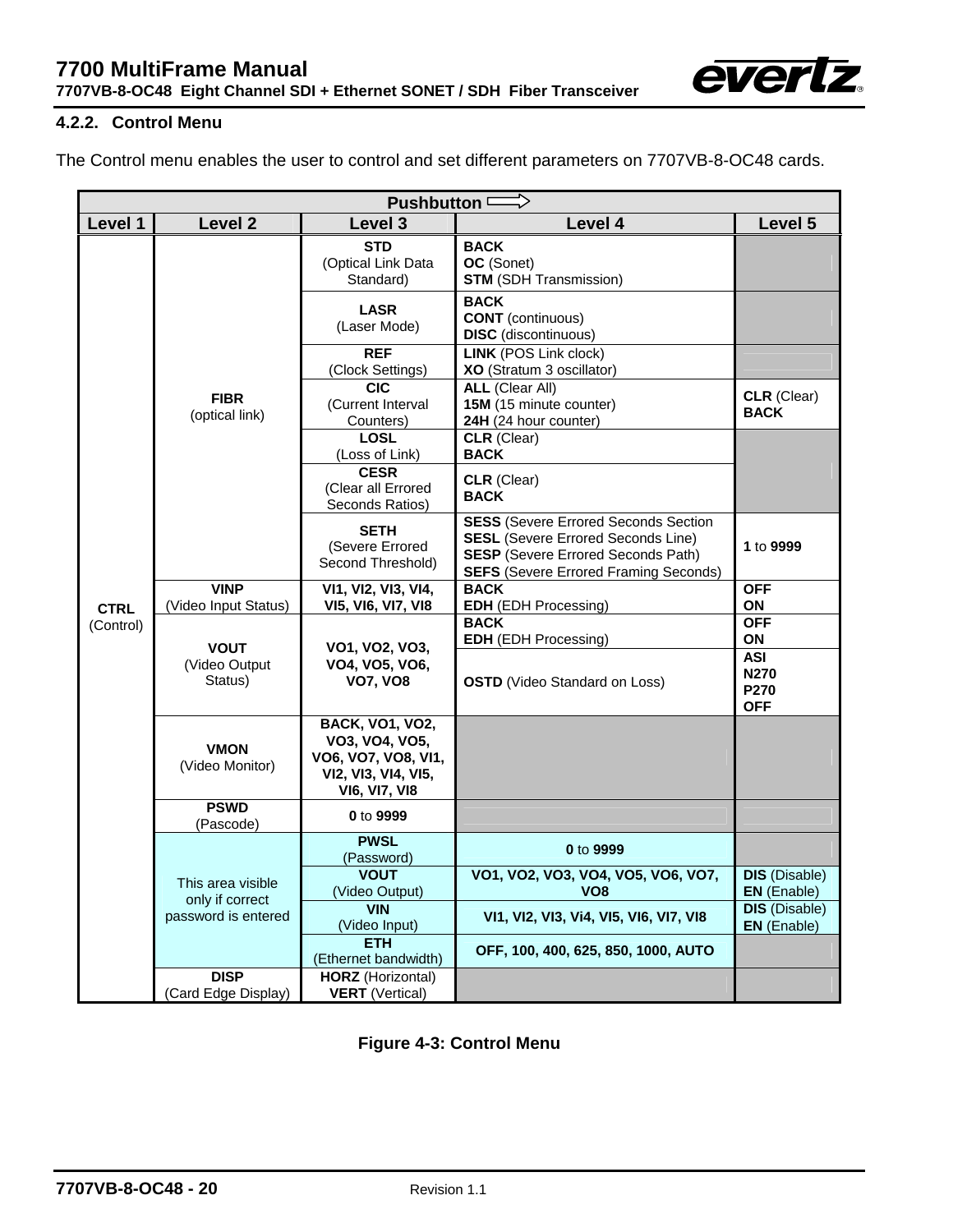

## <span id="page-24-0"></span>**4.2.2.1. Setting the Optical Link Standard**

The optical link data standard can be selected between SONET or SDH Transmission. To configure the desired optical link standard, select the **CTRL** menu item in menu level 1, select the **FIBR** menu item in menu level 2, then use the toggle switch and pushbutton to select the desired optical link standard.

| CTRL        | Th |
|-------------|----|
| <b>FIBR</b> |    |
| <b>STD</b>  |    |
| <b>BACK</b> | SI |
| <b>OC</b>   |    |
| <b>STM</b>  |    |

e user may select one of the following:

**C CONET M** SDH Transmission

#### <span id="page-24-1"></span>**4.2.2.2. Setting the Behavior of Laser When there is No Applied Video**

The behavior of the laser transmitter when no video or Ethernet data is applied to the input ports of the module may be set. To configure the laser transmitter mode, select the **CTRL** menu item in menu level 1, select the **FIBR** menu item in menu level 2, select the LASR menu item in menu level 3, then use the toggle switch and pushbutton to select the desired laser transmitter mode.

| <b>CTRL</b>                                |                     | The user may select one of the following:                                                                                                                                                               |
|--------------------------------------------|---------------------|---------------------------------------------------------------------------------------------------------------------------------------------------------------------------------------------------------|
| <b>FIBR</b>                                |                     |                                                                                                                                                                                                         |
| LASR<br><b>BACK</b><br>CONT<br><b>DISC</b> | <b>CONT</b><br>DISC | The laser will transmit continuously regardless of whether there<br>are input or Ethernet signals present<br>The laser will turn off when there is no recognizable video or<br>Ethernet signals present |

#### <span id="page-24-2"></span>**4.2.2.3. Setting the Clock Source**

Two different clock settings are available for serial fiber output. To configure the clock source, select the **CTRL** menu item in menu level 1, select the **FIBR** menu item in menu level 2, select the **REF** menu item in menu level 3, then use the toggle switch and pushbutton to select the desired clock source mode.

| <b>CTRL</b> |             |
|-------------|-------------|
|             | <b>FIBR</b> |
|             | REF         |
|             | XO          |
|             | LINK        |

The user may select one of the following:

**XO** Set the Stratum 3 oscillator as the clock source LINK Set the POS Link clock as the clock source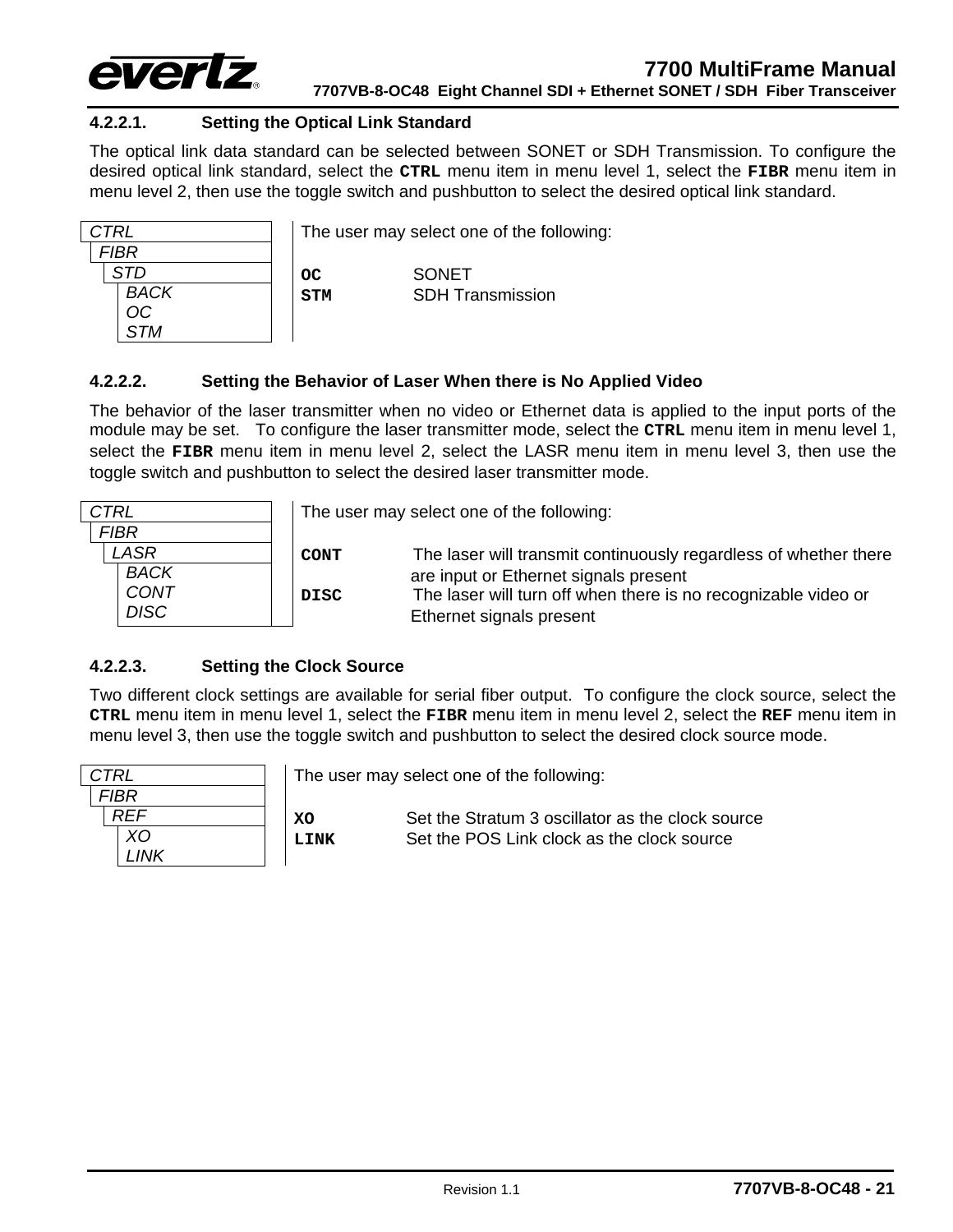

### <span id="page-25-0"></span>**4.2.2.4. Clearing the Error Counters**

Current and last 15-minute and/or 24-hour time interval error counters can be cleared to 0. To clear interval error counters, select the **CTRL** menu item in menu level 1, select the **FIBR** menu item in menu level 2, select the **CIC** menu item in menu level 3, then use the toggle switch and pushbutton to select the desired interval error counter to be cleared followed by **CLR.** 

| <b>CTRL</b> |                |
|-------------|----------------|
| <b>FIBR</b> |                |
| <b>CIC</b>  | 1              |
| 15m         | $\overline{2}$ |
| 24h         | Α              |
| <b>ALL</b>  |                |
| <b>CLR</b>  |                |
| <b>BACK</b> |                |

The user may select one of the following:

**15m** CLR to clear the 15 minute error counters **24h** CLR to clear the 24 hour error counters. **ALL** CLR to clear all error counters

To clear the loss of link counter, select the **CTRL** menu item in menu level 1, select the **FIBR** menu item in menu level 2, select the **LOSL** menu item in menu level 3, then use the toggle switch and pushbutton to select **CLR.**

| CTRI        |      | The user may select one of the following: |  |  |
|-------------|------|-------------------------------------------|--|--|
| FIRR        |      |                                           |  |  |
|             | LOSL | CLR to clear the loss of link counter     |  |  |
| CI R        |      |                                           |  |  |
| <b>RACK</b> |      |                                           |  |  |
|             |      |                                           |  |  |

To clear the errored seconds ratios (ESR SECT, LINE and PATH), select the **FIBR** menu item in menu level 2, select the **CESR** menu item in menu level 3, then use the toggle switch and pushbutton to select **CLR.**

| <b>CTRL</b> |             | The user may select one of the following: |
|-------------|-------------|-------------------------------------------|
| <i>FIBR</i> |             |                                           |
| CESR        | <b>CESR</b> | CLR to clear all errored seconds ratios   |
| CLR         |             |                                           |
| <b>BACK</b> |             |                                           |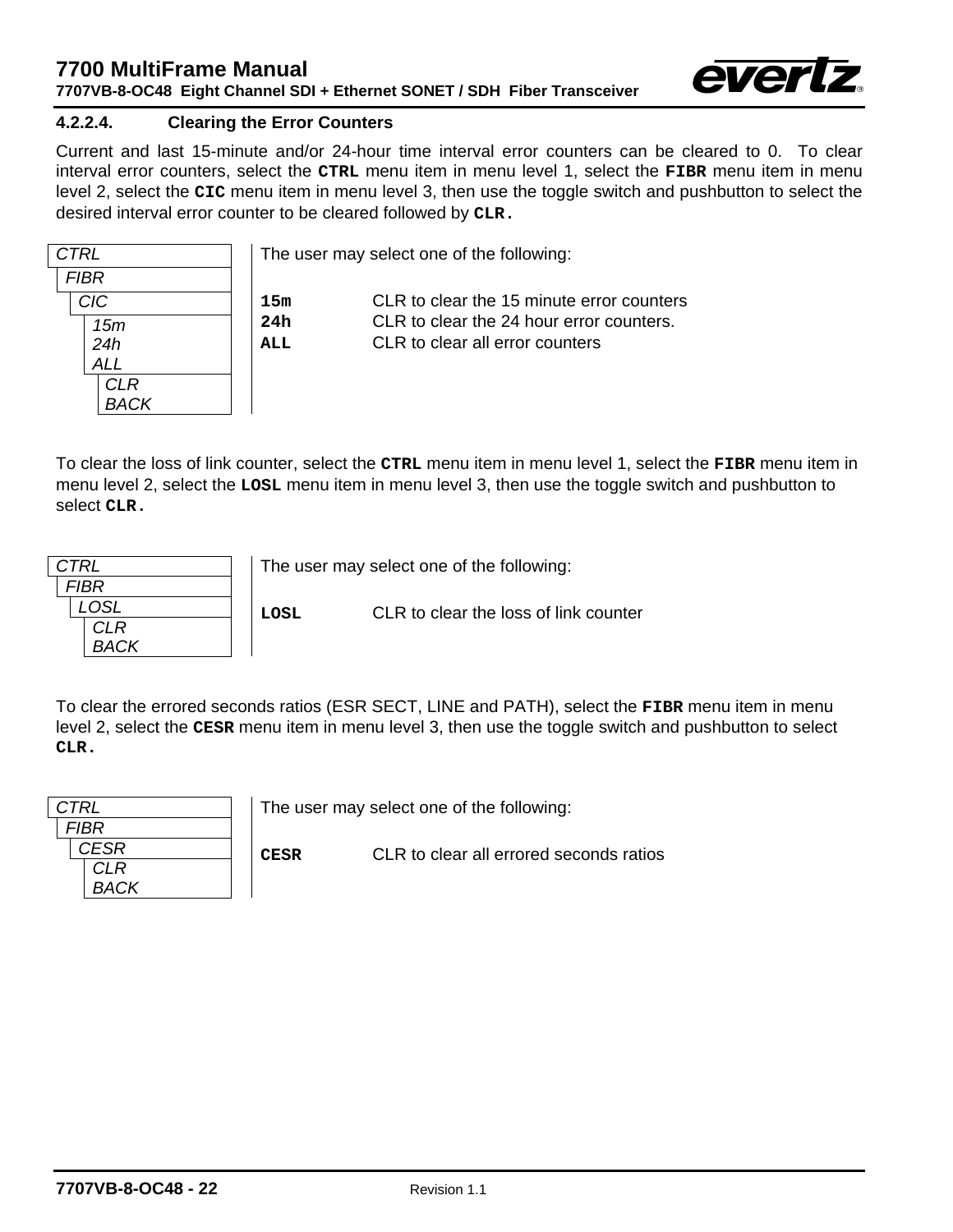

#### <span id="page-26-0"></span>**4.2.2.5. Setting the Severe Errored Second Threshold**

The Severe Errored Second (SES) threshold can be controlled. The user can set the value of the BIP errors occurring in one second at or above which it is considered a severely errored second. These threshold limits can be set for Line, Section or Path layers. Threshold values are from 1 to 9999. To set the SES threshold, select the **CTRL** menu item in menu level 1, select the **FIBR** menu item in menu level 2, select the **SETH** menu item in menu level 3, then use the toggle switch and pushbutton to select the desired SES threshold followed by a numerical value**.**

| <b>CTRL</b>                                              |                                           | The user may select one of the following:                                                                               |
|----------------------------------------------------------|-------------------------------------------|-------------------------------------------------------------------------------------------------------------------------|
| <b>FIBR</b>                                              |                                           |                                                                                                                         |
| <b>SETH</b>                                              | <b>SESS</b>                               | Severe Errored Seconds Section (1-9999)                                                                                 |
| <b>SESS</b><br><b>SESL</b><br><b>SESP</b><br><b>SEFS</b> | <b>SESL</b><br><b>SESP</b><br><b>SEFS</b> | Severe Errored Seconds Line (1-9999)<br>Severe Errored Seconds Path (1-9999)<br>Severe Errored Framing Seconds (1-9999) |
|                                                          |                                           |                                                                                                                         |

#### <span id="page-26-1"></span>**4.2.2.6. Activating or Deactivating EDH Processing at the Output Video Ports**

EDH processing of compatible signals on the video output ports can be enabled or disabled. When enabled, output video signals will be EDH monitored and recalculated EDH packets will be embedded into the video signal. Flags are also updated. When disabled, EDH recalculation and reinsertion is disabled. To enable EDH processing of the output video, select the **CTRL** menu item in menu level 1, select the **VOUT** menu item in menu level 2, select the **VO1 to VO8** menu item in menu level 3, select the **EDH** menu item in the menu level 4, then use the toggle switch and pushbutton to select the desired EDH processing mode for the desired output port.





If input signal has EDH packets, EDH Insert will always be forced to ON.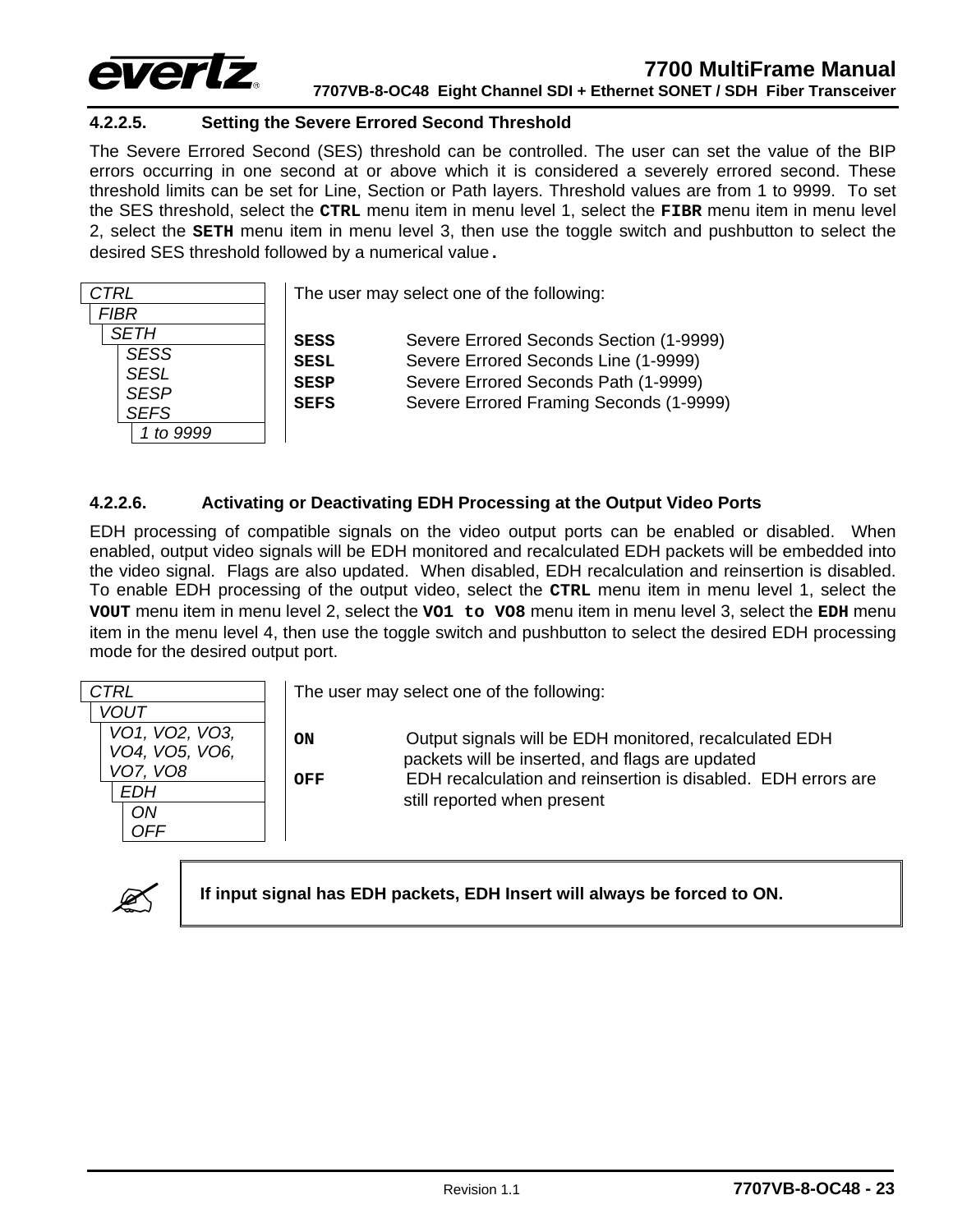

### <span id="page-27-0"></span>**4.2.2.7. Setting Video Standard on Loss**

The video output ports of 7707VB-8-OC48 can be individually configured to output gray video with a user set video standard if an input video signal is lost. To set the output video standard on loss, select the **CTRL** menu item in menu level 1, select the **VOUT** menu item in menu level 2, select the **VO1 to VO8** menu item in menu level 3, select the **OSTD** menu item in the menu level 4, then use the toggle switch and pushbutton to select the desired output video standard on loss for the desired output port.

| <b>CTRL</b>                                                                                                                                                                          | The user may select one of the following:                                                                                            |
|--------------------------------------------------------------------------------------------------------------------------------------------------------------------------------------|--------------------------------------------------------------------------------------------------------------------------------------|
| <b>VOUT</b><br>VO1, VO2, VO3,<br>ASI<br>VO4, VO5, VO6,<br>N270<br>VO7, VO8<br>P270<br><b>OSTD</b><br><b>OFF</b><br>N <sub>2</sub> 70<br>P <sub>270</sub><br><b>ASI</b><br><b>OFF</b> | DVB-ASI<br>DSMPTE 259-C, 270 Mb/s 4:2:2 Component 525 line, 4:3<br>DSMPTE 259-C, 270 Mb/s 4:2:2 Component 625 line, 4:3<br>No output |

#### <span id="page-27-1"></span>**4.2.2.8. Activating or Deactivating EDH Processing at the Input Video Ports**

EDH processing of compatible signals on the video input ports can be enabled or disabled. When enabled, input video signals will be EDH monitored and recalculated EDH packets will be embedded into the video signal. Flags are also updated. When disabled, EDH recalculation and reinsertion is disabled. To enable EDH processing of the input video, select the **CTRL** menu item in menu level 1, select the **VOUT** menu item in menu level 2, select the **VO1 to VO8** menu item in menu level 3, select the **EDH** menu item in the menu level 4, then use the toggle switch and pushbutton to select the desired EDH processing mode for the desired input port.

| <b>CTRL</b>                                                     |     | The user may select one of the following:                                                               |
|-----------------------------------------------------------------|-----|---------------------------------------------------------------------------------------------------------|
| <b>VINP</b><br>VI1, VI2, VI3, VI4,<br>VI5, VI6, VI7, VI8<br>EDH | ON  | Input signals will be EDH monitored, recalculated EDH<br>packets will be inserted, and flag are updated |
| <b>ON</b><br><b>OFF</b>                                         | OFF | EDH recalculation and reinsertion is disabled. EDH errors are<br>still reported when present            |

#### <span id="page-27-2"></span>**4.2.2.9. Monitoring a Specific Channel**

The 7707VB-8-OC48 provides the user with an output port to monitor any input or output video signals. This enables the user to monitor any incoming or outgoing video channels without having to switch the BNC connectors. To select the desired video channel to be monitored, select the **CTRL** menu item in menu level 1, select the **VMON** menu item in menu level 2, then use the toggle switch and pushbutton to select the desired video channel to be monitored.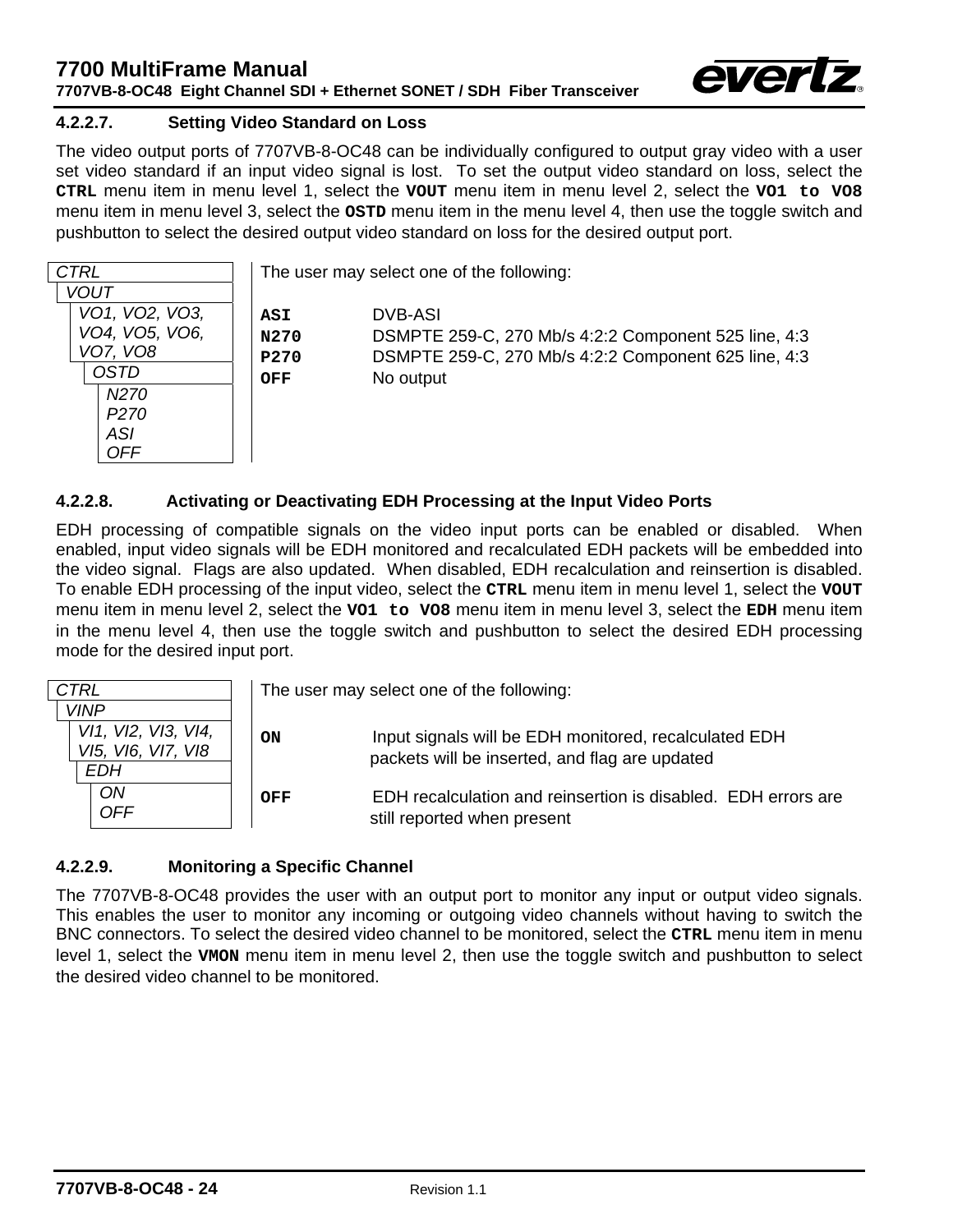

| CTRL            | The user may select one of the following: |                      |
|-----------------|-------------------------------------------|----------------------|
| VMON            |                                           |                      |
| <b>BACK</b>     | VI1                                       | Selects SDI Input 1  |
| VI1             | VI2                                       | Selects SDI Input 2  |
| VI2             | VI3                                       | Selects SDI Input 3  |
| V13             | VI4                                       | Selects SDI Input 4  |
| VI4             | VI5                                       | Selects SDI Input 5  |
| VI5             | VI6                                       | Selects SDI Input 6  |
| VI6<br>VI7      | VI7                                       | Selects SDI Input 7  |
| VI8             | VI8                                       | Selects SDI Input 8  |
| VO <sub>1</sub> | VO1                                       | Selects SDI Output 1 |
| VO <sub>2</sub> | VO2                                       | Selects SDI Output 2 |
| VO <sub>3</sub> | VO <sub>3</sub>                           | Selects SDI Output 3 |
| VO4             | VO4                                       | Selects SDI Output 4 |
| VO <sub>5</sub> | VO <sub>5</sub>                           | Selects SDI Output 5 |
| VO <sub>6</sub> | VO <sub>6</sub>                           | Selects SDI Output 6 |
| VO <sub>7</sub> | VO <sub>7</sub>                           | Selects SDI Output 7 |
| VO8             | VO8                                       | Selects SDI Output 8 |

## <span id="page-28-0"></span>**4.2.2.10. Signal BLOCK Configuration**

To enter this menu item, the correct passcode must be entered. Select the **CTRL** menu item in menu level 1, select the **PSWD** menu item in menu level 2, then use the toggle switch and pushbutton to enter the correct passcode. The Factory Default passcode is 7154. Once you have entered the correct passcode, you will be able to reset the password and/or block channels. Without the correct passcode, this option would not be visible.

To store a new passcode, select the **CTRL** menu item in menu level 1, select the **PSWD** menu item in menu level 2, select the **PWSL** menu item in menu level 3, then use the toggle switch and pushbutton to enter the a new passcode.

| CTRL        |  |
|-------------|--|
| <b>PSWD</b> |  |
| <b>PWSL</b> |  |
| 0 to 9999   |  |
|             |  |

The user may select one of the following:

**PWSL** User selectable passcode (0 to 9999)

This menu is not available without entering the correct passcode.

To disable specific output video ports, select the **CTRL** menu item in menu level 1, select the **PSWD** menu item in menu level 2, select the **VOUT** menu item in menu level 3, then use the toggle switch and pushbutton to disable the desired output port.

| CTRL            |
|-----------------|
| <b>PSWD</b>     |
| <b>VOUT</b>     |
| VO1, VO2, VO3,  |
| VO4, VO5, VO6,  |
| <b>VO7, VO8</b> |
| FN              |
| DIS.            |

The user may select one of the following:

| EN  | Enable selected output port  |
|-----|------------------------------|
| DIS | Disable selected output port |

This menu is not available without entering the correct passcode.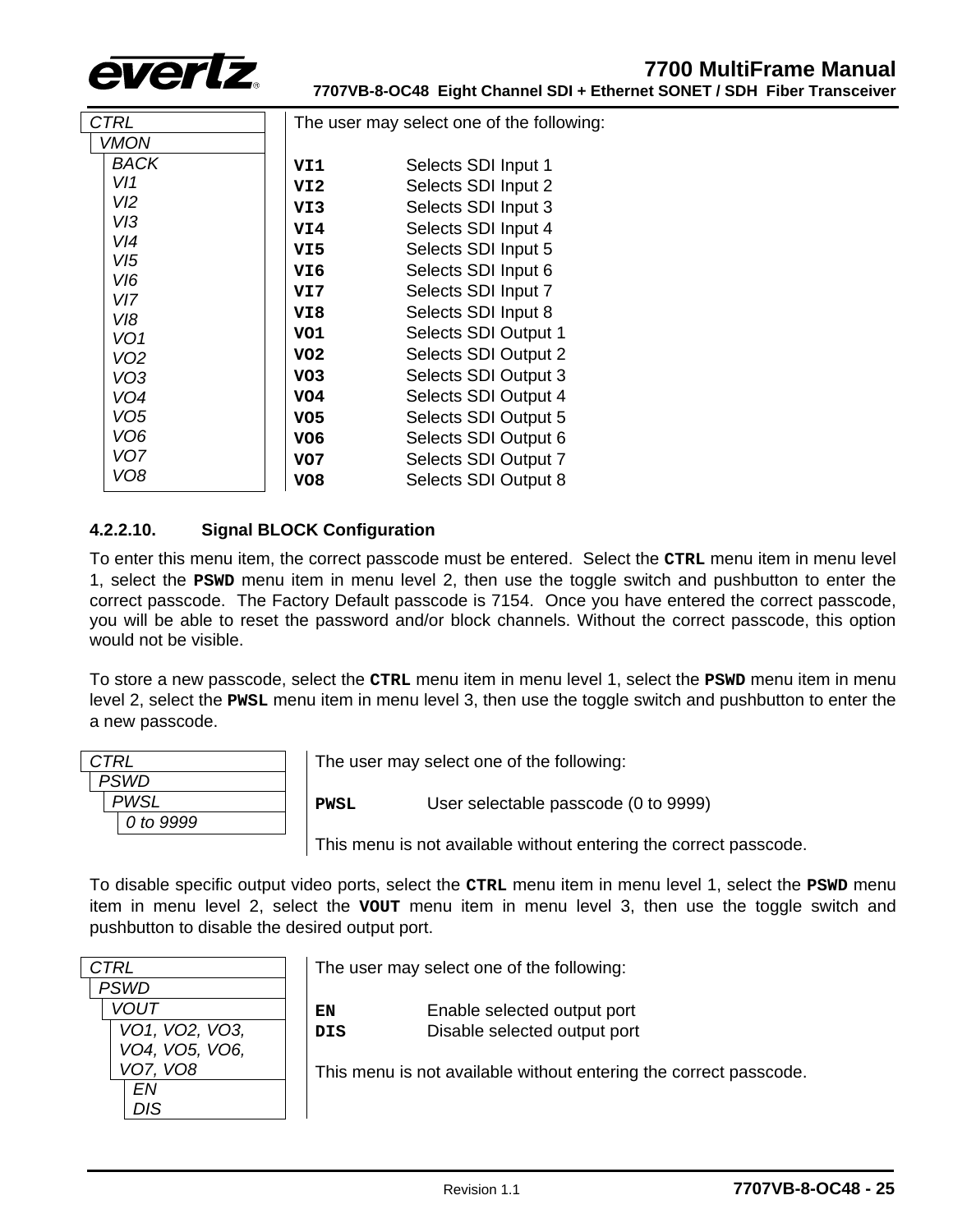

To disable specific input video ports, select the **CTRL** menu item in menu level 1, select the **PSWD** menu item in menu level 2, select the **VIN** menu item in menu level 3, then use the toggle switch and pushbutton to disable desired input port.

| CTRL                |
|---------------------|
| <b>PSWD</b>         |
| <b>VIN</b>          |
| VI1, VI2, VI3, VI4, |
| VI5, VI6, VI7, VI8  |
| FN                  |
| <b>DIS</b>          |
|                     |

The user may select one of the following:

**EN** Enable selected input port **DIS** Disable selected input port

This menu is not available without entering the correct passcode.

When Disabled, the data input on the selected signal is not placed on the fiber link data stream.

To allocate Ethernet bandwidth, select the **CTRL** menu item in menu level 1, select the **PSWD** menu item in menu level 2, select the **ETH** menu item in menu level 3, then use the toggle switch and pushbutton to allocate the desired Ethernet bandwidth.

| CTRL        | The u       |
|-------------|-------------|
| <b>PSWD</b> |             |
| ETH         | OFF         |
| <b>OFF</b>  | 100         |
| 100         | 400         |
| 400         | 625         |
| 625         | 850         |
| 850         | 1000        |
| 1000        | <b>AUTO</b> |
| AUTO        |             |
|             |             |

Iser may select one of the following:

| OFF         | 0Mb/s bandwidth allocated for Ethernet                   |
|-------------|----------------------------------------------------------|
| 100         | 100Mb/s bandwidth allocated for Ethernet                 |
| 400         | 400Mb/s bandwidth allocated for Ethernet                 |
| 625         | 625Mb/s bandwidth allocated for Ethernet                 |
| 850         | 850Mb/s bandwidth allocated for Ethernet                 |
| 1000        | 1000Mb/s bandwidth allocated for Ethernet                |
| <b>AUTO</b> | FBM set to automatically utilize the remaining bandwidth |
|             | over OC-48/STM16                                         |
|             |                                                          |

This menu item cannot be modified without entering the correct passcode, though its current state is viewable.

## <span id="page-29-0"></span>**4.2.2.11. Setting the Orientation of the Text on the Card Edge Display**

The orientation of the card edge display messages can be either vertical or horizontal. To set the orientation of the card edge display messages, select the **CTRL** menu item in menu level 1, select the **DISP** menu item in menu level 2, then use the toggle switch and pushbutton to select vertical or horizontal orientation.

| <b>CTRL</b>                               |             | The user may select one of the following:                                                                             |
|-------------------------------------------|-------------|-----------------------------------------------------------------------------------------------------------------------|
| <b>DISP</b><br><b>HORZ</b><br><b>VERT</b> | HORZ        | Horizontal display is used when the module is housed in the 1<br>rack unit 7701FR frame or the stand-alone enclosure. |
|                                           | <b>VERT</b> | Vertical display is used when the module is housed in the 3 rack<br>unit frame.                                       |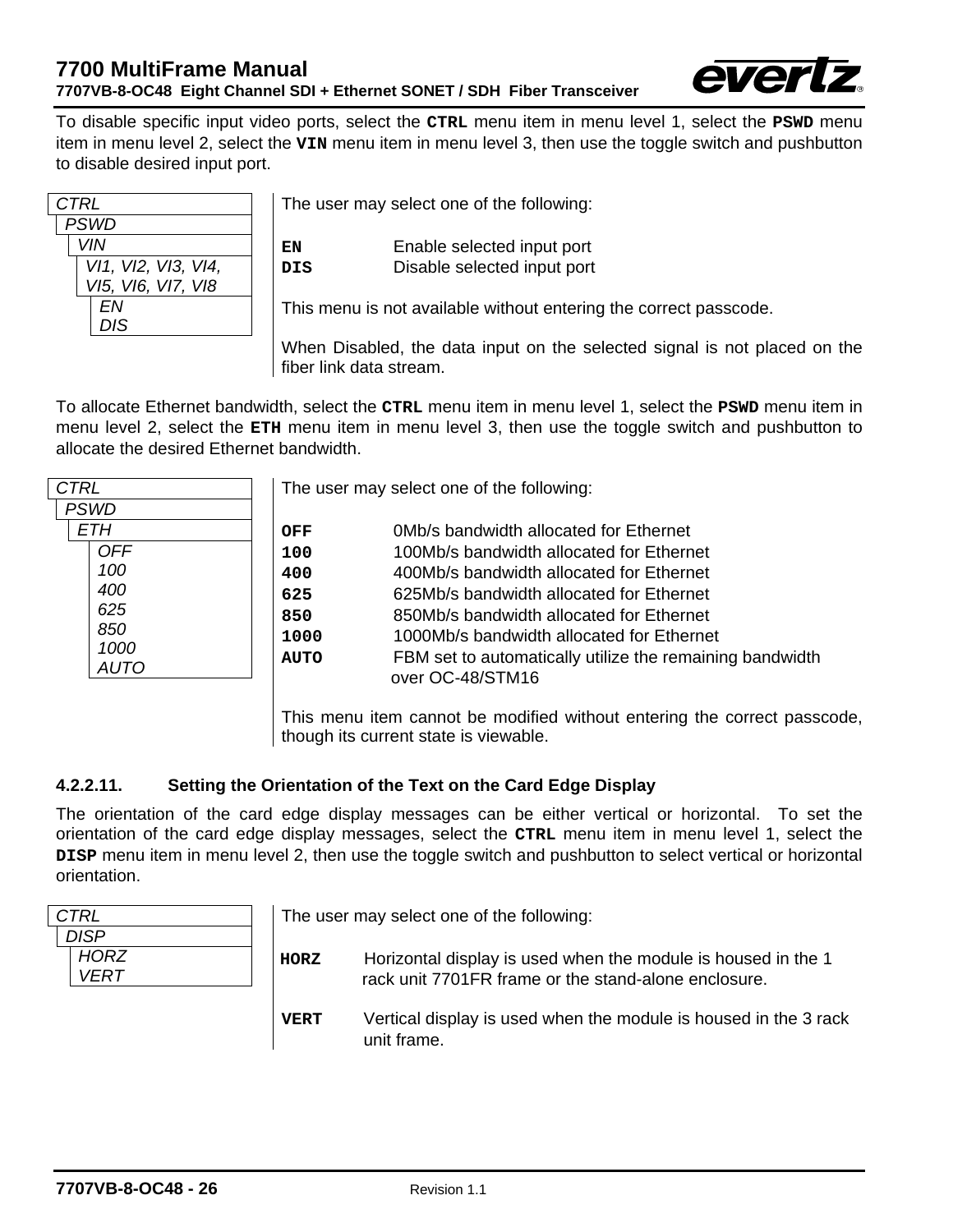

# <span id="page-30-0"></span>**5. JUMPERS**

Several jumpers, located at the front of the module, are used to preset various operating modes. [Figure](#page-30-2)  [5-1](#page-30-2) shows the locations of the jumpers on the board.



<span id="page-30-2"></span>**Figure 5-1: Location of Status Indicators and Jumpers** 

## <span id="page-30-1"></span>**5.1. SELECTING WHETHER LOCAL FAULTS WILL BE MONITORED BY THE GLOBAL FRAME STATUS**

The FRAME STATUS jumper determines whether local faults (as shown by the Local Fault indicator) will be connected to the 7700FR frame's global status bus. Each of the cards of the module pair has a frame status jumper. Be sure to change both jumpers to the same state.

**FRAME STATUS:** To monitor faults on this module with the frame status indicators (on the Power Supply FRAME STATUS LED's and on the Frame's Fault Tally output) install this jumper in the On position. (default)

> When this jumper is installed in the Off position local faults on this module will not be monitored.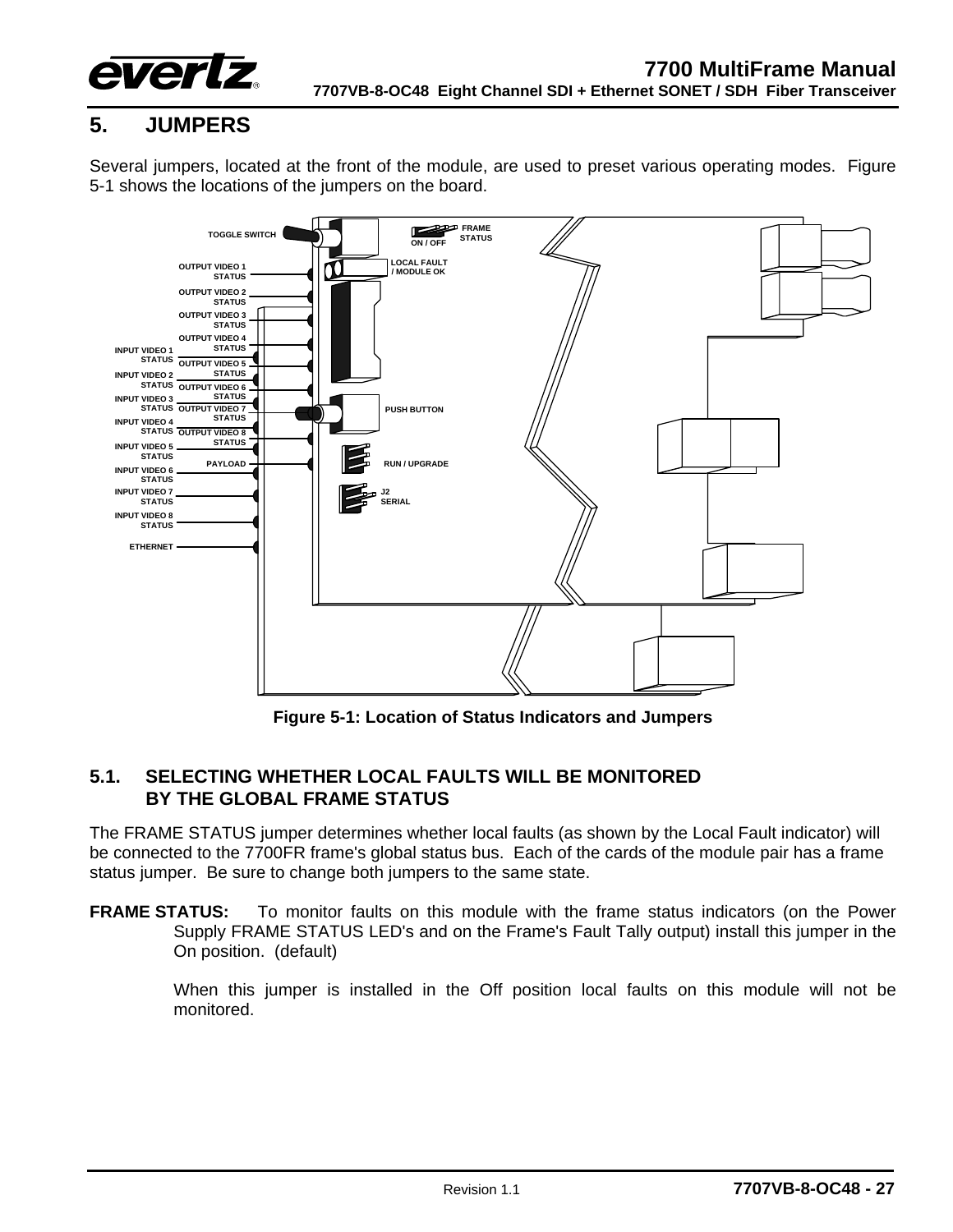

## <span id="page-31-0"></span>*5.2.* **CONFIGURING THE MODULE FOR FIRMWARE UPGRADES**

The 7707VB-8-OC48 card can be configured for firmware upgrades using the UPGRADE jumpers, with the serial port 'u' command as described below, or with VistaLINK® PRO software.

#### <span id="page-31-1"></span>**5.2.1. Using the Upgrade Jumper**

**UPGRADE:** The UPGRADE jumper is used when firmware upgrades are being done to the top and bottom cards of the module. For normal operation it should be installed in the *RUN* position. See the *Upgrading Firmware* section of this manual for more information.

> The following applies to both the top and bottom cards of the module. To upgrade the firmware in the module unit, pull it out of the frame. Move the UPGRADE jumper into the *UPGRADE*  position. Install the Upgrade cable provided (located in the vinyl pouch in the front of this manual) onto the SERIAL header at the card edge. Re-install the module into the frame. Run the upgrade as described in the *Upgrading Firmware* section in the front of this manual binder. Once the upgrade is complete, remove the module from the frame, move the UPGRADE jumper into the *RUN* position, remove the upgrade cable and re-install the module. The card module is now ready for normal operation. Note that the top and bottom card of the module are independent from each other and require separate firmware upgrades.



**8 Please note that the baud rate for a firmware upgrade is 115200 baud.** 

#### <span id="page-31-2"></span>**5.2.2. Upgrade Serial Port Command**

The following applies to both the top and bottom cards of the module. Install the Upgrade cable provided (located in the vinyl pouch in the front of this manual) onto the SERIAL header at the card edge of the card to be upgraded. Connect this cable to your computer and run a terminal program as described in the *Upgrading Firmware* section in the front of this manual binder. Type in "u" without the quotes and hit the enter key. Follow the prompts that are presented on your terminal screen and proceed to download the new firmware specified for this card. Note that the top and bottom cards of the module are independent from each other and require separate firmware upgrades.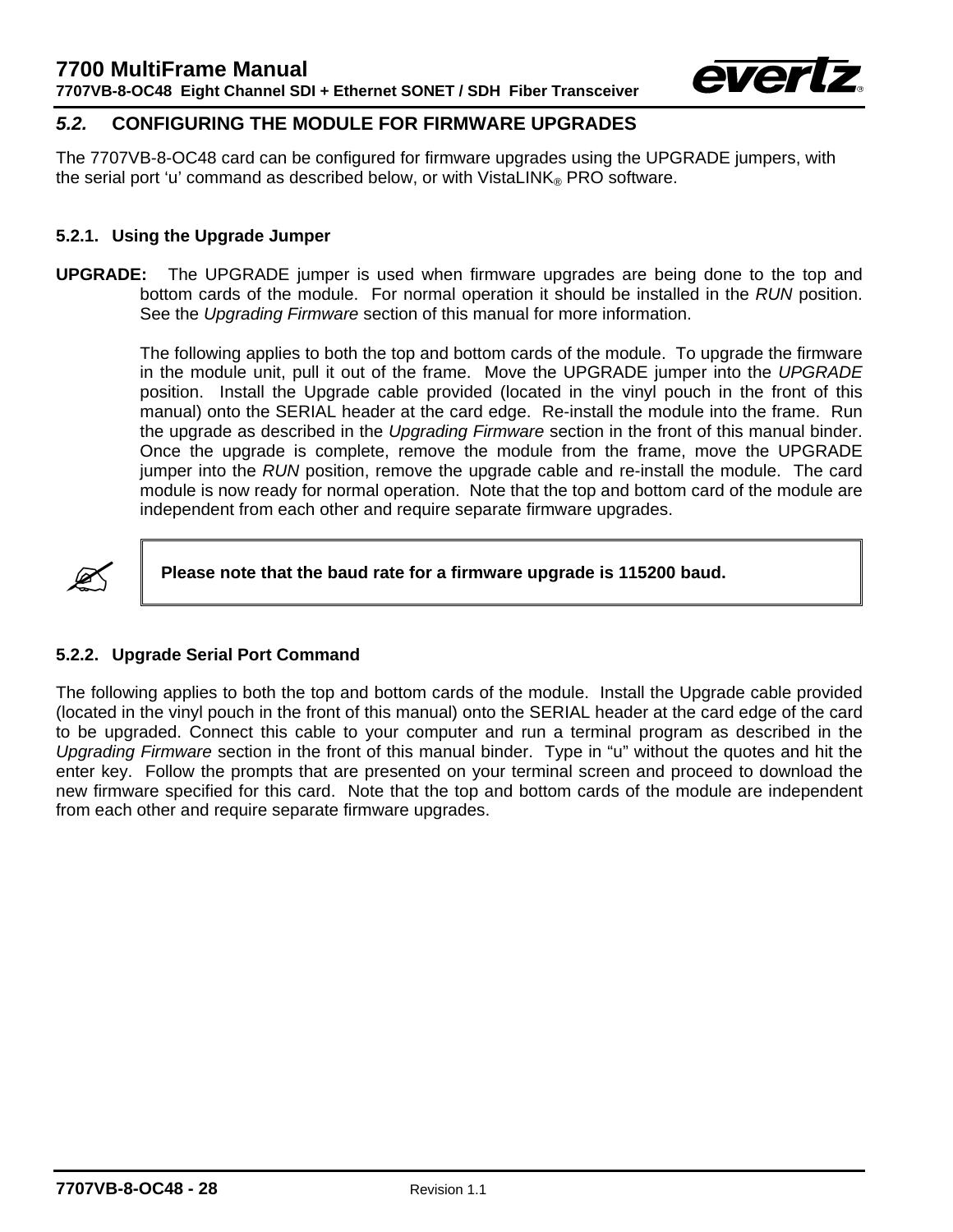

#### <span id="page-32-0"></span>**5.2.3. Upgrade using** *VISTA***LINK®**

VistaLINK<sup>®</sup> PRO supports module and standalone firmware monitoring and upgrading. This process is handled through the *Version Information* Dialog. The *Version Information* provides a great way for inventorying hardware. It can display firmware information, device IP information and provide an upgrade system for the module and standalone devices.

To access the version information dialog, follow the steps outlined below:

- 1. From the VistaLINK® PRO client select *Help -> Version Information.*
- 2. Once the dialog opens, adjust the *List* control at the bottom left from *Supported* to *Active.*

| $\vert x \vert$<br>e Version Information                                    |                 |              |                |          |                 |                         |   |          |
|-----------------------------------------------------------------------------|-----------------|--------------|----------------|----------|-----------------|-------------------------|---|----------|
| Select hardware from the tree to display inventory and version information. |                 |              |                |          |                 |                         |   |          |
| <b>Hardware</b>                                                             | Product         | 7707VB8-OC48 |                |          |                 | VLPro Product Version   |   | 47       |
| 日-- 7700FC<br><b>REM 7700DA7-HD</b>                                         | Host IP         | Slot Sw Ma   | Sw Mi Pnt Nu   | Sw Build | <b>Bd Build</b> | Bd SerN Bd Name Bd Revi |   | Fm Cre   |
| $-17.700 FC$<br><b>MMM</b> 7707VB8-OC48                                     | 192.168         | 2<br>7       | 01             | build 38 | 1               | 0xAB:08 7707VT-         | B | Tue Mar  |
| <b>TD</b> VistaLINK AutoResponse                                            |                 |              |                |          |                 |                         |   |          |
|                                                                             |                 |              |                |          |                 |                         |   |          |
|                                                                             |                 |              |                |          |                 |                         |   |          |
|                                                                             |                 |              |                |          |                 |                         |   |          |
|                                                                             |                 |              |                |          |                 |                         |   |          |
|                                                                             |                 |              |                |          |                 |                         |   |          |
|                                                                             |                 |              |                |          |                 |                         |   |          |
|                                                                             |                 |              |                |          |                 |                         |   |          |
| Supported ⊙ Active<br>List:<br>C                                            |                 |              |                |          |                 |                         |   |          |
|                                                                             | Print Inventory |              | Save Inventory |          |                 | Upgrade                 |   | $C$ lose |

<span id="page-32-1"></span>**Figure 5-2: Version Information** 

When the *Active List* mode is used, the tree on the left resembles the available hardware on the network. Selecting a device from the tree will update the table view on the right. The table view provides the following information:

- **Host IP:** IP address used to access the device.
- **Slot:** If the device is a modular card, the slot location will be reported.
- **Sw Major:** The firmware major number release.
- **Sw Minor:** The firmware minor number release.
- **Sw Build:** The firmware build number.
- **Hw Build:** Hardware revision information.

It is important to note that if the table does not display any information about the firmware version, it is because it is a limitation of the module not supporting it.

To upgrade modules or standalone devices, first select a device from the left tree of the *Version Information* dialog then click the *Upgrade* button. The Upgrade Firmware dialog is shown in [Figure 5-3.](#page-33-0)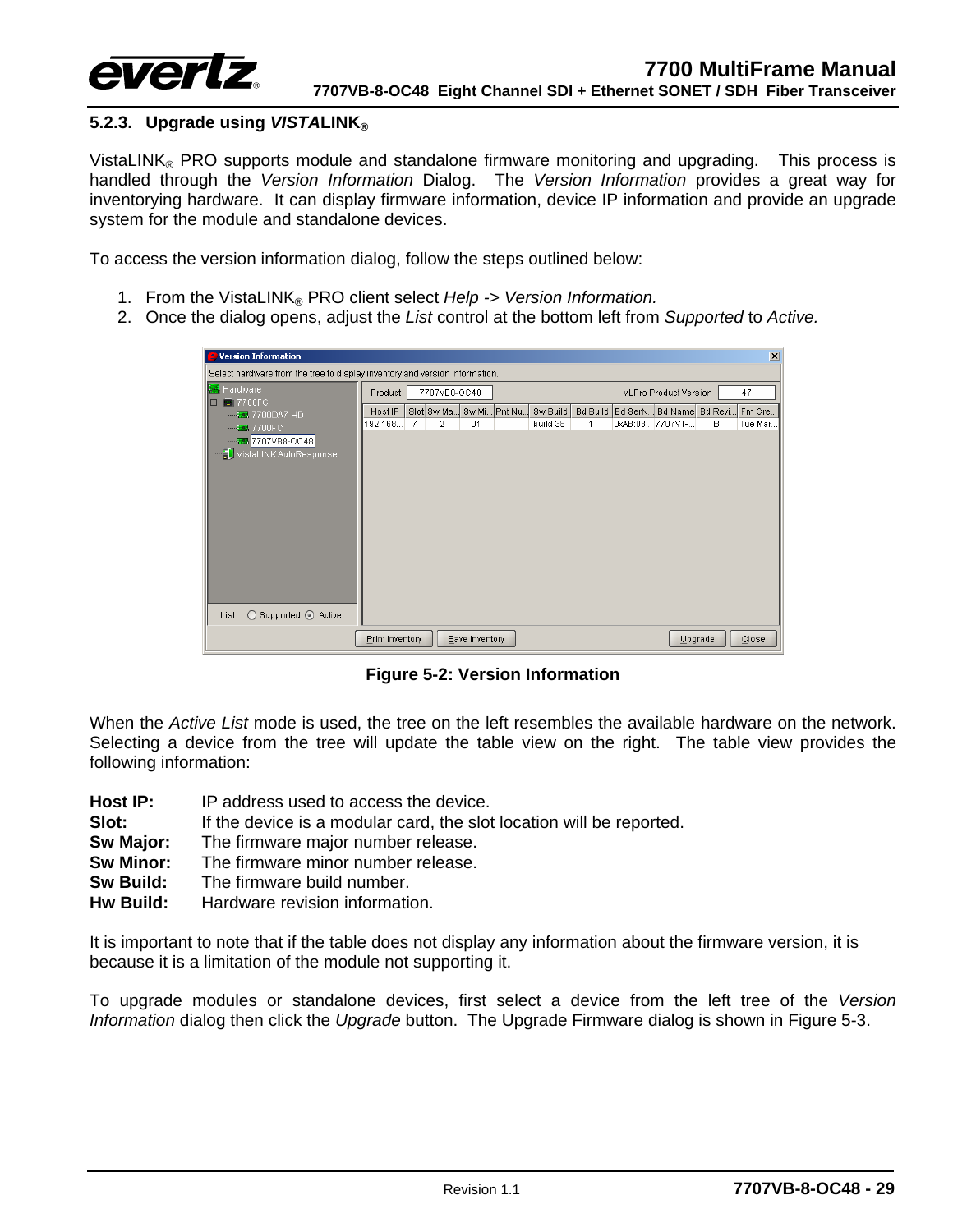

| Upgrade Firmware                                      |               |      |               | $\mathbf{x}$      |
|-------------------------------------------------------|---------------|------|---------------|-------------------|
| Select firmware file and press 'Start'<br>7707VB8OC48 |               |      |               |                   |
|                                                       |               |      |               | <b>Browse</b>     |
| Upgrade                                               | Host IP       | Slot | <b>Status</b> | Progress          |
| $\checkmark$                                          | 192.168.9.122 | 7    |               |                   |
| $\overline{\blacktriangle\blacktriangledown}$         |               |      |               |                   |
| Select All                                            | Deselect All  |      |               | Start<br>$C$ lose |

<span id="page-33-0"></span>**Figure 5-3: Upgrade Firmware Screen** 

It is possible to upgrade more than one module at a time. The Upgrade checkboxes allow the exclusion and inclusion of modules or devices to be included in the upgrade process. The *Browse* button allows for the firmware file to be selected from the file system. Once the file is selected, the *Start* button can be pressed to start the upgrade process.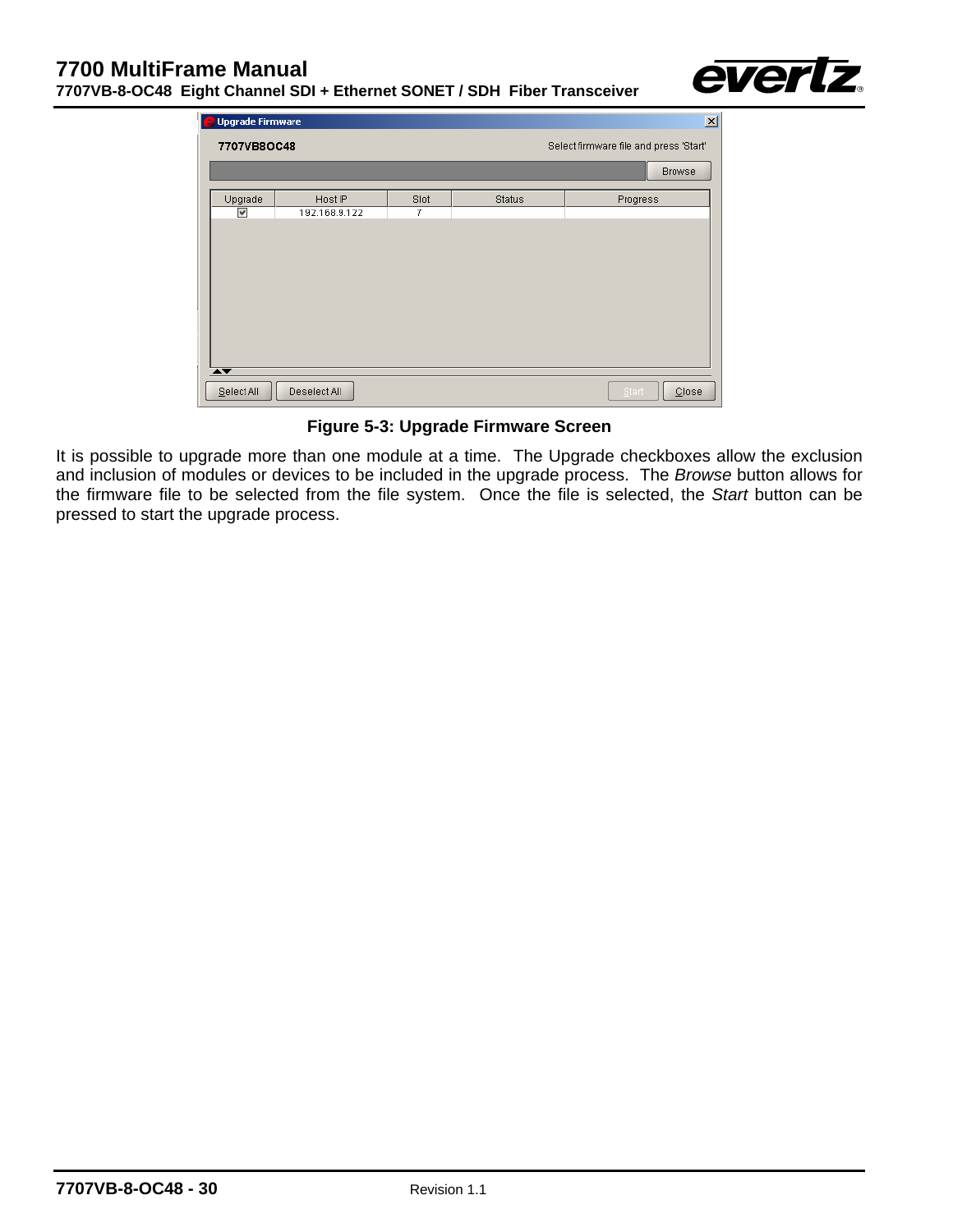

# <span id="page-34-0"></span>**6. VISTALINK® REMOTE MONITORING/CONTROL**

#### <span id="page-34-1"></span>**6.1. WHAT IS** *VISTA***LINK®?**

*VistaLINK*<sup>®</sup> is Evertz's remote monitoring and configuration platform which operates over an Ethernet network using Simple Network Management Protocol (SNMP). SNMP is a standard computer network protocol that enables different devices sharing the same network to communicate with each other. *VistaLINK*<sup>®</sup> provides centralized alarm management, which monitors, reports, and logs all incoming alarm events and dispatches alerts to all the VLPro Clients connected to the server. Card configuration through *Vista*LINK**®** PRO can be performed on an individual or multi-card basis using simple copy and paste routines, which reduces the time to configure each module separately. Finally, VistaLINK® enables the user to configure devices in the network from a central station and receive feedback that the configuration has been carried out.

There are 3 components of SNMP:

- 1. An SNMP manager, also known as a Network Management System (NMS), is a computer running special software that communicates with the devices in the network. Evertz VL-Fiber demo Manager graphical user interface (GUI), third party or custom manager software may be used to monitor and control Evertz *Vista*LINK® enabled fiber optic products.
- 2. Managed devices (such as 7707VB-8-OC48 cards), each with a unique address (OID), communicate with the NMS through an SNMP Agent. Evertz VistaLINK® enabled 7700 series modules reside in the 3RU 7700FR-C MultiFrame and communicate with the manager via the 7700FC *Vista*LINK® frame controller module, which serves as the Agent.
- 3. A virtual database, known as the Management information Base (MIB), lists all the variables being monitored, which both the Manager and Agent understand. Please contact Evertz for further information about obtaining a copy of the MIB for interfacing to a third party Manager/NMS.

For more information on connecting and configuring the *VistaLINK*® network, see the 7700FC Frame Controller chapter.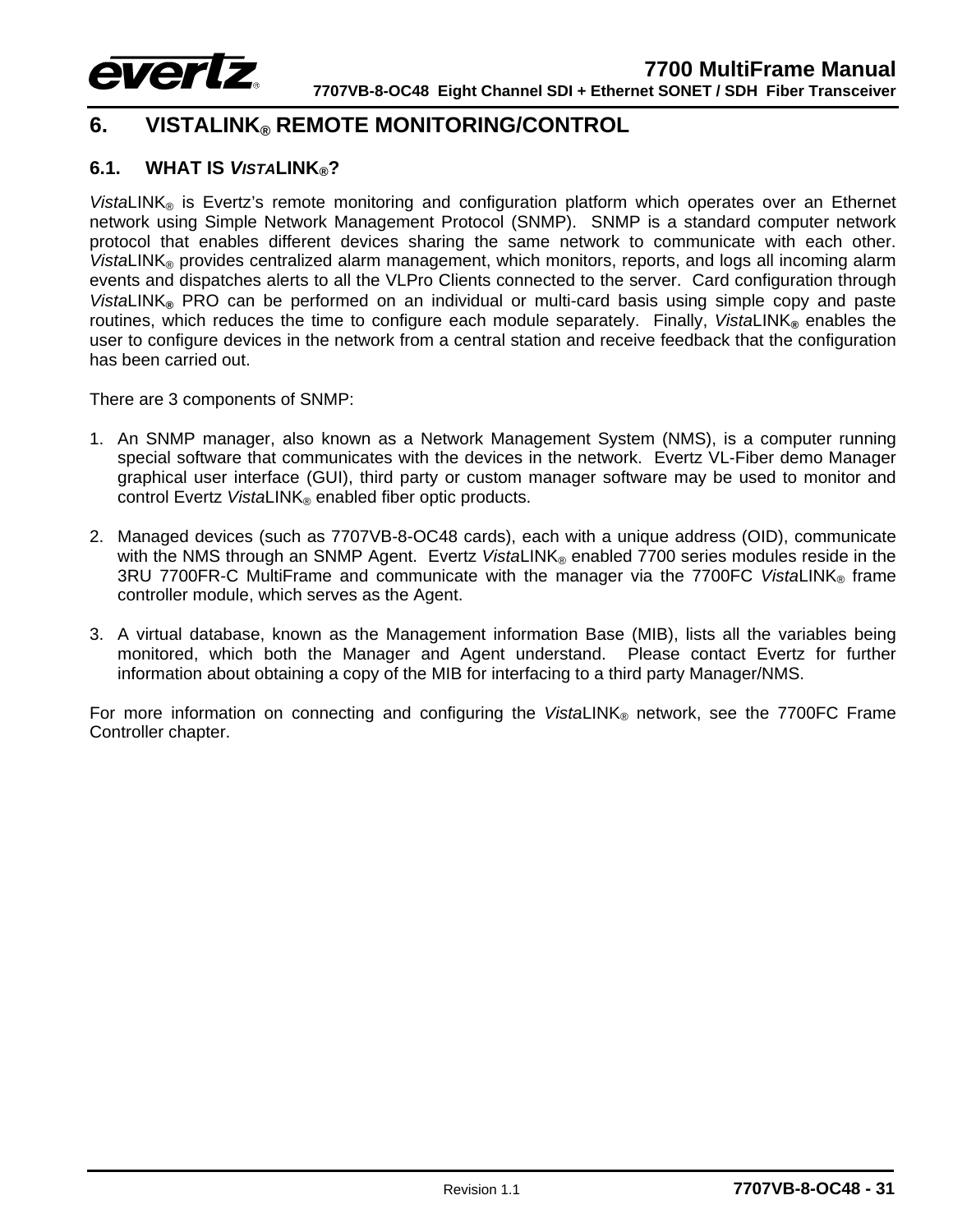

## <span id="page-35-0"></span>**6.2.** *VISTA***LINK**® **MONITORED PARAMETERS**

The following parameters can be remotely monitored through the VistaLINK® interface.

| <b>Parameter</b>                             | <b>Description</b>                                                                                                                   |  |  |  |
|----------------------------------------------|--------------------------------------------------------------------------------------------------------------------------------------|--|--|--|
| <b>Card Type</b>                             | Indicates Card Type.                                                                                                                 |  |  |  |
| <b>Optical Standard and Power</b>            | Indicates the current transmission standard implemented by the<br>card (SONET or SDH) and the optical power detected on the<br>card. |  |  |  |
| <b>Input and Output Video Status</b>         | Indicates Input and Output Video Standard, EDH Status, and<br><b>SDTi Status.</b>                                                    |  |  |  |
| <b>Link Input Status</b>                     | Indicates Link Input Status.                                                                                                         |  |  |  |
| <b>Clock Reference</b>                       | Indicates the current clock reference set as source.                                                                                 |  |  |  |
| <b>Errored Seconds – Current and</b><br>Last | Indicates the errored seconds occurred in 15 min and 24 hr time<br>intervals.                                                        |  |  |  |
| <b>Severe Errored Seconds</b>                | Indicates the severe errored seconds occurred in 15 min and 24<br>hr time interval.                                                  |  |  |  |
| <b>Interval Elapsed Time</b>                 | Indicates the current timer on 15 minutes and 24 hours counter.                                                                      |  |  |  |
| <b>Ethernet</b>                              | Indicates Ethernet Speed and Link status.                                                                                            |  |  |  |
| <b>TDMD Status</b>                           | Indicates TDMD Status.                                                                                                               |  |  |  |
| <b>Signal Loss Seconds</b>                   | Indicates Signal Loss Seconds.                                                                                                       |  |  |  |
| <b>Firmware Version</b>                      | Indicates current Firmware Version.                                                                                                  |  |  |  |
| <b>Hardware Revision</b>                     | Indicates Hardware Revision Build                                                                                                    |  |  |  |

<span id="page-35-1"></span>**Table 6-1:** *Vista***LINK® Monitored Parameters**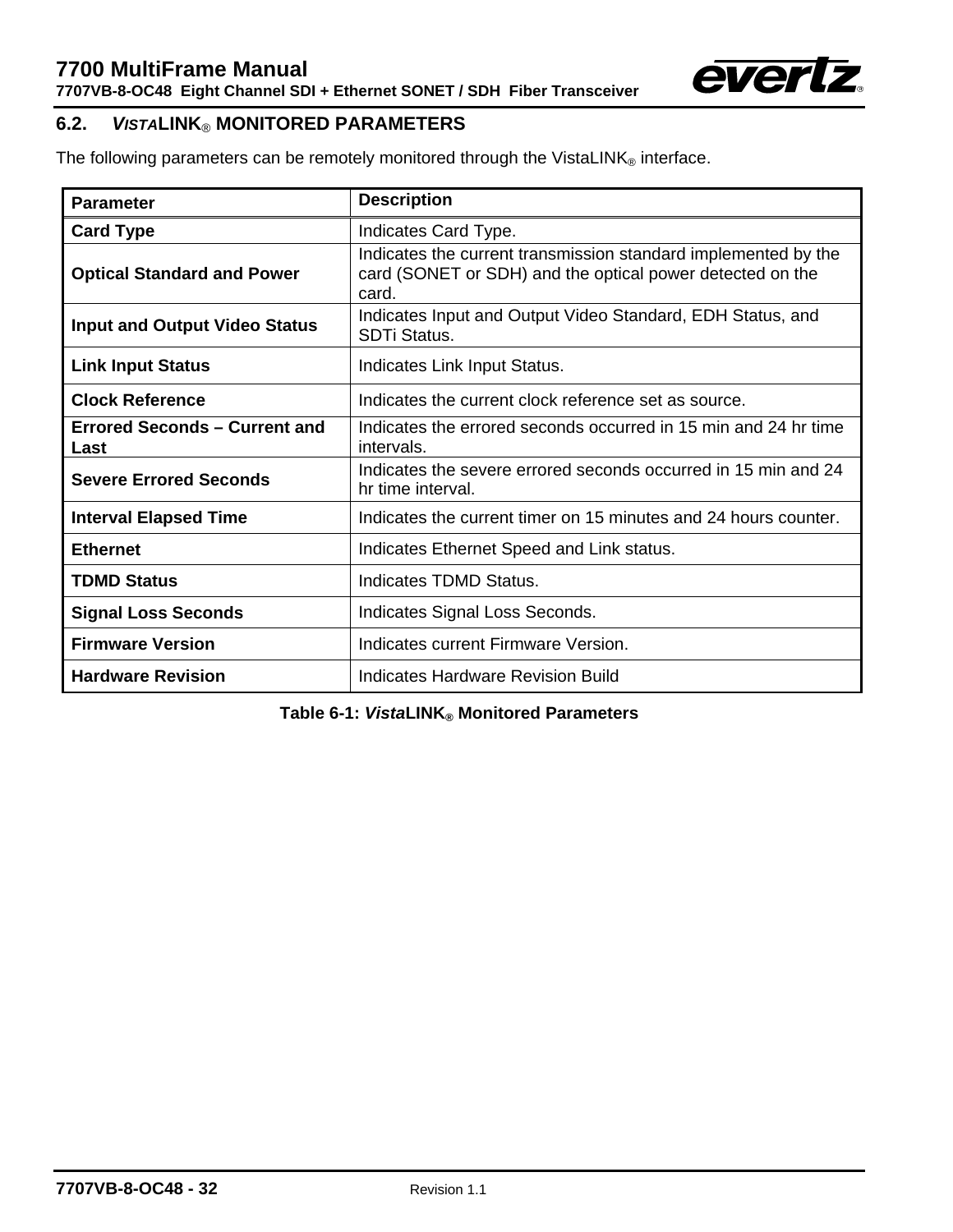

# <span id="page-36-0"></span>**6.3.** *VISTA***LINK® CONTROLLED PARAMETERS**

The following parameters can be remotely controlled through the  $\textit{VistalINK}_{\circledast}$  interface.

| <b>Parameter</b>                           | <b>Description</b>                                                                                                                                                                                                                                                                                |  |
|--------------------------------------------|---------------------------------------------------------------------------------------------------------------------------------------------------------------------------------------------------------------------------------------------------------------------------------------------------|--|
| <b>Optical Standard</b>                    | Allows user to set Optical Link Standard.                                                                                                                                                                                                                                                         |  |
| Laser                                      | Allows the user to control the laser behavior when no video is present on coaxial<br>inputs. In Discontinuous mode the laser will be shut off with no valid input<br>signals. In Continuous mode the laser will continuously transmit and maintain the<br>link to the companion 7707VB-4-ASI-OC3. |  |
| Reference                                  | Allows the user to select Oscillator or Link mode for clock settings.                                                                                                                                                                                                                             |  |
| <b>Change Password</b>                     | Setup the Password used to access the Video Blocking features.                                                                                                                                                                                                                                    |  |
| <b>Optical Threshold</b>                   | Allows the user to set Optical Level Threshold.                                                                                                                                                                                                                                                   |  |
| <b>Errored Seconds</b><br><b>Threshold</b> | Allows the user to set Errored Seconds Threshold.                                                                                                                                                                                                                                                 |  |
| <b>Video Block</b>                         | Allows the user to enable/disable specific input or output video paths.                                                                                                                                                                                                                           |  |
| <b>Vmon Channel</b>                        | Allows the user to set the Output Monitoring Port.                                                                                                                                                                                                                                                |  |
| <b>Ethernet Bandwidth</b>                  | Allows the user to set the Ethernet Bandwidth.                                                                                                                                                                                                                                                    |  |
| <b>EDH Enable</b>                          | Allows the user to set Input and Output EDH mode                                                                                                                                                                                                                                                  |  |
| <b>Output Standard on</b><br>Loss          | Allows the user to set the Out Standard on Loss                                                                                                                                                                                                                                                   |  |
| <b>Clear Counters</b>                      | Allows the user to Clear Interval Counters, Error Ratios, and reset Signal Loss<br>Seconds.                                                                                                                                                                                                       |  |

<span id="page-36-1"></span>**Table 6-2:** *Vista***LINK® Controlled Parameters**